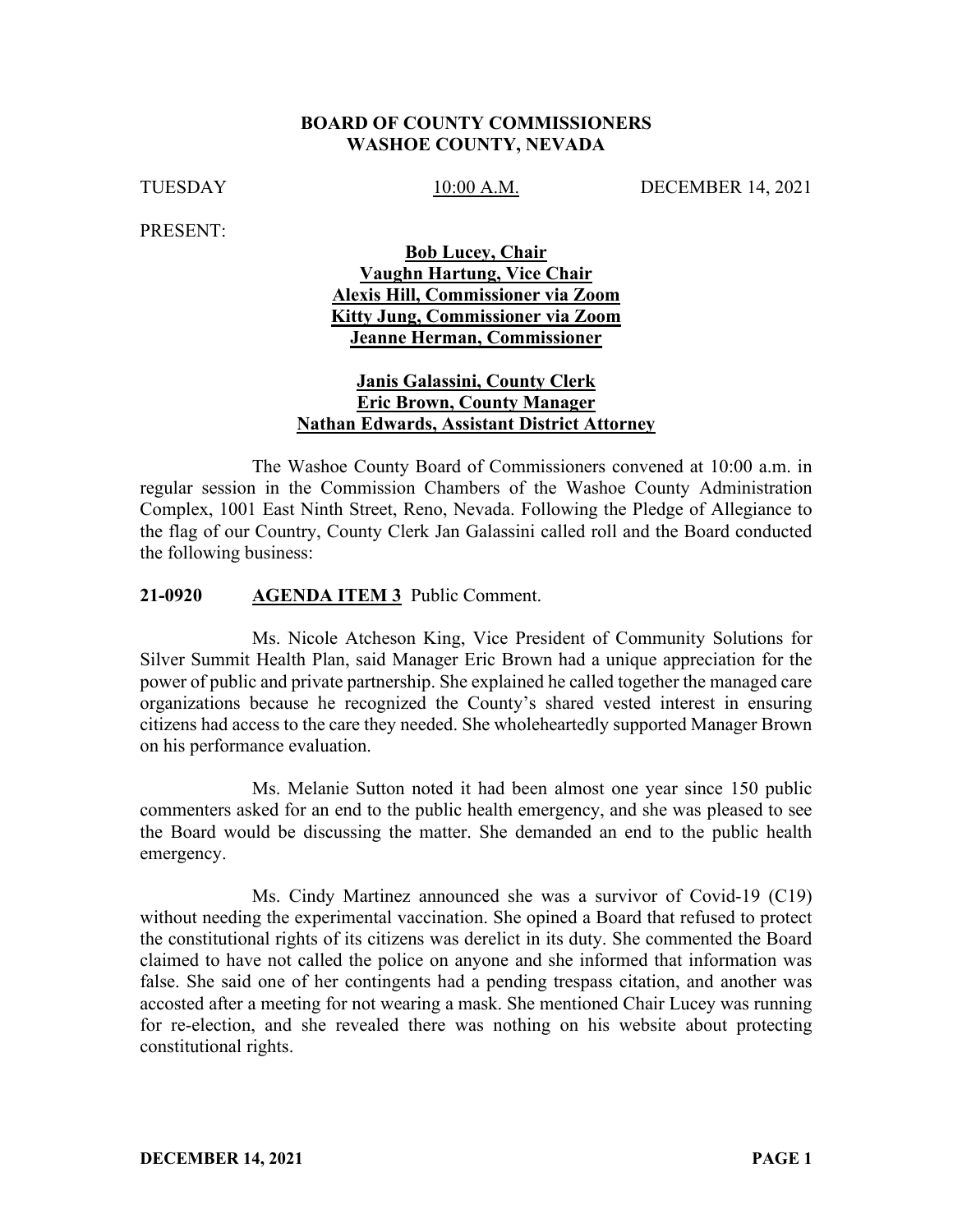Mr. Nicholas St. Jon said he demanded a lot of things from the Board and none were addressed. He expressed his appreciation for the agenda item to terminate the state of emergency for Washoe County. He said the Board voted to put Washoe County under a state of emergency in March 2020, and he wondered why it took so long for the Board to take action to end it. He hoped the Board would vote to terminate. He stated public commenters would continue to come to the chambers because they were concerned about loopholes that would allow an unelected person to reinstate lockdowns or mandates.

Mr. Roger Edwards commented that Manager Eric Brown was a breath of fresh air and he thought it was great that Mr. Brown was involved in the community. He opined the health emergency had been over for some time and he thought the County needed to end the health emergency to get back on track. He explained in 1994 he put together a recharge program in Golden Valley, which lead to five recharge wells. As a result, he said, the homeowners in the lower part of the neighborhood started flooding and the recharge program was shut down six years ago. The water level in the aquifer had risen, even with the recharge shut off. He explained the County continued charging the fee to approximately 630 homeowners, despite his contact with the County regarding the matter. There was over a million dollars in the account that was collected from the homeowners, he communicated.

Ms. Susie Howell commented there was plenty of evidence that masking children was insanity when there had been zero deaths of C19 in children. She opined Commissioner Lucey was rude for not looking at her when she was talking. She did not understand why a mask had to be worn when entering a restaurant but could be taken off when sitting down. She said it should be the choice of the individual to wear a mask, and she remarked many politicians had been filmed not wearing masks.

Ms. Janet Butcher thanked and honored the essential workers who risked their lives and were subjected to forced experimental injections. She thought her comments had been ignored by the Board. She requested a moment to applaud those who lost their lives, businesses, or jobs due to C19.

Mr. Dan Herman expressed his concerns with the changes made to the Citizen's Advisory Board (CAB) which excluded developers from attending the boards. He said boards were set up to inform the citizens and it was not in the interest of the citizens if developers did not have to go before the CAB. He thought the notification requirements for developers was antiquated and needed to include a larger radius. He expressed his concern regarding Agenda Item 10C4 because his property was located nearby. He opined the Washoe County Planning Department was catering to the developers on the Village Green project when their primary interest should be the citizens.

Ms. Laurel Allen said her Golden Valley home was currently zoned as open land but, the area had an open parcel tentative map for 90 homes. The homes located in the area had dirt roads that, she opined, should be private roads; the roads were open to the public due to easement conflicts. She commented there was an uptick in speeding off-road vehicles, horse traffic, and dogs off leash; this caused her to no longer enjoy where she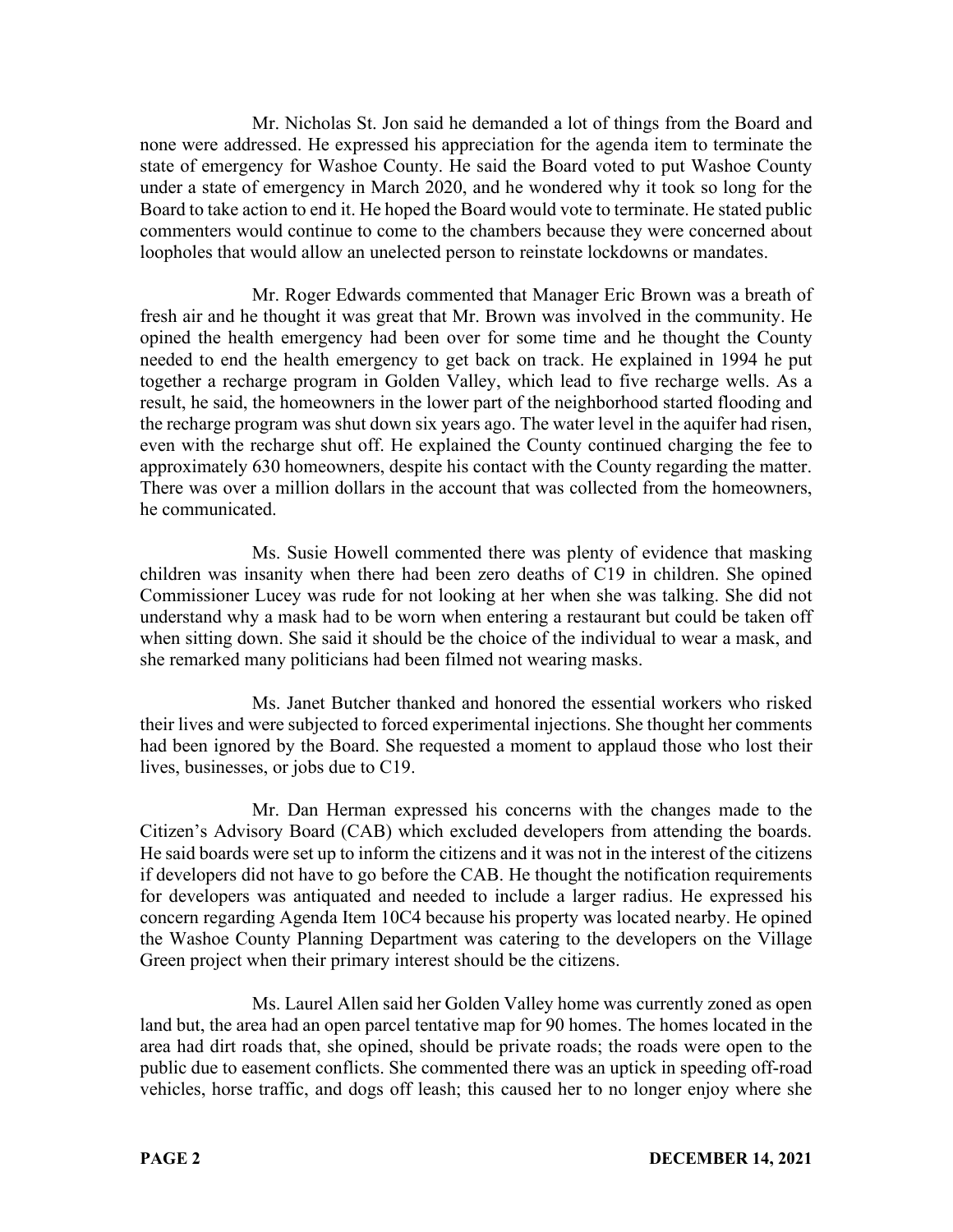lived. She said the Washoe County Sheriff's Office told her they went by the two-mile rule, however code enforcement told her they followed the 1,000-foot rule. She thought the two conflicting laws needed clarification.

Mr. Karl Sweder thought the Board should follow the staff recommendation and end the emergency regulations. He said mandates requiring vaccinations and masks were unconstitutional and should be banned. He asked the Board to recognize that anyone who had the virus had a natural immunity that surpassed the vaccination. He thought many people ignored the mask mandate and few businesses enforced it.

Mr. James M. Benthin provided documents, copies of which were placed on file with the clerk. He opined the Board was losing public trust and confidence. He asked that the mask mandate and the science behind it be investigated. He read part of an article about the ineffectiveness of masks. Masks, he thought, had become a fashion statement instead of virus protection. He commented businesses and schools should decide whether to use masks.

Ms. Julie Osburn asked the Board to address why the Department of Transportation (DOT) was removing the flashing yellow lights at the intersections on Pyramid Highway. She thought it was a safety issue and wanted to know how the DOT, who were not elected officials, could have them removed. She asked the Board to stop the public health emergency as it had been 21 months to slow the spread, and nothing had changed. She thought there was natural immunity because so many people had gotten C19. She asked that the vaccination of children stop because children would die from the vaccination but not from C19.

Ms. Ann Sweder said she agreed with the staff report to terminate the declaration of emergency and she thought it was clear there was no emergency. She opined the commission should ban vaccine passports and mask mandates to protect the constitutional rights of people.

Dr. Layne Linebaugh thanked her friends for speaking out and fighting for constitutional liberties and freedoms. She talked about work done by Dr. Thomas S. Cohen which showed C19 did not exist. She opined people became sick from sugar, toxins, water supply, food supply, vaccinations, and medications. She asked the Board to be heroes and ban vaccine mandates and passports because they were discriminatory and lead to segregation.

Ms. Erin Massengale said she was happy to see item 42 on the agenda but wondered why a resolution had not been drafted. She asked that a resolution be passed to ban vaccine passports and mask mandates, and she opined the same protocols would not be acceptable for any other medical condition. She explained at the end of the year there was a review process done by businesses to determine whether goals had been met. She was not sure how the Board graded themselves but thought they should ask if they had done the will of the people.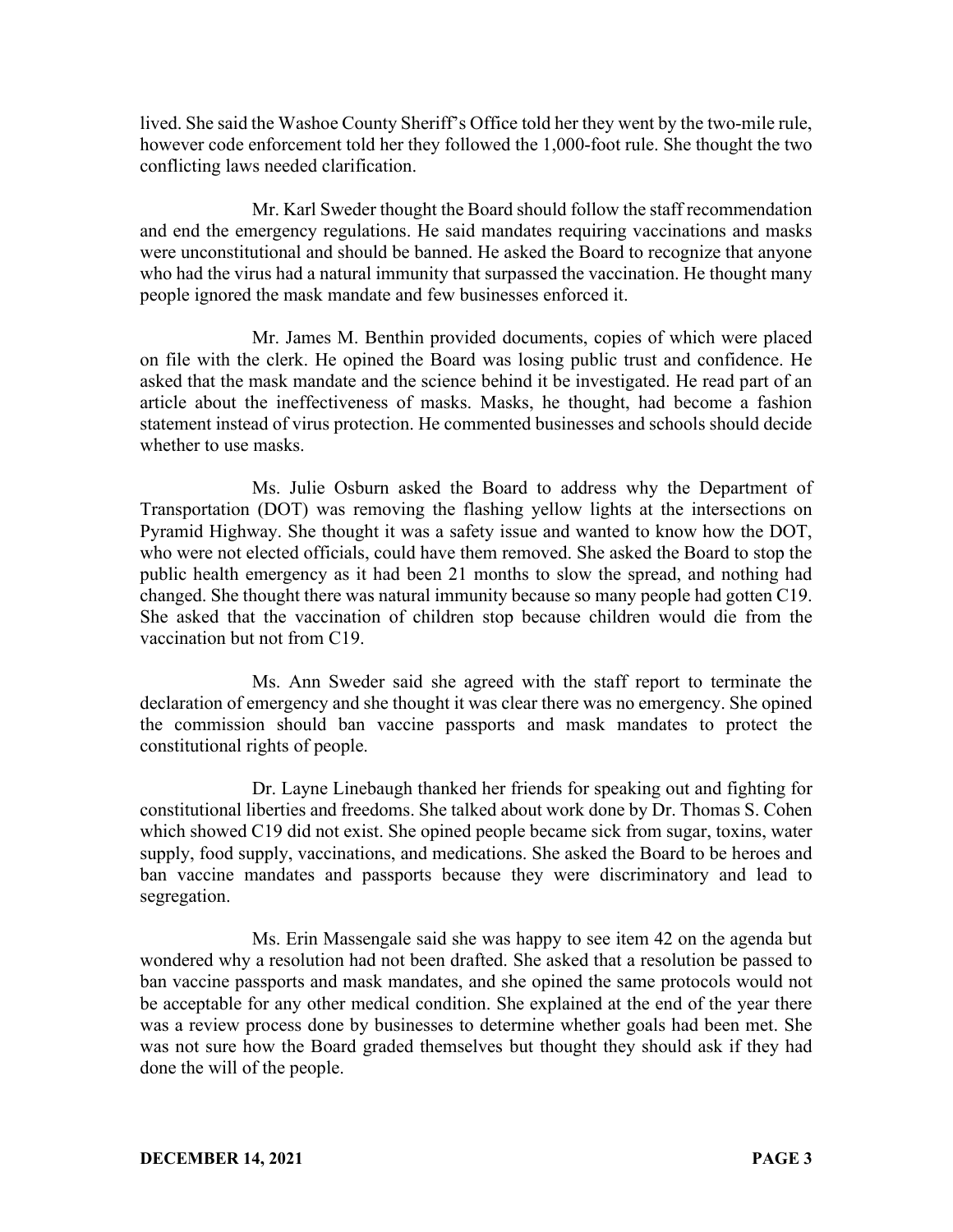Ms. Katherine Snedigar appreciated the County answering her letter declaring she was not an employee and that Washoe County had no financial interest or ownership of her. This, she opined, meant the County could not tell her what to do. She did not agree with the Board insisting children get vaccinated at school. She thought the Board ignored citizens and acted like doctors.

Ms. Debbie Tayler thanked Commissioner Herman for making eye contact with every speaker. She thought the mask mandate was illegal and tyrannical. She said medical science proved masks did not work and the vaccine killed people. She instructed the public to research Peter McCullough, a C19 expert. She urged the Board to stop the push towards communism.

Mr. Wayne Gordon read the first amendment to the Constitution, and said he thought the government was using the pandemic as an excuse to stop people from assembling. He opined people were slowly losing their freedoms, and he thought the U.S. would eventually become like China. He said the Sheriff's office should enforce the rights of the citizens according to the Constitution. He informed that Florida had removed all considerations of C19 and had one of the lowest rates of C19.

Ms. Darla Lee felt the emergency declaration caused what it was supposed to avoid, and she noted citizens had been pleading for an end to the declaration for a year. She thought the entire Board, except Commissioner Herman, had shown a lack of attentiveness and had missed meetings. She asked the Board to follow the science that had been laid out regarding vaccines and masks and end the emergency declaration. She mentioned her family had C19 and managed to survive with therapeutics, like many others had done.

Mr. Charles Elliott thought C19 had been perpetrated by officials that were bought and paid for. He opined C19 caused segregation to come back. He said it was proven the vaccines and face masks did not work and asked the Board to let the citizens live. He warned people like him were not going away.

Mr. George Lee commented the Board always had the opportunity to deactivate the emergency. He opined the curve had been flattened two years ago and he thought the inefficacy of the vaccine was proven.

Ms. Val White said she came to the meetings knowing her comments would not change the minds of the Board because they failed to look at the citizens and disregarded facts they were given. She asked if the Board signed an agreement with the federal government to follow their recommendations to receive money. She thought, except for Commissioner Herman, the Board lacked common sense and did not deserve the seats they held. She expressed her support for Commissioner Lucey's challenger, Michael Clark.

Ms. Victoria Myer commented she did not consent to be governed by irrational, primitive, and anti-science-based leadership. She thought the removal of the state of emergency would show some return to sanity. She demanded the emergency be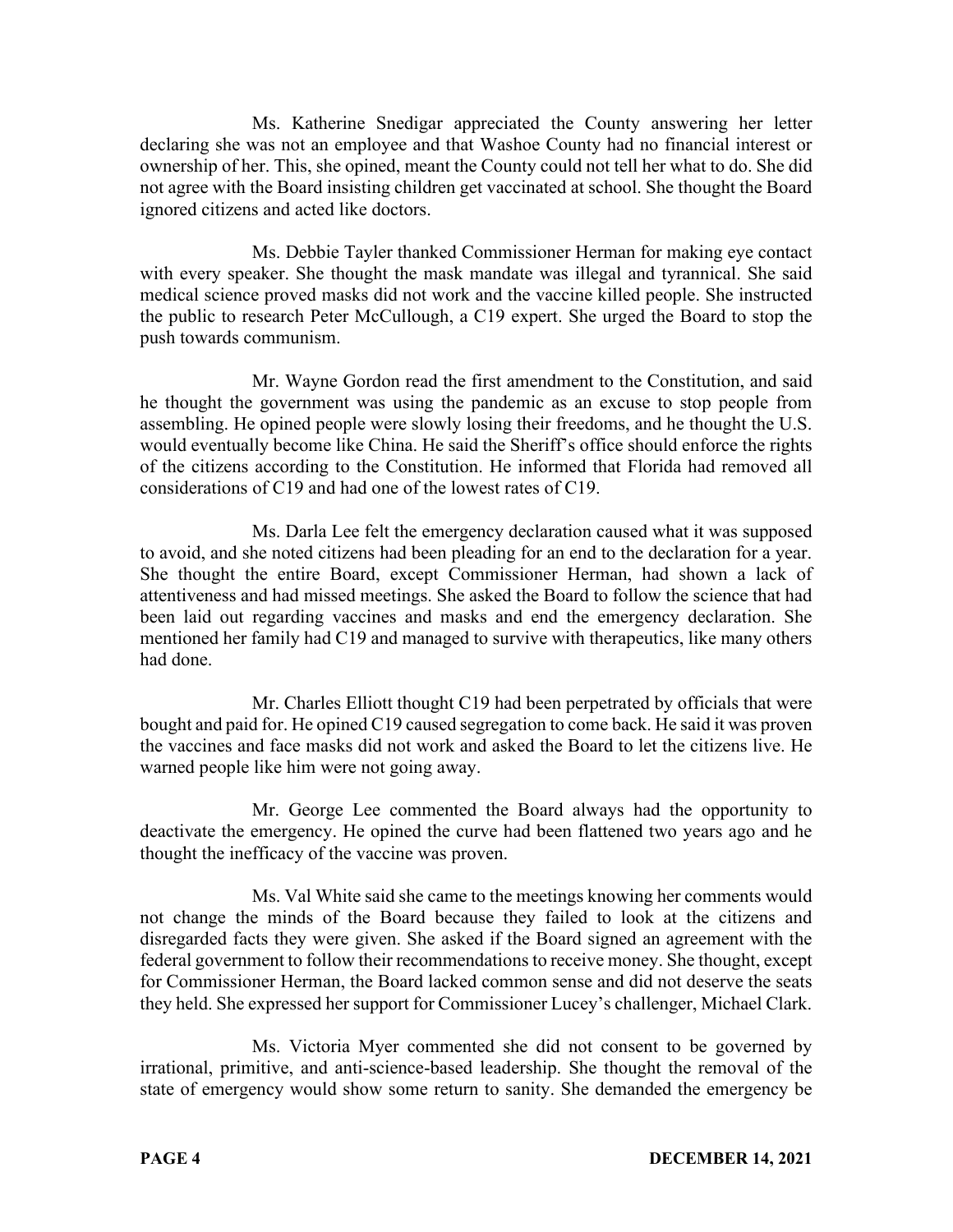ended to restore faith and trust in the County and to end the division surrounding C19. She asked what federal strings were attached to the money from the federal government.

Ms. Lorraine Dougherty thanked the Board for putting the important issue on the agenda, and she urged the Board to bring the declaration of emergency to an end. She opined C19 was not a pandemic, but an endemic like the flu or cold. She commented that Washoe County Code lacked a clear definition of an emergency, and she believed a time limit was needed in the code. She mentioned the growing homeless problem in South Reno and by the Peppermill, which she had previously brought to the attention of the Board. She brought up the speeding and racing problem on South Lakeside.

County Clerk Jan Galassini stated an email received from Elise Weatherly would be placed on file.

# **21-0921 AGENDA ITEM 4** Announcements/Reports.

Manager Eric Brown recalled the Black Springs community built the Black Springs Volunteer Fire Department in 1970; the garage currently sat on Martin Luther King, Jr. Memorial Park. He introduced board members from R Story, Inc., and he noted agenda item 10C3 would allow R Story Inc. to convert the garage into a museum. He said Washoe County looked forward to the partnership with R Story, Inc. Chair Lucey expressed his gratitude for the work R Story, Inc. had done.

Commissioner Herman thanked the speakers who had shown up for public comment, and said she appreciated their comments. She compared face masks to a piece of clothing, and she asserted she did not want anyone to tell her what to wear. She opined people should wear a mask if they chose to, but she thought nobody should be forced to wear one. She thought public commenter Mr. Herman had some interesting views that she would be discussing with Manager Brown. She said the public comment regarding allterrain vehicles was a widespread issue in the county and she felt it was the Board's responsibility to address the problem.

Vice Chair Hartung informed he would be leaving at 2:30 p.m. for a personal issue and he would return after a short time. He congratulated Sheriff Darin Balaam on the Northern Nevada Law Enforcement Academy graduation. The biggest concern at the recent Citizen's Advisory Board (CAB), he explained, was the Nevada Department of Transportation's (NDOT) removal of the advance warning system on Pyramid Highway. He said he was vehemently opposed to the removal and had expressed his opposition to NDOT. NDOT, he opined, was adamant to take the signals out to follow national guidelines.

Vice Chair Hartung thought the signals made Pyramid Highway safer, but NDOT claimed people sped up when they saw the light change. He stated there were only two people who had the authority to stop the removal of the signals, the governor and NDOT Director Kristina Swallow. Referencing a public comment from Mr. Dan Herman, he disagreed with the removal of developmental projects from the CAB. He commented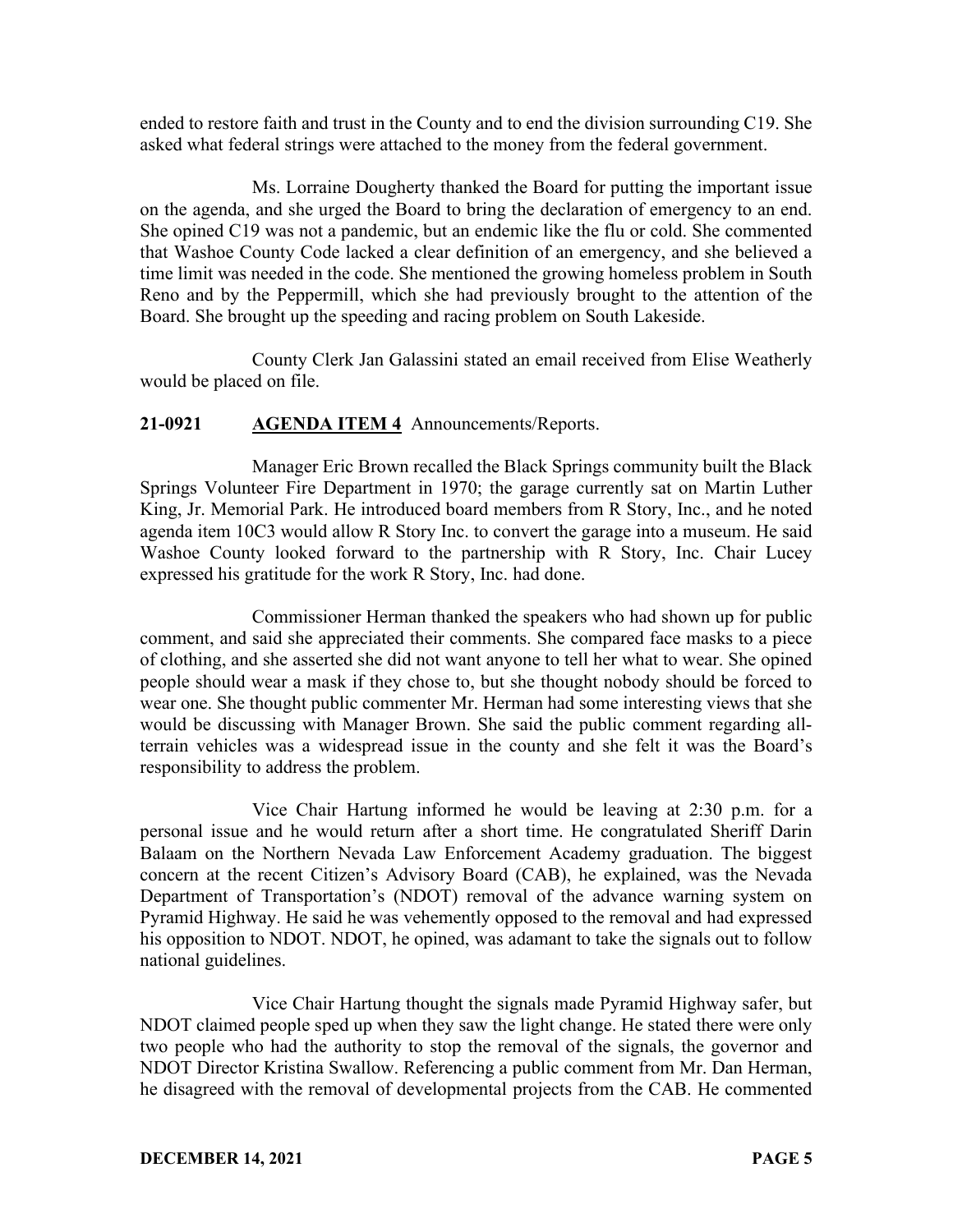the light at Sunset Springs and Pyramid was on track for next year. He mentioned complaints received about access to Lazy Five and said he had pleaded with NDOT regarding the matter in the past.

Vice Chair Hartung, with respect to off-road vehicles speeding on public streets, said he had many conversations with the sheriff's office regarding the matter. He thought the laws needed to be changed regarding off-road vehicles and speeding. He was unsure how to stop off-road vehicles from entering private property, but he thought a property owner would have to formalize a complaint. He assured there would be discussion regarding the matter.

Speaking about the homeless issues mentioned in public comment, Vice Chair Hartung advised the area mentioned was in the City of Reno's jurisdiction. He said calls could be made to 311 and they would be transferred to Reno for action. The homeless issue on Frost, he explained, was in Washoe County; he asked the sheriff's office to investigate the issue.

Vice Chair Hartung addressed the issues brought up in public comment regarding recreational vehicles (RVs), and he said the County needed a regional team to remove RVs from properties. He thought it might be appropriate to have a place where people could park their RVs for a period if they were enrolled in a Washoe County program. He mentioned he saw RVs parked all over the County and thought it was a nuisance for the residents.

Vice Chair Hartung requested conversations with Assistant County Manager Dave Solaro about the recharge program and the associated fees. He opined a stay be put on the program as Washoe County was not currently recharging. He advised if eye contact was not made with public commenters, it was due to him taking notes.

Commissioner Jung expressed her concern about the NDOT issues and asked to work with Vice Chair Hartung on the matter. She thought the advance warning light systems should be everywhere in America. In her own experience, it did not make her speed up; it warned her to turn off her cruise control.

Chair Lucey asked that the Sheriff's office work with the Reno Police Department to address the homeless issues at Grove Street and South Meadows. Other areas his constituents brought up to him were at the base of Zolezzi and Arrowcreek Parkway and the marsh area in South Meadows Parkway off Double Diamond. He commented NDOT helped with the issues along the I-80 corridor at Wells and he thought their assistance might be needed again.

Chair Lucey welcomed Commissioner Hill's new baby to the family. Asking for patience, he explained the meeting was the last of the year and would be long. He asked for a more robust meeting to discuss how to improve fire services in the coming year.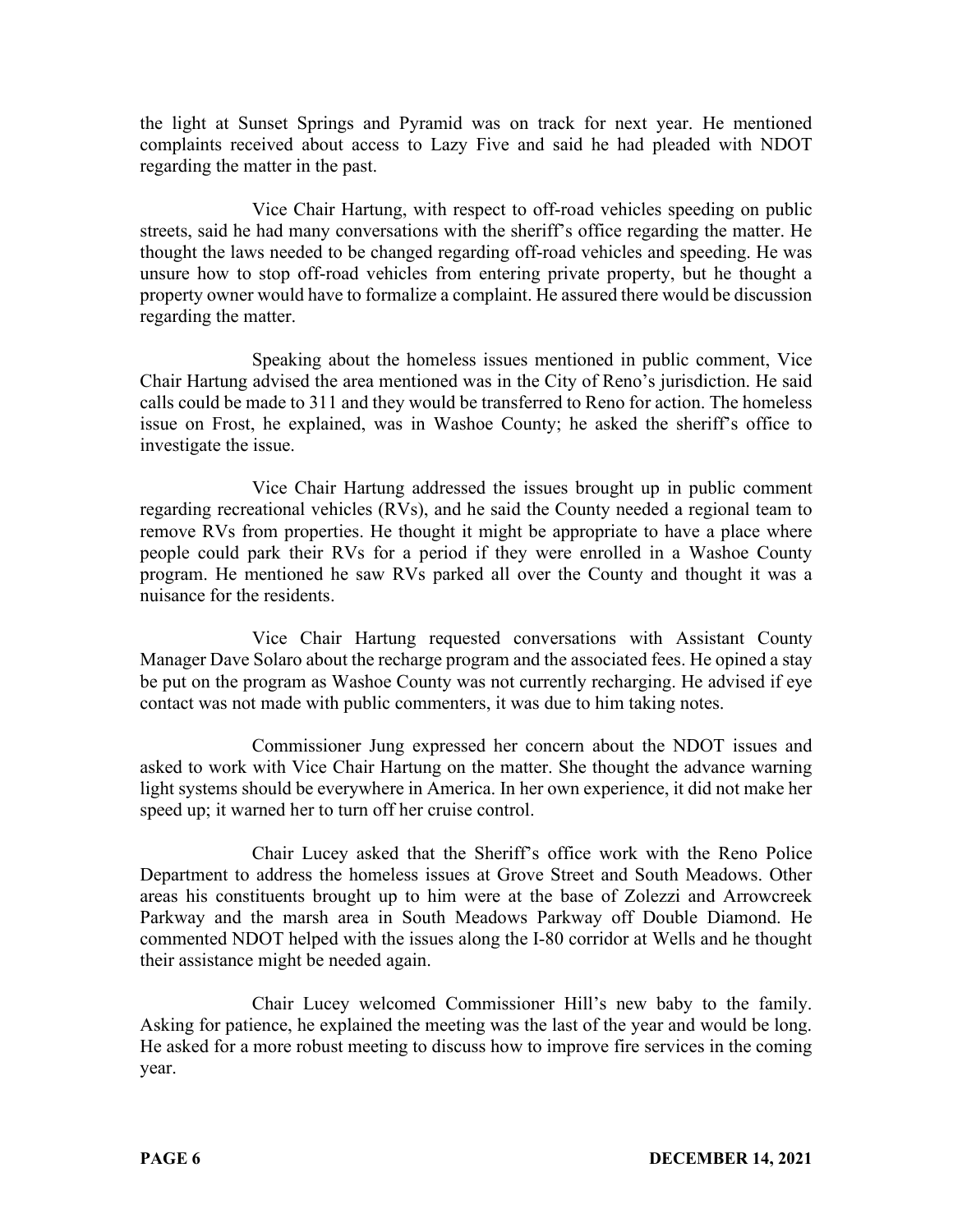Regarding the advanced warning systems, Vice Chair Hartung said NDOT claimed there were very few places with limited sight distance. He felt the advance warning systems assisted him in knowing when to reduce his speed while he was behind large vehicles. Chair Lucey recommended a presentation from NDOT be put on the agenda.

**21-0922 AGENDA ITEM 5** Recommendation to acknowledge receipt of the Washoe County Annual Comprehensive Financial Report (ACFR), auditor's report, and report on internal control for the fiscal year ended June 30, 2021 as presented; approve the re-appropriation of [\$35,090,102] for the fiscal year 2022 budget, consisting of [\$9,813,597] for purchase order encumbrances committed in fiscal year 2021 and [\$25,276,505] for spending of restricted contributions and fees; and, authorize the Comptroller to proceed with distribution of the ACFR for public record, as required by law. Comptroller. (All Commission Districts.)

Comptroller Cathy Hill thanked the departments for their assistance with the audit and expressed her appreciation to everyone for adapting to the new auditing firm and audit approach. She thanked BDO USA for working with the County as a new client. The County's net position increased by \$103 million, which was due in large part to a reduction in other post-employment benefits liability and an increase in tax revenues. The general fund total revenues exceeded budget by \$68 million, which was an increase from fiscal year 2020 revenue. Tax revenues exceeded the budget by \$2.3 million, and total expenditures were \$11 million less than budgeted. The stabilization fund was replenished to \$3 million, and \$3 million was returned to the risk fund. The general unassigned fund balance ended at \$122 million, which was an increase of \$53 million from the previous fiscal year.

BDO USA Assurance Partner Heidi Schumann said the company issued an unmodified opinion, which meant the County's financial statements were free of material misstatement. She thanked everyone for their assistance with BDO in performing the audit. She commented BDO USA had no issues with the quality of management's reports.

Chair Lucey thanked BDO USA for taking Washoe County as a client. He thought the report was extensive and he appreciated the time and effort put into it. He thanked Comptroller Hill and her team for putting together a comprehensive understanding of where the County stood.

There was no response to the call for public comment.

On motion by Vice Chair Hartung, seconded by Commissioner Herman, which motion duly carried on a 5-0 vote, it was ordered that Agenda Item 5 be acknowledged, approved, and authorized.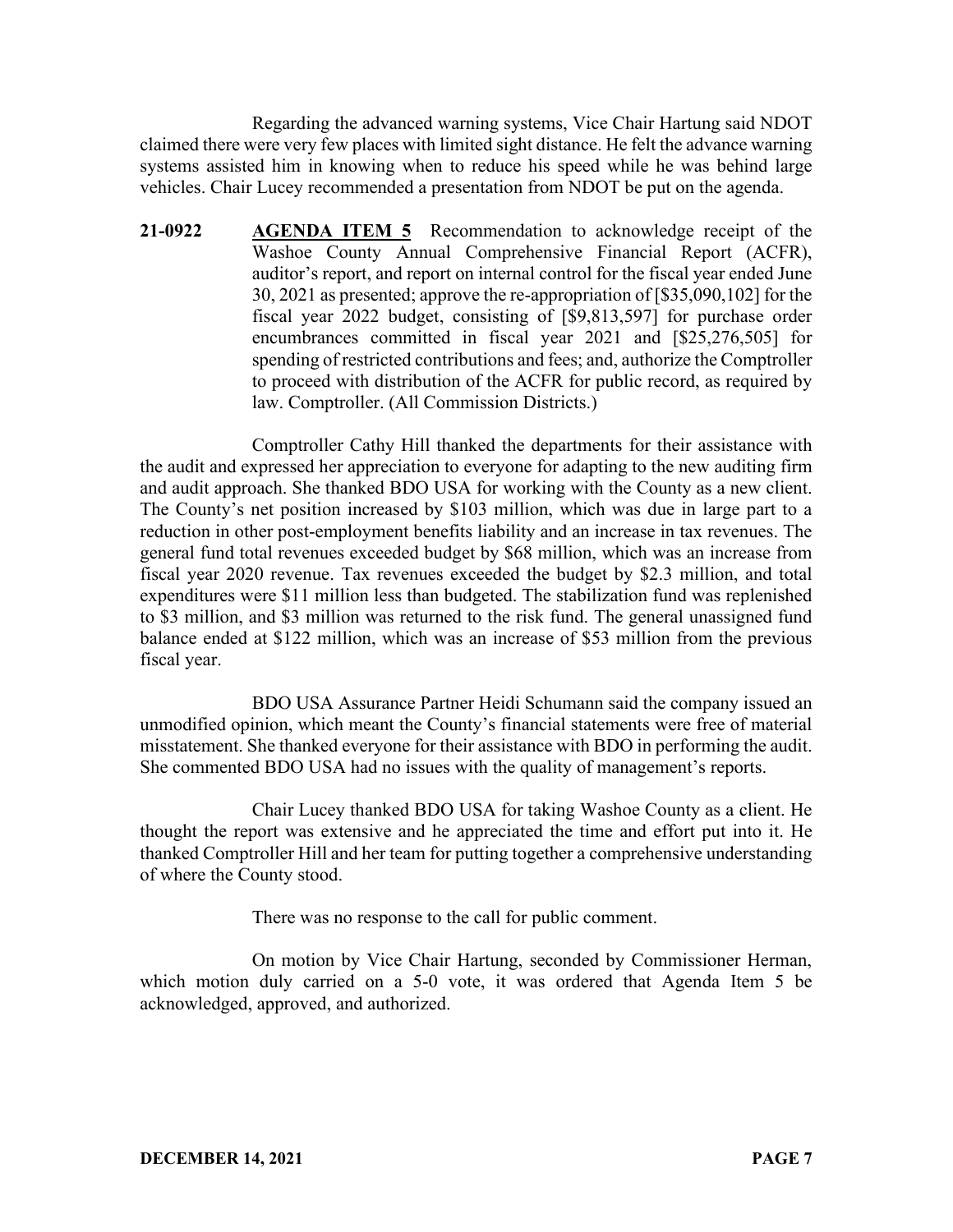**21-0923 AGENDA ITEM 6** Presentation by HR of certificates honoring the following Washoe County employees who have completed essential employee development courses--Human Resources Certificates will be sent to the employees.

> Judy Avila, Legal Secretary Supervisor, Juvenile Services, Essentials of High Performing Teams

> Alicia Berkbigler, Program Assistant, RPTSC/WCSO, Essentials of Personal Effectiveness

> Sarah Berry, Animal Services Dispatcher, Animal Service, Essentials of Support Staff

> Brenna Bull, Legal Secretary, District Attorney, Essentials of High Performing Teams

> Jessica Cabrales, Office Support Specialist, Health District, Essentials of High Performing Teams

> Lisa Cairns, Deputy Clerk III, Reno Justice Court, Essentials of Support **Staff**

> Alicia Christensen, Family Support Specialist, District Attorney, Essentials of Personal Effectiveness

> John Crockett, Branch Manager, Library, Essentials of Management Development

> Irene Dominquez, Account Clerk II, Sheriff's Office, Essentials of Personal Effectiveness

> Beau Duc, Civil and Utility Inspector Supervisor, Community Services Department, Essentials of Personal Effectiveness

> Ann Ebner, Library Assistant II, Library Essentials of Personal Effectiveness

> Gabriela Falcon, Human Services Support Specialist, Human Services Agency, Essentials of High Performing Teams

> Christina Felix, Family Support Specialist, District Attorney, Essentials of Personal Effectiveness

> Veronica Garcia, Office Assistant II, District Attorney, Essentials of High Performing Teams

> Emily Giles, Library Assistant III, Library, Essentials of High Performing Teams and Essentials of Personal Effectiveness

> Brianda Gomez, Legal Secretary, Public Defender, Essentials of Personal **Effectiveness**

> Jessica Haro, Legal Secretary, Public Defender, Essentials of Support Staff Sarah Harvey, Library Assistant II, Library, Promote Yourself Mini Certificate Program

> Monica Kirkendall, Office Assistant II, Human Services Agency, Essentials of Support Staff

> Joyce Lehigh, Family Support Specialist, District Attorney, Essentials of High Performing Teams and Essentials of Support Staff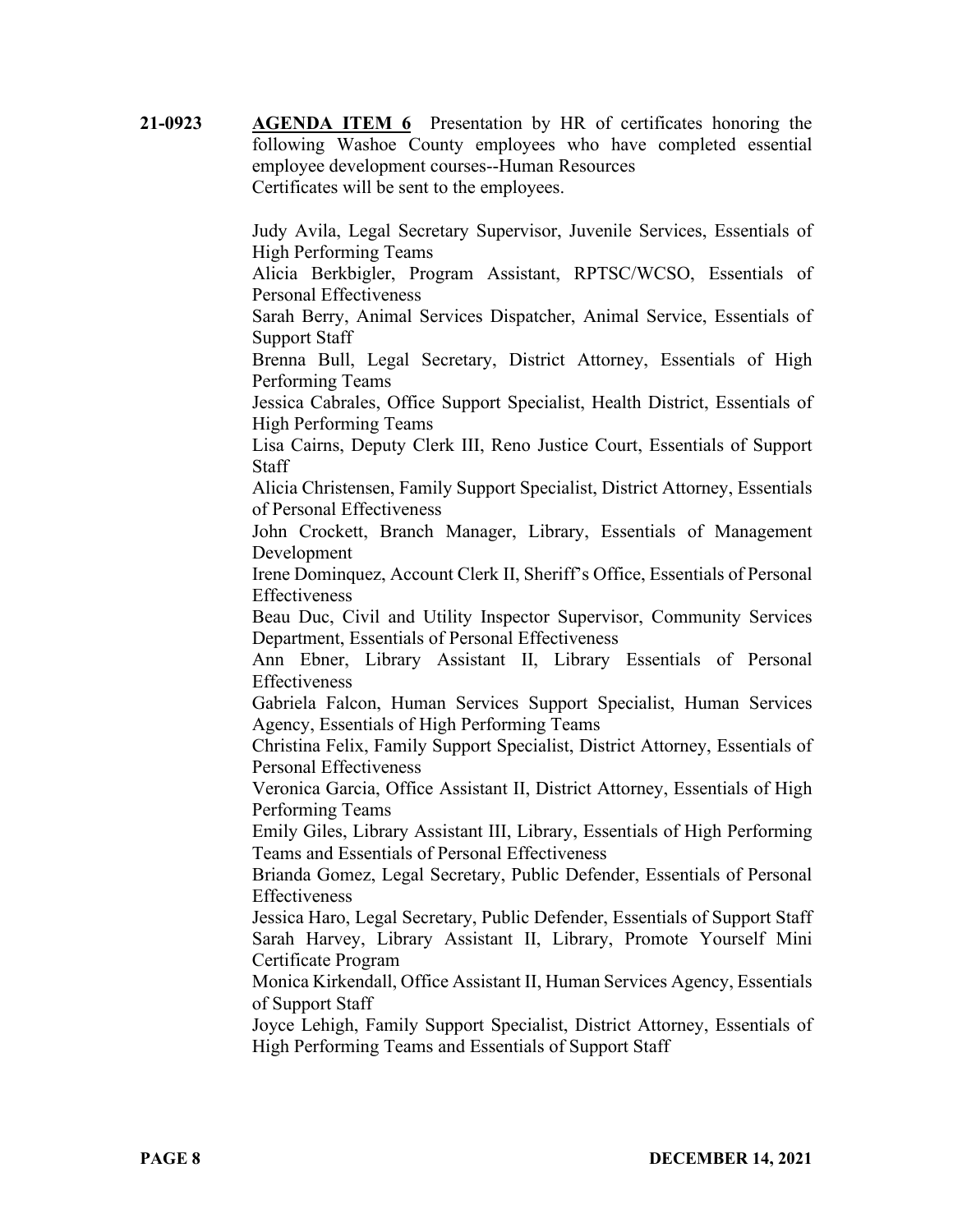Jennifer Leiker, Media Production Specialist, WCSO, Essentials of High Performing Teams, Essentials of Personal Effectiveness and Essential of Support Staff Laura Martinez, Administrative Assistant I, Juvenile Services, Essentials of Personal Effectiveness and Essentials of Support Staff Rick Martinez, Case Worker II, Human Services Agency, Essentials of Personal Effectiveness Cole McBride, Human Resources Analyst III, Human Resources, Essentials of Management Development Kelly Parson, Office Assistant II, Health District, Promote Yourself Mini Certificate Program Samantha Pfisterer, Court Clerk I, Reno Justice Court, Essentials of Support **Staff** Breanna Tavener, Animal Services Field Supervisor, Animal Services, Essentials of Management Development Nathan Vohland, Family Support Supervisor, District Attorney, Essentials of High Performing Teams and Essentials of Personal Effectiveness

Chair Lucey thanked the staff who put forth the extra effort to expand their careers with the county. He felt the courses brought a greater effectiveness to the County and gave employees a chance for advancement.

There was no public comment or action taken on this item.

\* \* \* \* \* \* \* \* \* \* \*

Chair Lucey requested Agenda Item 5 be reopened to clarify and ensure the motion stated to accept the financial report, reapportion \$35 million, and authorize the comptroller. Vice Chair Hartung restated his motion as a motion to approve as listed in the staff report.

The restated motion is noted under Agenda Item 5.

#### **PROCLAMATIONS**

**21-0924 7A1** Proclaim December 14, 2021 as Marsy Kupfersmith Day. (All Commission Districts.)

Ms. Marsy Kupfersmith thanked the Board for the honor and said she would continue to advocate for seniors to ensure they were not forgotten. She expressed her gratitude to Commissioner Jung for being with her every step of the way. She thanked Sparks City Councilman Donald Abbott for the Senior Citizen of the Year nomination.

Councilman Abbott said he received 30 letters of support for the nomination of Ms. Kupfersmith. Vice Chair Hartung thanked Commissioner Jung for all the work she put into the seniors, and he said he presented the award on her behalf. Chair Lucey thought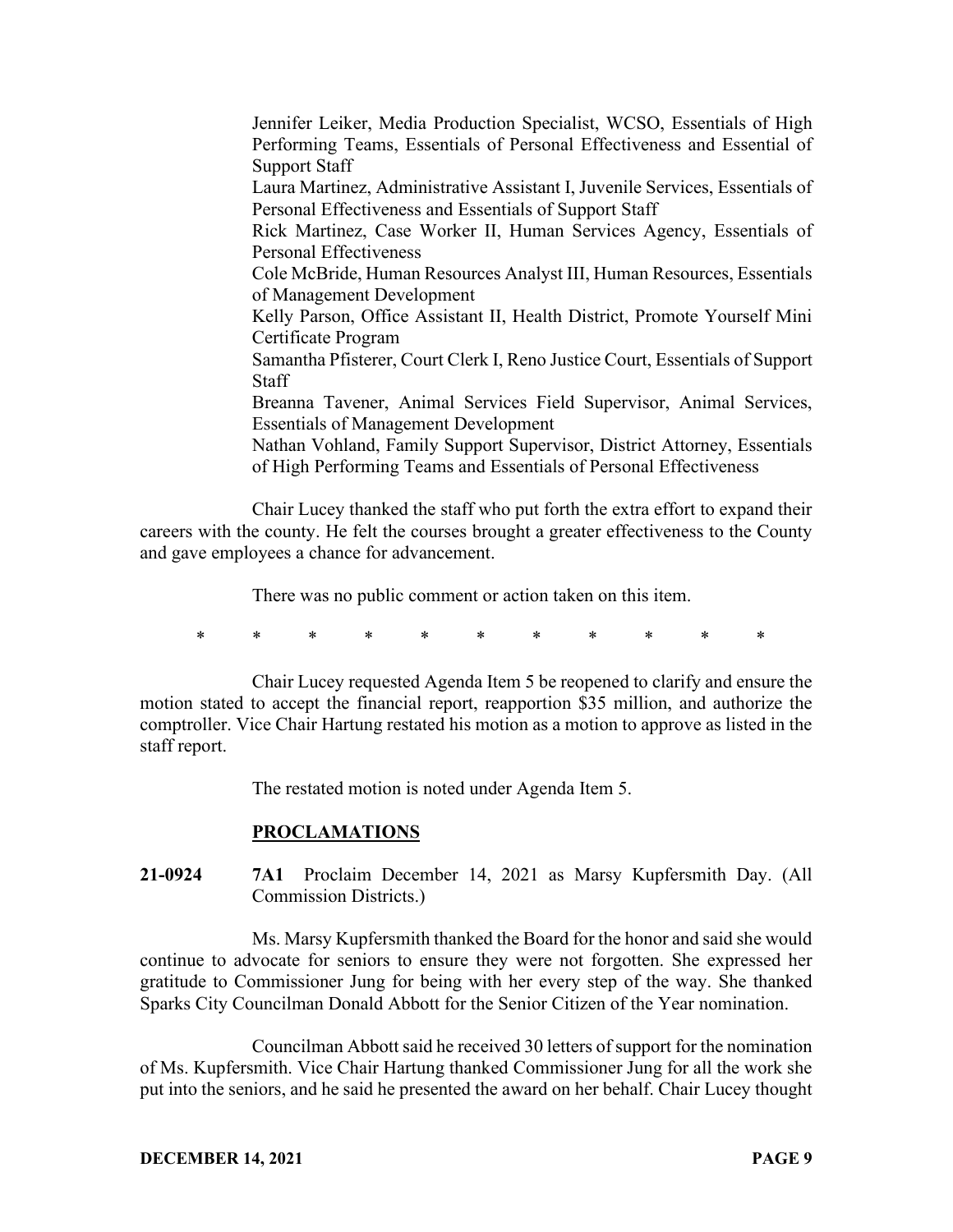Ms. Kupfersmith brought energy and light to the senior population in Washoe County. He felt privileged to sign the proclamation honoring her.

There was no public comment or action taken on this item.

## **DONATIONS**

- **21-0925 8A1** Recommendation to accept a donation [\$38,780.00] from Lifestyle Homes for the Community Services Department's Engineering Division to improve pedestrian safety along certain Washoe County roadways within the Woodland Village in the Cold Springs area; and direct the Comptroller's Office to make the necessary budget amendments. Community Services. (Commission District 1.)
- **21-0926 8B1** Recommendation to retroactively accept a donation from Lennar Foundation, Inc. in the amount of [\$25,000.00] to support the Washoe County Human Services Agency's Family Engagement Center with exterior and interior property improvements; and direct the Comptroller's Office to make the necessary budget amendments. Human Services Agency. (All Commission Districts.)
- **21-0927 8C1** Recommendation to accept a donation [\$1,500.00] from the Reno Air Racing Association, Inc., to the Washoe County Sheriff's Office for the Citizen Corps Program (CCP), including funds to be used for food  $\&$ equipment purchases, and, if approved, authorize Comptroller's Office to make appropriate budget amendments. Sheriff. (All Commission Districts.)
- **21-0928 8C2** Recommendation to accept a donation of [\$1,743.75] from the Hot August Nights Inc. to the Washoe County Sheriff's Office for the Citizen Corps Program (CCP), including funds to be used for food purchases, and, if approved, authorize Comptroller's Office to make appropriate budget amendments. Sheriff. (All Commission Districts.)

There was no response to the call for public comment.

On motion by Chair Lucey, seconded by Vice Chair Hartung, which motion duly carried on a 5-0 vote, it was ordered that agenda items 8A1 through 8C2 be accepted.

**21-0929 AGENDA ITEM 9** Presentation and discussion by Gabrielle Enfield, regarding a status update and recommendation to approve allocation of American Rescue Plan Act funds through the Coronavirus State Fiscal Recovery Fund and Coronavirus Local Fiscal Recovery Fund in a total amount of \$40,201,764.00, and possible approval of recommended allocations of the funds and direction to the Comptroller's Office to make necessary net zero cross-fund and cross-functional budget appropriation transfers, as well as authorization to Human Resources, per Job Evaluation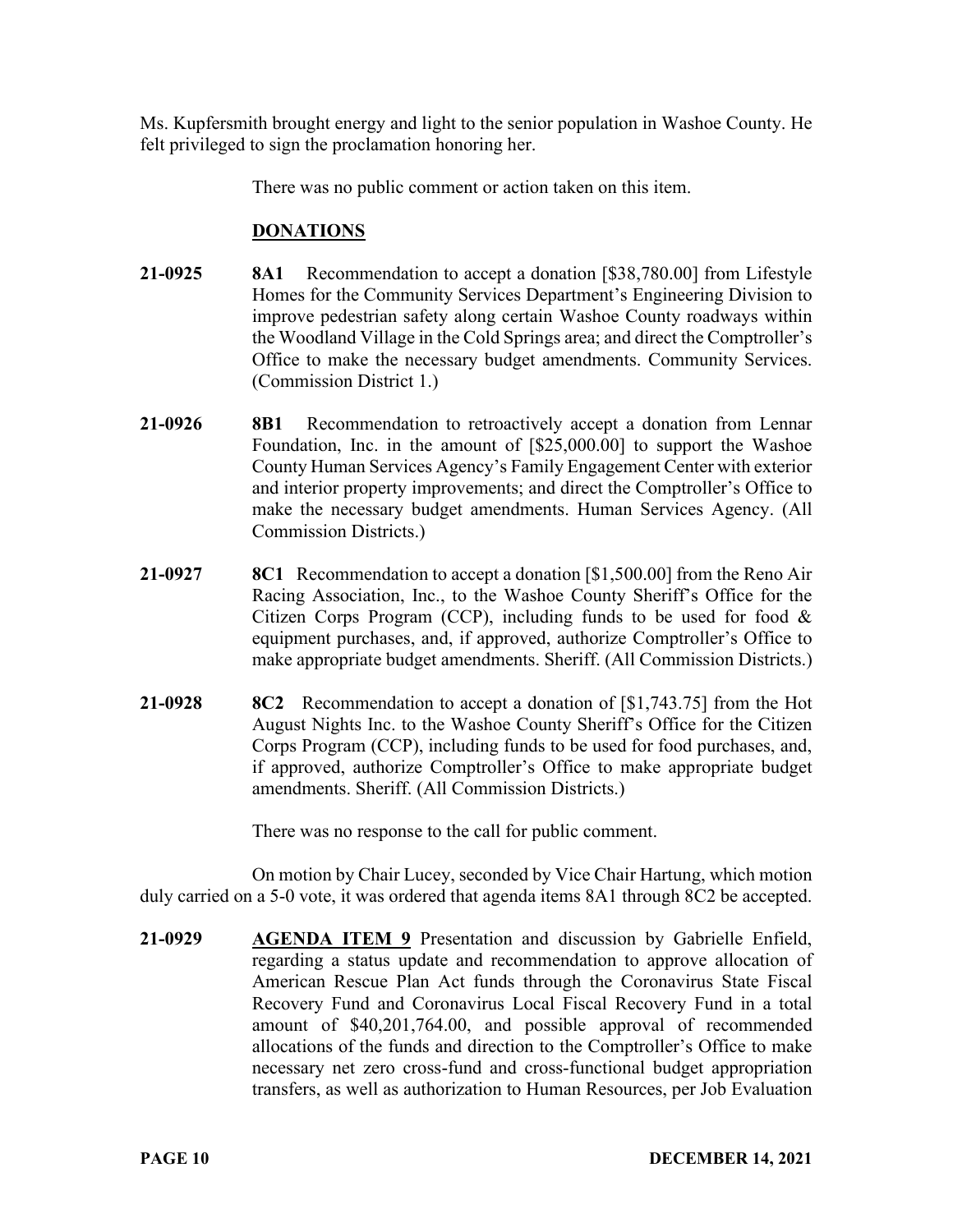Committee (JEC) evaluation as applicable, to create necessary positions to the 23 proposed projects as follows:

1. Washoe County Safe Camp Capital \$4,500,000

2. Washoe County Cares Campus Capital \$21,468,706 (Includes \$4,000,000 approved by BCC 7-20-21)

3. Cares Campus - Facilities Operations FY22 \$1,861,112

4. Homeless Management Information System - Case Management \$250,000

5. WellCare Living Supports and Services Pilot Project (amount correction) \$661,500

6. Kids Kottage Emergency Beds FY22 \$800,000

7. Critical CPS Personnel \$527,133

8. Human Services Agency Vehicles (9) \$283,500

9. Our Place - Enhancements \$450,000

10. Our Place - Community Garden Fence \$130,000

11. Public Defender's Office - Court Case Backlog Personnel & Workstations \$1,316,195

12. District Attorney's Office - Court Case Backlog Personnel & Workstations \$2,423,414

13. Sparks Socially Distanced Courtroom \$380,900

14. Sparks Justice Court- JAVS Audio Visual Upgrade \$138,638

15. Reno Justice Court Courtroom A Remodel \$500,000

16. Self-Help Center \$90,675

17. Sheriff's Office Deputy Sheriff's Positions \$1,956,096

18. Sheriff's Office UVC Sanitation \$140,000

19. Clerk's Office Clerk Staffing for CHAB and Clerk's Office Administrative \$58,895

20. Medical Examiner Contract Staff, Pooled Positions, Overtime, PPE & Supplies \$190,000

21. District Court Courtrooms Audio Visual Upgrade \$1,285,000

22. Health District Mobile Outreach Vehicle/Command Post \$490,000

23. Health District Improvements to Public Health Technology Infrastructure \$300,000

The proposed projects fall within the American Rescue Plan Act (and the Coronavirus State Fiscal Recovery Fund and Coronavirus Local Fiscal Recovery Fund) eligible uses, include a proposed implementation process, and come with extensive compliance and reporting requirements. Final allocations may vary from those proposed based on information developed during this item. Manager's Office. (All Commission Districts.)

Community Reinvestment Manager Gabrielle Enfield conducted a PowerPoint presentation and reviewed slides with the following titles: Washoe ARPA Projects; and Urgent Projects Recommended (2 slides).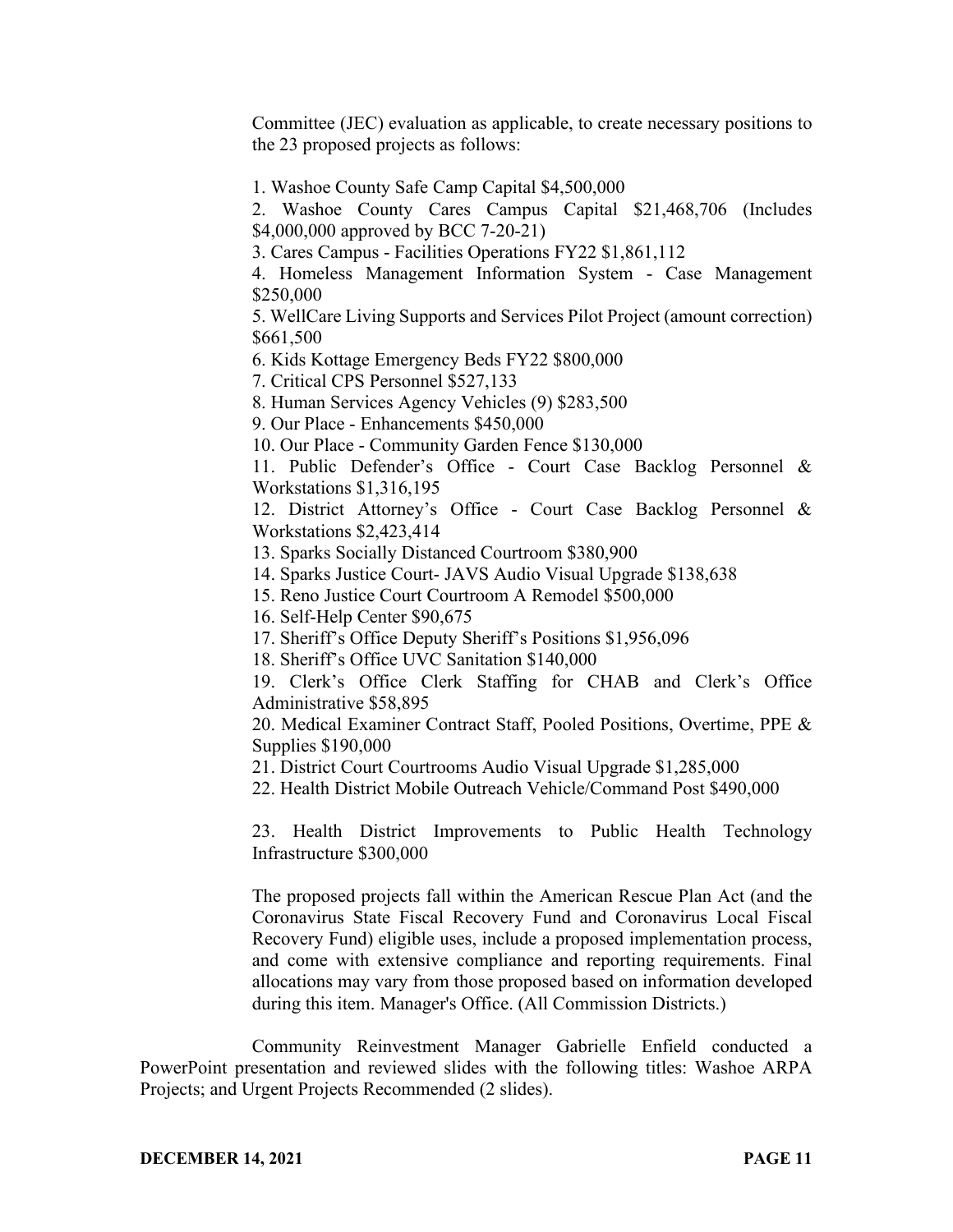She mentioned a grants and community analyst had been hired and would start in January, at which time the development of the community-based grant program would begin. The position, she remarked, would assist with the implementation of the urgent projects that had been identified. She reported the accounting practices and processes had been put in place.

The Comptroller's office hired a temporary part-time accountant for the American Rescue Plan Act (ARPA) funding. Ms. Enfield had been working with departments on the review and evaluation of their applications, as well as verifying the recommended projects for eligibility within ARPA requirements.

Vice Chair Hartung was thankful the money would allow for critical needs to be met but expressed his concerns on maintaining the projects after the money ran out. Chair Lucey asked how many proposed positions would be created through the projects, and whether the positions would be temporary or ongoing. Ms. Enfield replied none of the positions in the staff report were to be funded by ARPA for more than 24 months. She said the positions were identified as funded for the term of the award, if the positions were continued then other funding would have to be identified. She noted many of the positions would attrition out because they were specifically for managing case backlogs. She thought approximately 35 positions would be created through the projects.

Chair Lucey asked whether the money would go to another municipality if Washoe County did not use it. Ms. Enfield stated that was correct. She informed the County had until December 24 to obligate projects with the ARPA funds, and until December 26 to expend them. Chair Lucey asked if the recommendation was for the allocation \$40,201,764, which, he stated, was 44 percent of the total funding the County had been allotted out of the \$91.5 million. He asked if the County would receive the second set of funds in May. Ms. Enfield said the Treasury department stated the second tranche would arrive in May.

Chair Lucey said the County had 24 months to utilize the funds. He shared the concerns of Vice Chair Hartung, stating the funds would provide 24 months of reprieve but would not provide funds long term. He asked if Ms. Enfield was working with budget staff to identify paths forward for the affected departments. Ms. Enfield replied yes.

Vice Chair Hartung acknowledged the Sheriff's Office had been understaffed, and they had other inequities that needed to be addressed. He was concerned about how the County would pay for the staffing on an ongoing basis. He thought the County had to have good fiscal policy.

Commissioner Jung echoed the concerns of Chair Lucey and Vice Chair Hartung and thought sustainability was crucial for the future management of Washoe County. This kind of help from the federal government, she said, had never been experienced. She thought it was not the standard operating procedure of the County and thought the situation was similar to grants received after the market crash. She commented the County's position was to accept the money but maintain fiscally conservative.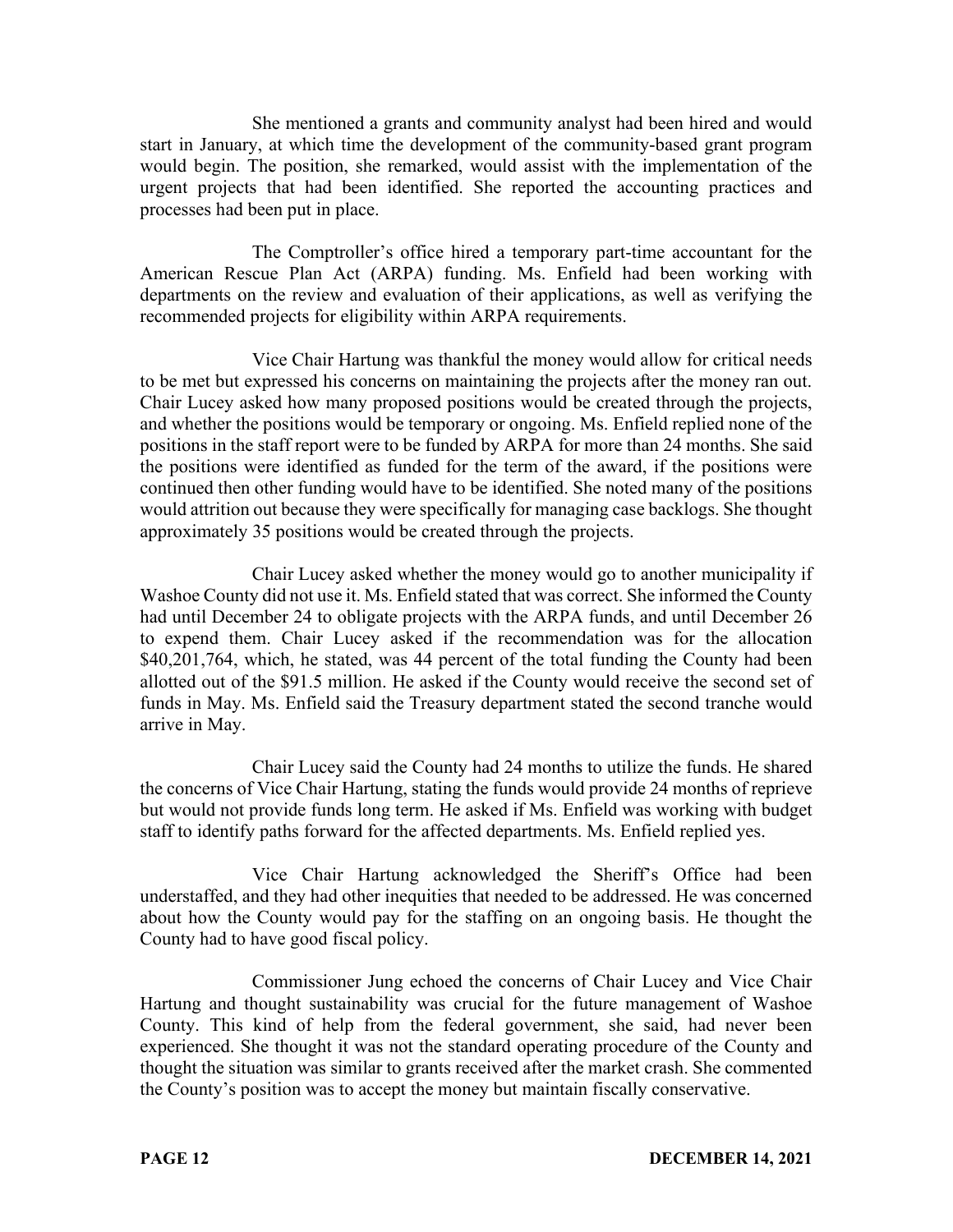The argument, Commissioner Jung opined, against giving the money back was it would go to California and Washoe County citizens would still pay for it through their income taxes. She thought it was important to prevent absorbing future costs through personnel. She recalled the proposals had to be transformative, and she opined the numbers showed they were. She commented it was important to keep in mind that resources were not never-ending.

As the second largest county in the State, Washoe County received the second highest amount of money. Addressing immediate needs, Chair Lucey said, was common among different counties and cities; most entities were holding back a good chunk of the money. He agreed with Commissioner Jung and Vice Chair Hartung that through the downturn of the economy, Washoe County was fiscally conservative and had maintained a significant end-year balance for many years. He asserted in his seven years of tenure he had not seen cuts made to any department.

Chair Lucey wanted to provide to the departments so services could be given to the community; however, he did not want to do it as an expense. He asked for a future conversation about where funds would go when the next injection came in. He said he had no problems with any of the funds listed in the staff report because they were needed updates to all the departments listed. He commented the County grew by 66,000 people since the last census was taken. Thanking Ms. Enfield for her work in managing the grant, he acknowledged the extensive amount of work that would come later in her reporting of the funds.

Commissioner Herman thanked Ms. Enfield for her help and said she was grateful there would be more sheriffs on duty, which was what she pushed for.

On the call for public comment, Ms. Melanie Sutton was called to speak but was not present.

Ms. Cindy Martinez said she received her assessment notice, which showed an increase in the buildings and improvement and land value. She commented this would cause her taxes, home insurance, and utilities to increase. She said almost 75 percent of the money detailed in the list was for homeless support and stated she did not benefit from the money being spent that way. She thought the people footing the bill with their property and sales taxes were the ones directly impacted; she no longer supported the scope and goal of the homeless camp. She said this would bump up budgets with money the County did not have. She asked the Board vote consistent with their comments.

On motion by Vice Chair Hartung, seconded by Commissioner Herman, which motion duly carried on a 5-0 vote, it was ordered that Agenda Item 9 be approved and authorized.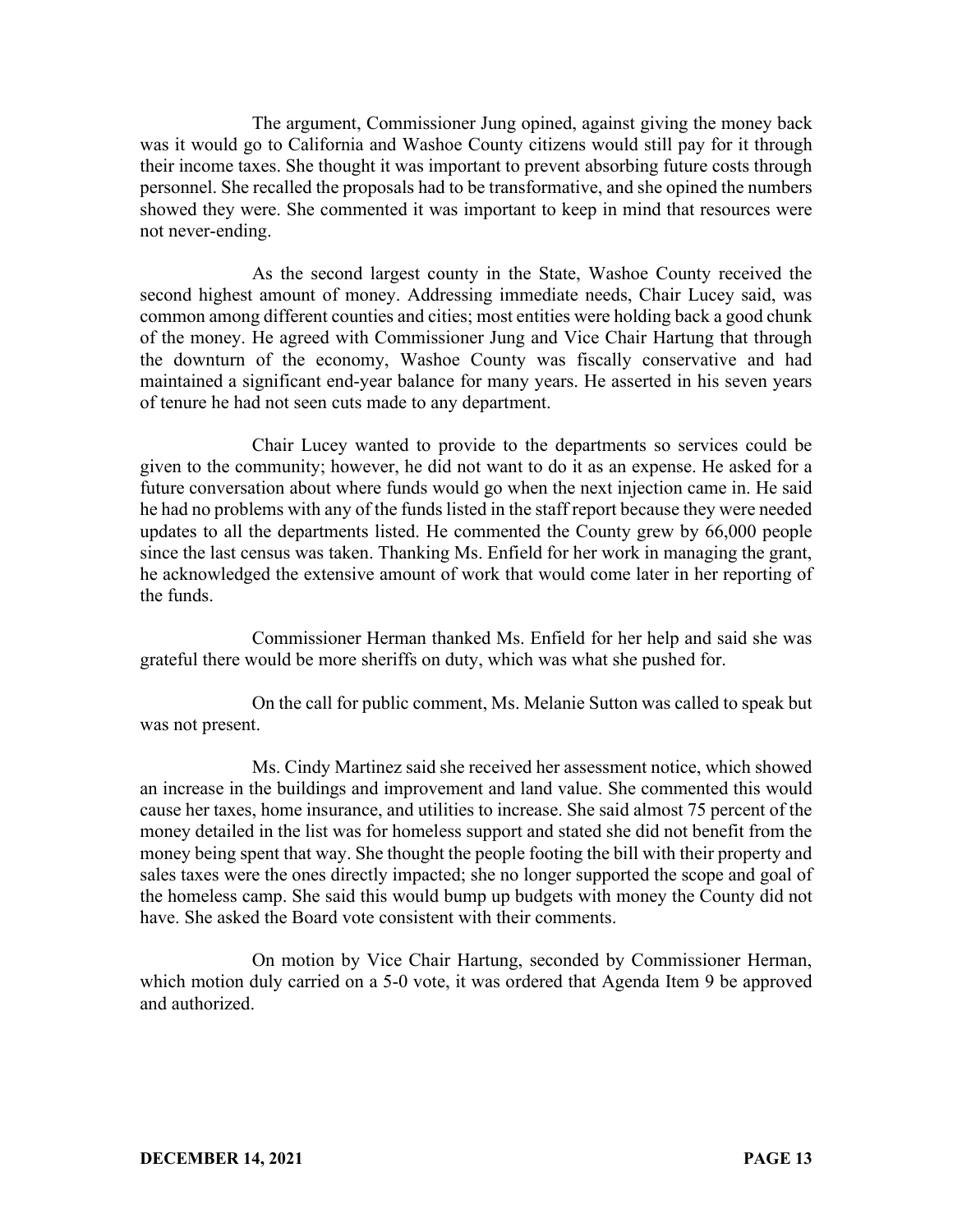## **CONSENT AGENDA ITEMS** – **10A1 THROUGH 10K9**

- **21-0930 10A1** Approval of minutes for the Board of County Commissioners' regular meetings of November 9, 2021 and November 16, 2021, and concurrent meeting of November 10, 2021. Clerk. (All Commission Districts.)
- **21-0931 10B1** Recommendation to 1) approve roll change requests, pursuant to NRS 361.765 and/or NRS 361.768, for errors discovered on the 2018/2019, 2019/2020, 2020/2021 and 2021/2022 secured and unsecured tax rolls 2) authorize Chair to execute the changes described in Exhibits A and B and 3) direct the Washoe County Treasurer to correct the error(s). [cumulative amount of decrease to all taxing entities \$15,068.61]. Assessor. (All Commission Districts.)
- **21-0932 10C1** Recommendation to: (1) approve the purchase of a new Caterpillar model 308-07 Excavator from Cashman Equipment Company, 600 W. Glendale Ave, Sparks, NV 89431 [\$130,800.00] utilizing Sourcewell contract #032119-CAT, pursuant to the joinder provision of NRS 332.195; and (2) authorize the Purchasing and Contract Manager to execute the Sourcewell contract usage agreement. Community Services. (All Commission Districts.)
- **21-0933 10C2** Recommendation to approve an Indemnification Agreement for the acquisition of Hunter Creek Parcels between Washoe County and the United States of America, and its assigns, by and through the U.S.D.A Forest Service, Intermountain Region, to facilitate the United States' acquisition of Parcels identified as the Hunter Creek Parcels 1 (APN 041- 650-08), and 2 (APN 041-021-07 and 041-021-08) respectively [no cost to Washoe County]. Community Services. (Commission District 1.)
- **21-0934 10C3** Recommendation to approve a Lease Agreement between Washoe County and Our Story, Inc., as authorized under NRS 244.284, for lease of the garage structure, located at Martin Luther King Jr. Memorial Park, 218 Kennedy Drive, Reno, Nevada, commencing on December 14, 2021 and through December 14, 2026, with option to renew for an additional five year term [at no cost] to provide for charitable or civic purposes, specifically to chronicle and preserve by way of an exhibit and museum the efforts of the Black Springs Volunteer Fire Department. Community Services. (Commission District 5.)
- **21-0935 10C4** Recommendation to: (1) approve a Consent to Use Agreement between Washoe County and Syncon Homes, a Nevada corporation, which states that Syncon Homes, as manager and trustee of Shadow Ridge 192, LLC, a Nevada limited liability company, agrees that the following easements would not be in conflict with the deed restriction placed on Assessor's Parcel Number (APN) 534-450-05 when the parcel was granted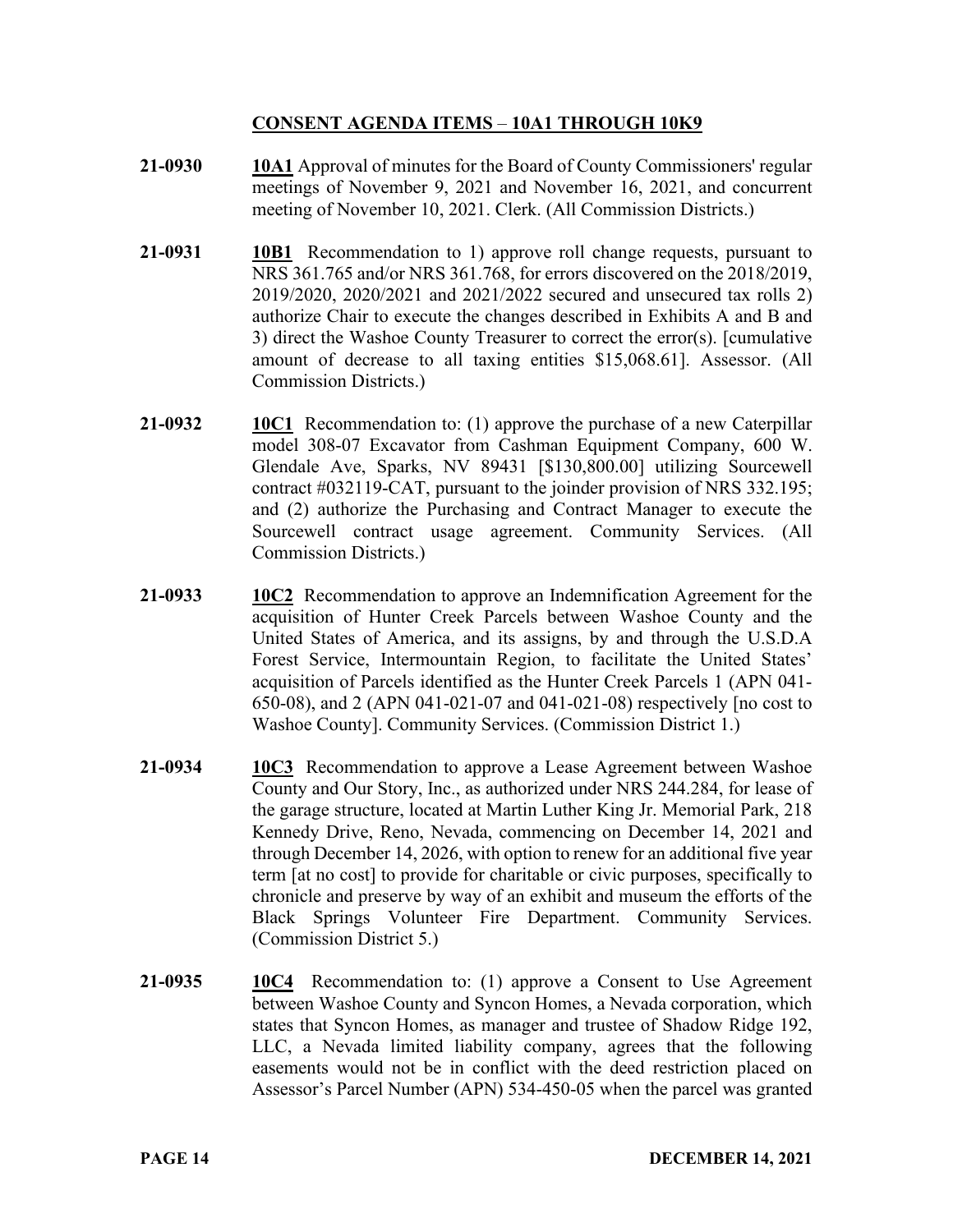to Washoe County by Shadow Ridge 192, LLC in 2007; (2) adopt a Resolution of Intent (R21-077) to execute the following easement deeds between Washoe County and the Truckee Meadows Water Authority: an exploratory well easement totaling  $\pm 4$  square feet, a conditional water facilities easement totaling  $\pm 10,000$  square feet for a production well and wellhouse, and a temporary construction easement totaling  $\pm$ 22,415 square feet on APN 534-450-05, part of Sugarloaf Peak Open Space [at the appraised value of \$3,450.00]; and (3) set a public hearing on the matter for January 11, 2022. Community Services. (Commission District 4.)

- **21-0936 10D1** Recommendation to reappoint Washoe County Chief Financial Officer Christine Vuletich as a Trustee on the Washoe County Other Post-Employment Benefits (OPEB) Trust Fund Board of Trustees for a two-year term, retroactive to October 24, 2021 and ending October 23, 2023. Manager. (All Commission Districts.)
- **21-0937 10E1** Recommendation to accept a Court Improvement Program (CIP) FY21 Supplemental Grant for the District Attorney's Office in the amount of [\$20,000, no match], from the Nevada Administrative Office of the Courts (AOC) to pay for a contracted attorney; retroactive from October 1, 2021 through September 30, 2022, and if approved, direct the Comptroller's Office to make the necessary budget amendments, and retroactively authorize the District Attorney to sign the grant agreement. District Attorney. (All Commission Districts.)
- **21-0938 10E2** Recommendation to accept a renewed Traffic Safety Resource Prosecutor (TSRP) grant to the District Attorney's Office in the amount of [\$231,000, \$57,750 cash match], from the State of Nevada Department of Public Safety Office of Traffic Safety to continue funding a Deputy District Attorney IV; retroactive from October 1, 2021 through September 30, 2022, and if approved, and direct the Comptroller's Office to make the necessary budget amendments, and retroactively authorize the District Attorney to sign the grant agreement. District Attorney. (All Commission Districts.)
- **21-0939 10F1** Recommendation to acknowledge the grant award and University-Organization Agreement ("Agreement") between the Board of Regents of the Nevada System of Higher Education on behalf of the University of Nevada, Reno and the Second Judicial District Court, to create a paid intern position in the amount of \$1,440 and up to \$5,760.00 maximum (no match required), effective January 21, 2022 through June 30, 2026; acknowledge the creation of one Case Compliance Intern position for up to four (4) semesters; and direct the Comptroller's Office to make the necessary budget amendments. District Court. (All Commission Districts.)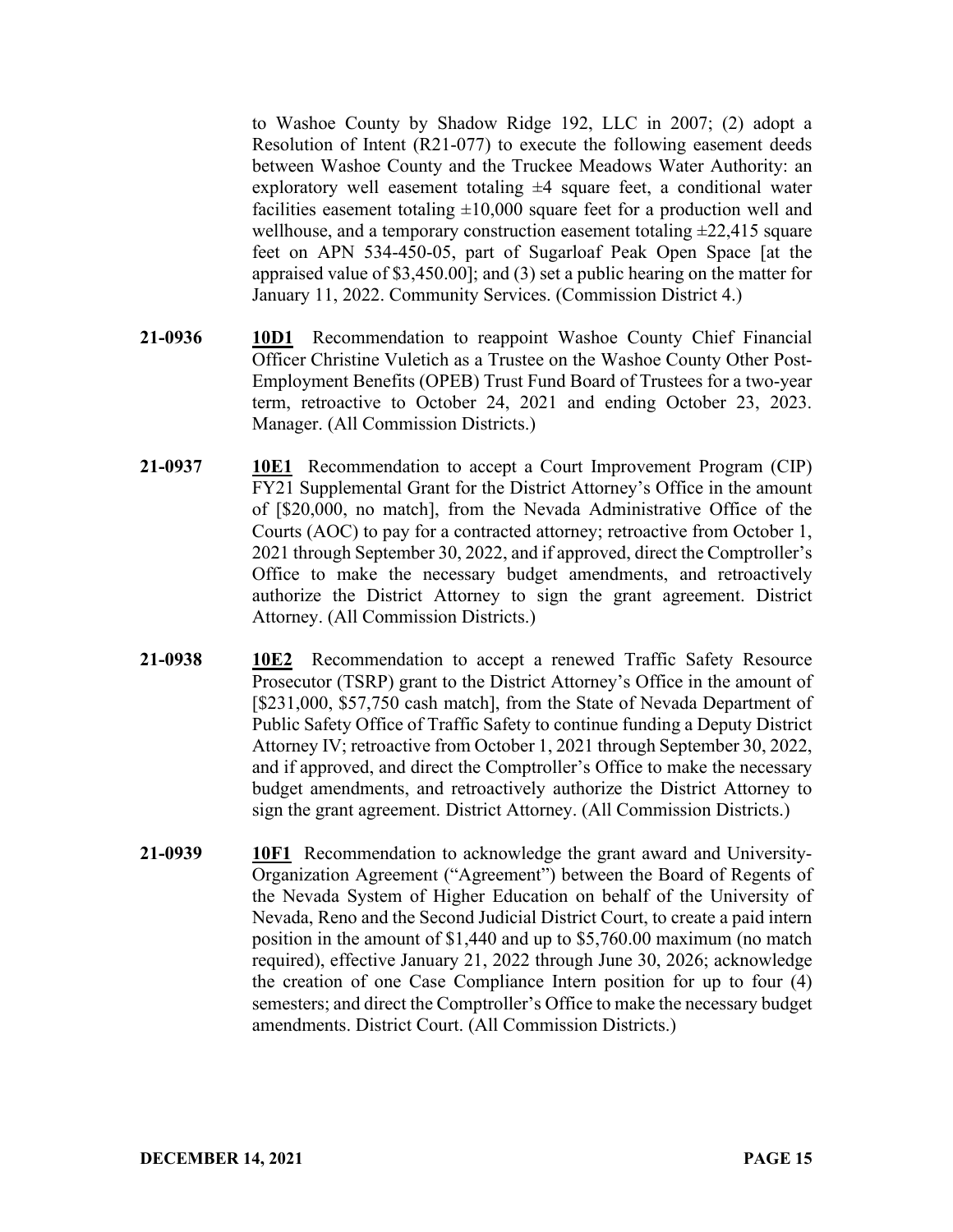- **21-0940 10G1** Recommendation to approve budget amendments totaling an increase of [\$54,740.00] in both revenue and expense to the FY22 Family Planning Program retroactive to April 1, 2021 through March 31, 2022 and direct the Comptroller's office to make the appropriate budget amendments. Health District. (All Commission Districts.)
- **21-0941 10H1** Recommendation to approve cross-fund budget appropriation transfers [total \$90,000.00] from the Other Restricted Fund to the Indigent Tax Levy Fund and direct the Comptroller's Office to make the necessary budget appropriation and cash transfers. Net impact is zero. Human Services Agency. (All Commission Districts.)
- **21-0942 10H2** Recommendation to authorize Human Services Agency (HSA) Contractors and hired temporary service employees to drive Washoe County vehicles to conduct Washoe County Human Services Agency business activities. Human Services Agency. (All Commission Districts.)
- **21-0943 10I1** Recommendation to approve Organizational Agreement for Service-Learning, Internships or Field Study Placements between the Board of Regents of the University of Nevada System of Higher Education (University of Nevada, Reno) and Washoe County, through its Department of Juvenile Services, to establish a cooperative program for students to earn school credit and enhance their career development. The Agreement shall be effective upon board approval through June 30, 2026. Juvenile Services. (All Commission Districts.)
- **21-0944 10J1** Recommendation to approve Commission District Special Fund disbursement in the amount of [\$10,000] for Fiscal Year 2021-2022; District 5 Commissioner Jeanne Herman recommends a [\$10,000] grant to the Washoe County 4-H Youth Development Program of the University of Nevada Extension to support the 4-H Large Livestock and Horse programs; approve Resolution necessary for same; and direct the Comptroller's Office to make the necessary disbursement of funds. Manager's Office. (Commission District 5.)
- **21-0945 10J2** Recommendation to approve Commission District Special Fund disbursement in the amount of [\$10,220] for Fiscal Year 2021-2022; District 5 Commissioner Jeanne Herman recommends a grant to the Community Service Department (CSD) of Washoe County to install two auto door paddles for the Cold Springs Community Center for the purpose of assisting those with physical disabilities to easily access the Center; approve Resolution necessary for same; and direct the Comptroller's Office to make the necessary disbursement of funds. Manager's Office. (Commission District 5.)
- **21-0946 10J3** Recommendation to approve Commission District Special Fund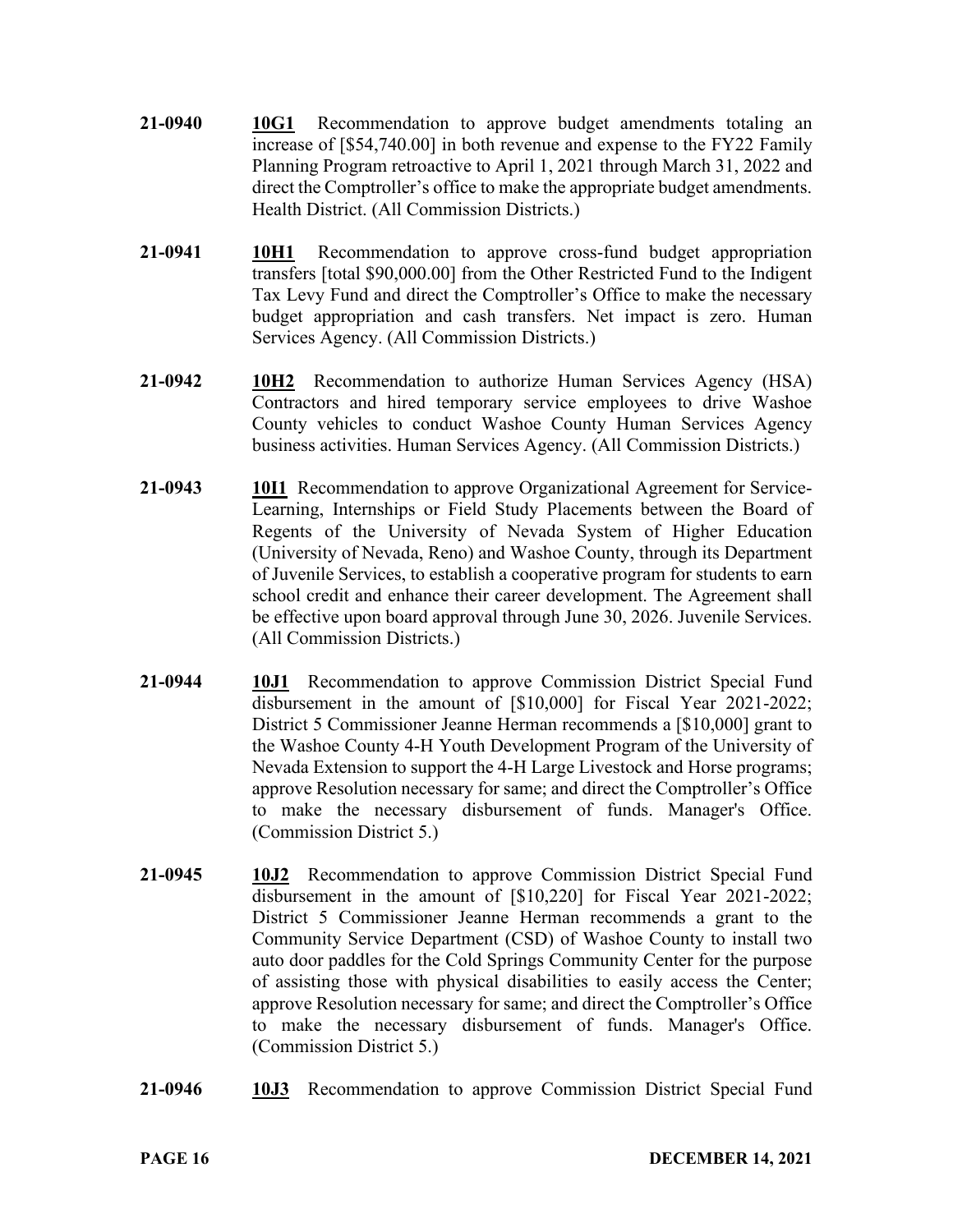disbursement in the amount of [\$20,000] for Fiscal Year 2021-2022; District 5 Commissioner Jeanne Herman recommends a grant to the Food Bank of Northern Nevada (FBNN) to support and provide for families in need through more than 145 partner agencies across northern Nevada; approve Resolution necessary for same; and direct the Comptroller's Office to make the necessary disbursement of funds. Manager's Office. (Commission District 5.)

- **21-0947 10J4** Recommendation to approve Commission District Special Fund disbursement in the amount of [\$1,000] for Fiscal Year 2021-2022; District 1 Commissioner Alexis Hill recommends a [\$1,000] grant to Incline Village Crystal Bay Community & Business Association (IVCBA) to install lighting along the trees of Tahoe Boulevard for the holiday season and in support of North Lake Tahoe's "main street" area; approve Resolution necessary for same; and direct the Comptroller's Office to make the necessary disbursement of funds. Manager's Office. (Commission District 1.)
- 21-0948 **10J5** Recommendation to approve Commission District Special Fund disbursement in the amount of [\$10,000] for Fiscal Year 2021-2022; District 1 Commissioner Alexis Hill recommends a [\$5,000] grant to the Tahoe Fund to support a billboard campaign centered around issues that advocate for the preservation of the Lake Tahoe Basin and a [\$5,000] grant to Tahoe Prosperity Center to support the Washoe Tahoe Housing Needs Assessment by which to identify strategies to add more local housing options for the areas of Incline Village and Crystal Bay; approve Resolutions necessary for same; and direct the Comptroller's Office to make the necessary disbursements of funds. Manager's Office. (Commission District 1.)
- **21-0949 10J6** Recommendation to correct the terms of the four public members Appointed to the Audit Committee as allowed in the Audit Committee Charter to staggered years and re-appoint Denise Jacobsen and Barbara Kinnison for a 3-year term retroactively beginning 07/01/2021 and ending 06/30/2024 and re-appoint Randy Brown and Matthew Buehler to serve for a 2 year term retroactively 07/01/2021 and ending 06/30/2023. Manager's Office. (All Commission Districts.)
- **21-0950 10J7** Recommendation to approve an amendment to subgrant of Emergency Rental Assistance funding from the United States Department of the Treasury to the Housing Authority of the City of Reno for the Washoe Housing Assistance for COVID Relief Program; with an extended grant period from February 23, 2021 through September 30, 2022 (original term February 23, 2021 through December 31, 2021), and if approved, authorize the County Manager to execute the grant documents and authorize the County Manager to sign the amendment to the Sub Grant Agreement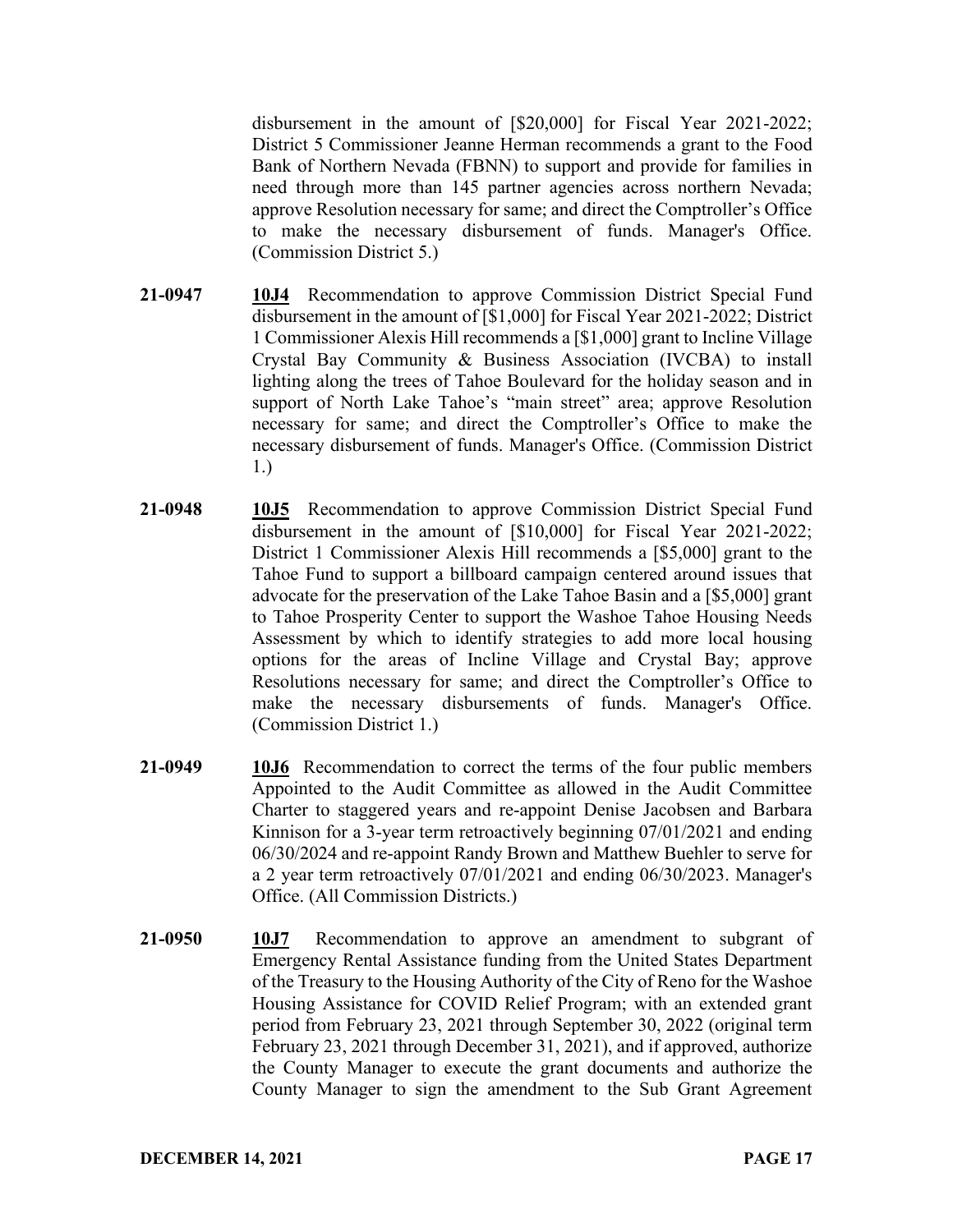between Washoe County and the Housing Authority of the City of Reno. Manager's Office. (All Commission Districts.)

- 21-0951 **10J8** Recommendation to approve a FFY21 Homeland Security Grant Program (HSGP) Award stating that the State of Nevada, Division of Emergency Management (NDEM) is awarding [\$75,000.00, no County match required] retroactive from September 1, 2021 through August 31, 2023; If approved, authorize the County Manager or his designee to sign the grant award documents; This grant award funding partially supports 1.0 full-time benefitted Program Assistant; if grant funding is reduced or eliminated, the position hours will be reduced and/or the position abolished accordingly unless additional funding is secured; and direct the Comptroller's Office to make the necessary budget amendments. Manager's Office. (All Commission Districts.)
- **21-0952 10J9** Recommendation to approve Community Support grant awards for FY 21-22 for Silver State Fair Housing Council (SSFHC) to support fair housing in the amount of \$10,000; for the Nevada Tahoe Conservation District in the amount of \$25,000 to provide conservation and resource management in the Tahoe Basin; and approve the grant award and grant agreement for the Sun Valley General Improvement District in the amount of \$90,000 for parks and recreation, and approve Resolutions necessary for same. Manager's Office. (All Commission Districts.)
- **21-0953 10K1** Recommendation to accept a Nevada Division of Emergency Management grant award [amount not to exceed \$80,353.00, no County match required] as administered through the State of Nevada, Department of Public Safety, Division of Emergency Management, Federal FY 2021 project number 97067.21, to the Washoe County Sheriff's Office Community Emergency Response Team (CERT) for payment of one intermittent position as well as equipment and supplies for the retroactive grant term of September 1, 2021 through August 31, 2023 and if approved, authorize Sheriff Balaam to execute grant award documentation, and direct the Comptroller's Office to make the necessary budget amendments. Sheriff. (All Commission Districts.)
- **21-0954 10K2** Recommendation to approve acceptance of 2021 HIDTA Northern Nevada Interdiction Task Force funding [amount not to exceed \$90,000.00, no County match required] to be used for overtime, investigative, and travel expenses from High Intensity Drug Trafficking Areas (HIDTA) as administered through Las Vegas Metro Police Department, for the retroactive grant period of January 1, 2021 to December 31, 2022, and direct Comptroller's Office to make the necessary budget amendments. Sheriff. (All Commission Districts.)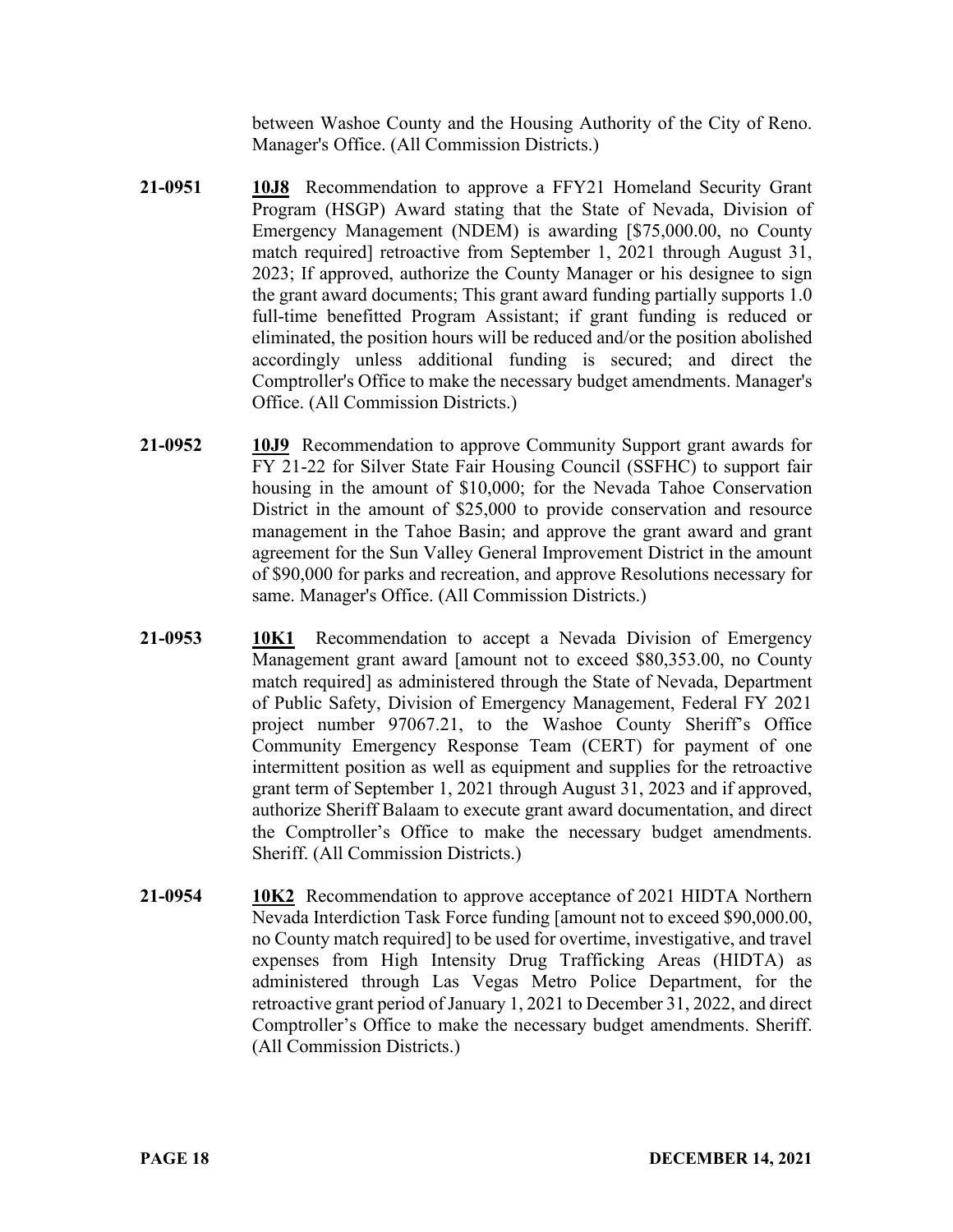- **21-0955 10K3** Recommendation to accept a Nevada Division of Emergency Management grant award [amount not to exceed \$100,000.00, no County match required] as administered through the State of Nevada, Department of Public Safety, Division of Emergency Management, Federal FY 2021 project number 97067.21, to the Washoe County Sheriff's Office Bomb Unit for the purchase of equipment for the Consolidated Bomb Team for the retroactive grant term of September 1, 2021 through August 31, 2023 and if approved, authorize Sheriff Balaam to execute grant award documentation, and direct the Comptroller's Office to make the necessary budget amendments. Sheriff. (All Commission Districts.)
- **21-0956 10K4** Recommendation to accept a Nevada Division of Emergency Management grant award [amount not to exceed \$140,570.00, no County match required] as administered through the State of Nevada, Department of Public Safety, Division of Emergency Management, Federal FY 2021 project number 97067.21, to the Washoe County Sheriff's Office Bomb Unit for the purchase of equipment and supplies for the Consolidated Bomb Team for the retroactive grant term of September 1, 2021 through August 31, 2023 and if approved, authorize Sheriff Balaam to execute grant award documentation, and direct the Comptroller's Office to make the necessary budget amendments. Sheriff. (All Commission Districts.)
- **21-0957 10K5** Recommendation to accept a Nevada Division of Emergency Management grant award [amount not to exceed \$75,000.00, no County match required] as administered through the State of Nevada, Department of Public Safety, Division of Emergency Management, Federal FY 2021 project number 97067.21, to the Washoe County Sheriff's Office Northern Nevada Regional Intelligence Center (NNRIC) for the purchase of software enhancements for the retroactive grant term of September 1, 2021 through August 31, 2023 and if approved, authorize Sheriff Balaam to execute grant award documentation, and direct the Comptroller's Office to make the necessary budget amendments. Sheriff. (All Commission Districts.)
- **21-0958 10K6** Recommendation to accept the FY 2022 Office of Traffic Safety award from the State of Nevada Department of Public Safety, Office of Traffic Safety [amount not to exceed \$30,000.00, 25% In-Kind county match required] as administered through the State of Nevada Department of Public Safety Office of Traffic Safety, to cover overtime costs related to conducting DUI saturation patrols, for the retroactive grant term of October 1, 2021 through September 30, 2022 and if approved, direct Comptroller's Office to make the necessary budget amendments and authorize Sheriff Balaam to execute grant award documents. Sheriff. (All Commission Districts.)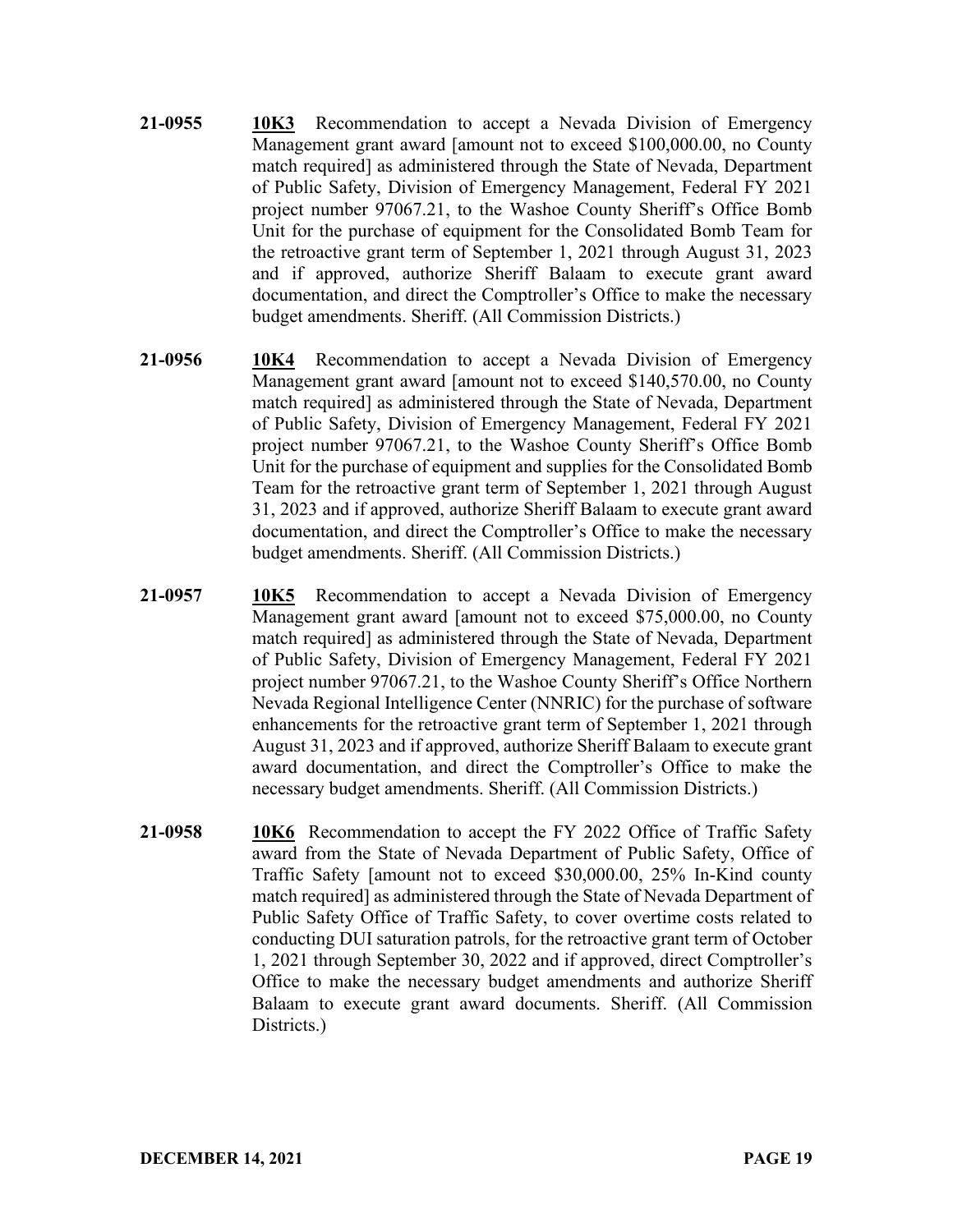- **21-0959 10K7** Recommendation to approve the 2021 Justice Assistance Grant (JAG) Program Award (15PBJA-21-GG-01710-JAGX), Office of Justice Programs, Bureau of Justice Assistance through the City of Reno, Reno Police Department [\$77,956.00, no County match required] for purchase of Law Enforcement equipment and supplies, Law Enforcement related training and travel and seek approval of non-county personnel training and travel for the retroactive grant term of October 1, 2020 - September 30, 2024 and if approved, authorize the Sheriff Darin Balaam to sign all award documents and direct the Comptroller's Office to make the necessary budget amendments. Sheriff. (All Commission Districts.)
- **21-0960 10K8** Recommendation to accept a Nevada Division of Emergency Management grant award [amount not to exceed \$132,104.00, no County match required] as administered through the State of Nevada, Department of Public Safety, Division of Emergency Management, Federal FY 2021 project number 97067.21, to the Washoe County Sheriff's Office Special Operations Division Cyber Crimes Unit for the purchase of forensic software and licenses for the retroactive grant term of September 1, 2021 through August 31, 2023 and if approved, authorize Sheriff Balaam to execute grant award documentation, and direct the Comptroller's Office to make the necessary budget amendments. Sheriff. (All Commission Districts.)
- **21-0961** 10K9 Recommendation to accept Treasurer's status report for the period ending November 30, 2021, of payment of refunds and interest since last update in the amount of \$2,834,734 on certain property tax overpayments for residential properties at Incline Village/Crystal Bay, in compliance with the October 21, 2019 Order issued by the District Court in Village League to Save Incline Assets, Inc., et.al. vs. State of Nevada, et.al., Case No. CV03-06922, as modified and clarified by the settlement agreement regarding the processing of refunds. Treasurer. (All Commission Districts.)

Vice Chair Hartung said he was in support of 10C4; however, he requested a brief explanation on the matter. He asserted the Truckee Meadows Water Authority (TMWA) had done a great deal of reinjection into the aquifer in Spanish Springs, which benefitted the residents who had private wells and the private water company. Eric Crump, Community Services Division Director, explained the item did two things: granted TMWA an easement for an exploratory well and a production well, and approved a Consent to Use Agreement to ensure the easement was compliant with the deed restriction on the property.

TMWA Hydrogeologist Christian Kropf said the Donovan well, located in the north part of Spanish Springs, was an old well in need of replacement. He explained the existing site was small, and a larger site would allow more room for a drilling rig to fill an exploration or production well. Vice Chair Hartung noted TMWA owned substantially more water rights than they extracted in Spanish Springs. Mr. Kropf agreed. Vice Chair Hartung asked whether the water system was being stabilized as best as it could with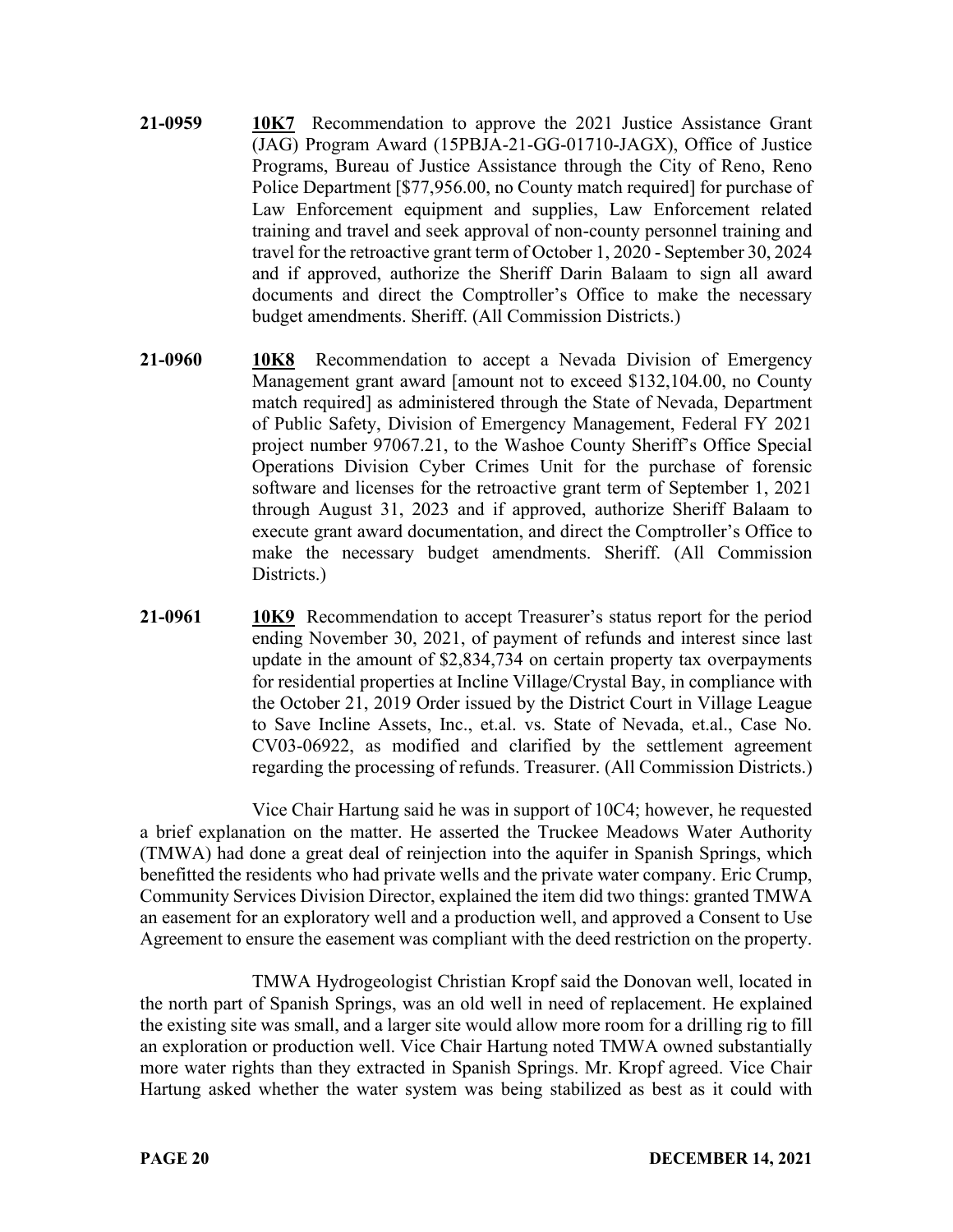injection. Mr. Kropf replied TMWA had a significant recharge program.

Chair Lucey thanked Commissioners Hill and Herman for their continued service regarding their donations and support of projects throughout the community.

There was no response to the call for public comment on the Consent Agenda Items listed above.

On motion by Vice Chair Hartung, seconded by Commissioner Herman, which motion duly carried on a 5-0 vote, it was ordered that Consent Agenda Items 10A1 through 10K9 be approved. Any and all Resolutions or Interlocal Agreements pertinent to Consent Agenda Items 10A1 through 10K9 are attached hereto and made a part of the minutes thereof.

## **BLOCK VOTE – 11, 12, 13, 14, 15, 16, 17, 18, 19, 20, 21 & 23, 24, 25, 26, 27 & 29 & 34**

**21-0962 AGENDA ITEM 11** Recommendation to approve a Participating Agreement Interpretive Services between the Great Basin Institute, Washoe County Regional Parks and Open Space and the U.S. Department of Agriculture Forest Service Humboldt-Toiyabe National Forest for continued cooperative visitor services and programming at the Galena Creek Visitor Center and Recreation Area, [a non-cash value of \$102,911], and authorize the Director of the Community Services Department to sign the Agreement on behalf of Washoe County; and further authorize the Operations Division Director of the Community Services Department to annually approve the Annual Operating Plan on behalf of Washoe County. Community Services. (Commission District 1.)

There was no response to the call for public comment.

On motion by Vice Chair Hartung, seconded by Commissioner Herman, which motion duly carried on a 5-0 vote, it was ordered that Agenda Item 11 be approved and authorized. The Interlocal Contract for same is attached hereto and made a part of the minutes thereof.

**21-0963 AGENDA ITEM 12** Recommendation to approve an Agreement for Professional Services between Washoe County and National Plant Services, Inc., to provide inspection services and incidental repairs for certain portions of the South Truckee Meadows sanitary sewer collection system [\$182,250]. Community Services. (Commission District 2.)

There was no response to the call for public comment.

On motion by Vice Chair Hartung, seconded by Commissioner Herman, which motion duly carried on a 5-0 vote, it was ordered that Agenda Item 12 be approved.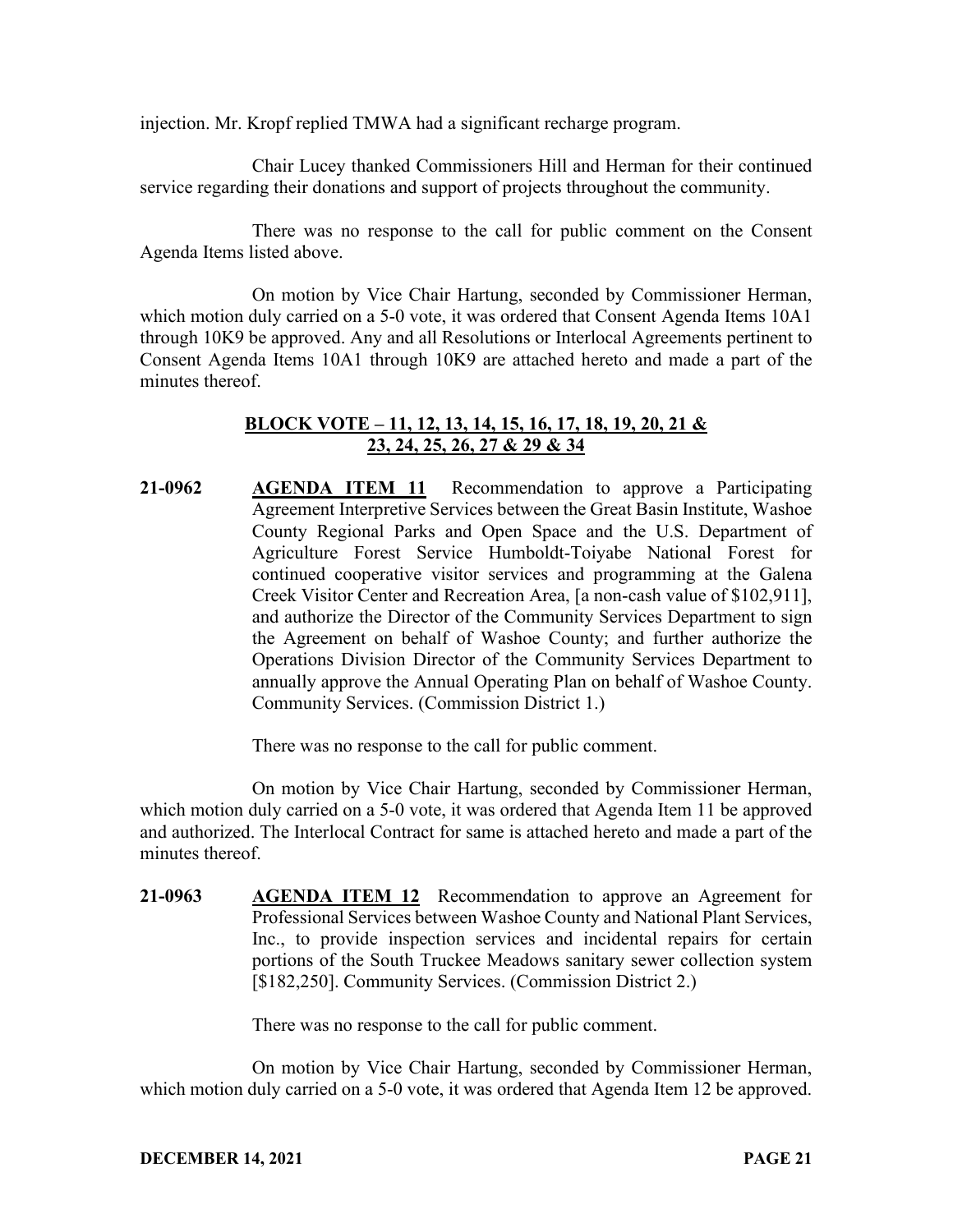**21-0964 AGENDA ITEM 13** Recommendation to: (1) approve the purchase of nine (9) model year 2022 BMW R1250 RT-P police motorcycles from Sierra BMW Motorcycle, 1380 Kleppe Ln., Sparks, NV, 89431 [\$246,003.39] utilizing State of Nevada bid number 65DPS-NV20-3728 pursuant to the joinder provision of NRS 332.195; and (2) authorize the Purchasing and Contract Manager to issue a purchase order. Community Services. (All Commission Districts.)

There was no response to the call for public comment.

On motion by Vice Chair Hartung, seconded by Commissioner Herman, which motion duly carried on a 5-0 vote, it was ordered that Agenda Item 13 be approved and authorized.

**21-0965 AGENDA ITEM 14** Recommendation to: (1) approve two Quitclaim Deeds authorized by the City of Reno to accept donation of two parcels of land, APN 008-211-47 located at 1498 E. 7th Street, Reno, NV 89512 [assessed value of \$36,742 ] and APN 008-211-51 located at 1800 Threlkel St., Reno, NV 89512 [assessed value of \$873,903], pursuant to Amendment No. 2 and Extension of Interlocal Cooperative Agreement for Shelter Operation and Other Homeless Services Among the City of Reno, Washoe County and the City of Sparks; and authorize the Chair to act on behalf of Washoe County to execute and deliver any and all documents as may be necessary or appropriate to accomplish the acceptance of this land donation. If approved, this item will result in ownership of the two parcels being transferred from the City of Reno to Washoe County and added to Washoe County's capital assets; and (2) approve an Assignment and Assumption of Sign Location Lease and Electrical Agreement to assume existing agreements between the City of Reno and The Lamar Companies for continuation of an illuminated existing outdoor advertising structure (billboard) [revenue to Washoe County is approximate \$1537 per month]. Community Services. (Commission District 3.)

There was no response to the call for public comment.

On motion by Vice Chair Hartung, seconded by Commissioner Herman, which motion duly carried on a 5-0 vote, it was ordered that Agenda Item 14 be approved and authorized.

**21-0966 AGENDA ITEM 15** Recommendation to approve the Interlocal Agreement to Implement the Lake Tahoe Total Maximum Daily Load - Water Years 2022-2026, between Washoe County and the Nevada Division of Environmental Protection to continue Washoe County's commitment to participate in an urban stormwater pollutant load reduction program (Program) at Lake Tahoe. The primary goal of the Program is to construct and manage the required infrastructure to reduce the amount of fine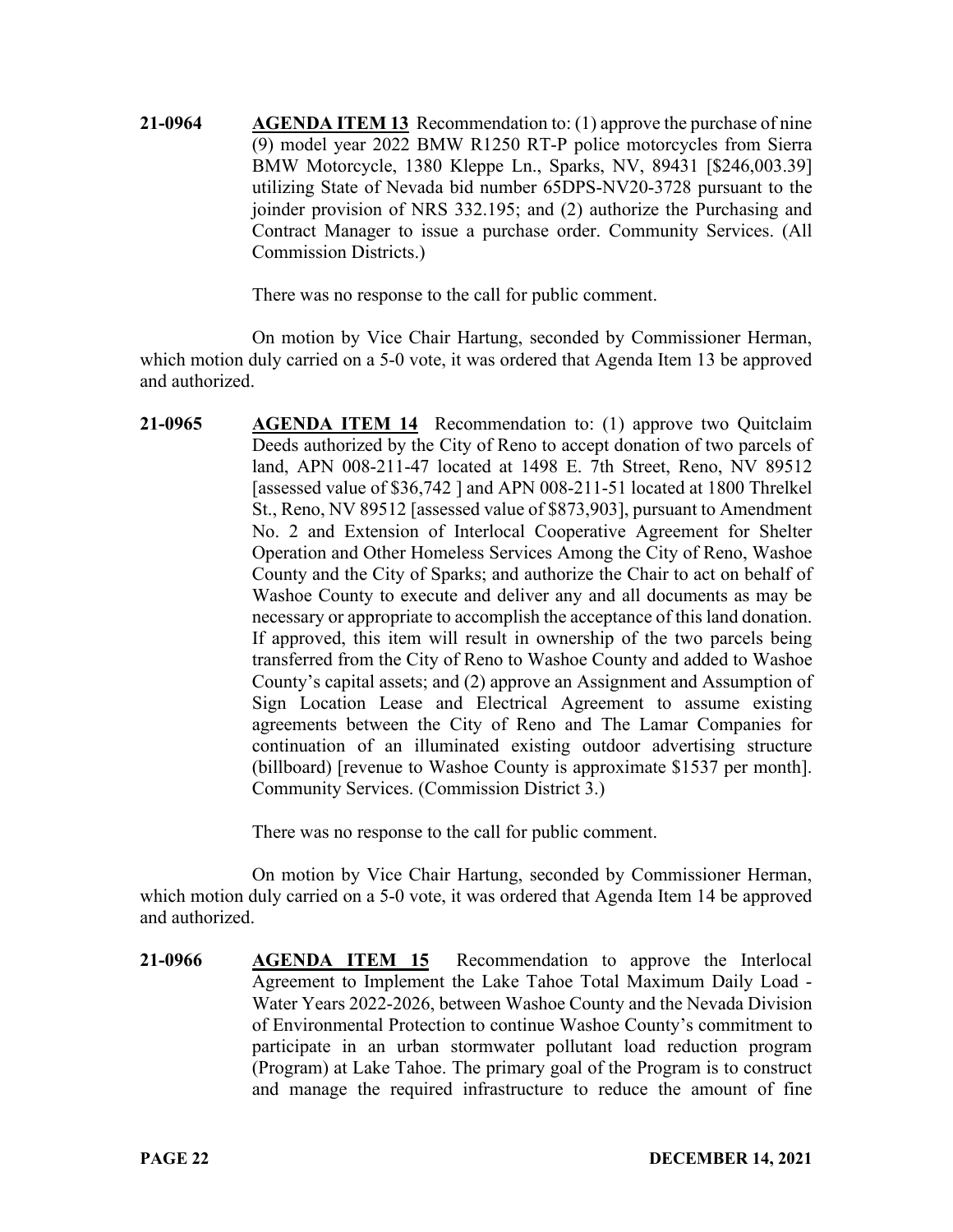sediment particles that enter the Lake and reduce water clarity. The Agreement includes the obligations of Washoe County including five-year pollutant load reduction milestones. Community Services. (Commission District 1.)

There was no response to the call for public comment.

On motion by Vice Chair Hartung, seconded by Commissioner Herman, which motion duly carried on a 5-0 vote, it was ordered that Agenda Item 15 be approved. The Interlocal Contract for same is attached hereto and made a part of the minutes thereof.

**21-0967 AGENDA ITEM 16** Recommendation to: (1) accept the Nevada Department of State Lands and the Fund to Protect Lake Tahoe funding agreement in the amount of \$2,021,257.00 with a Washoe County cash/inkind match in the amount of \$673,753.00 [Tahoe Regional Planning Agency Mitigation match funds of \$592,903.00 and Washoe County inkind match funds (project management) in the amount of \$80,850.00], for the purpose of planning, design, and construction for the second phase of a Water Quality Improvement Project (WQIP) in Incline Village to improve water quality and aid Washoe County in achieving Total Maximum Daily Load (TMDL) load reductions. This project is an extension of Lower Wood Creek WQIP Phase I, and has a design, planning, and construction component. Water quality design and construction elements for the Lower Wood Creek Phase II WQIP may include storm drainpipes and manholes, concrete curb and gutter, shoulder stabilization, channel improvements, infiltration chambers, catch basins, water quality treatment basins, culvert improvements, rock slope protection and revegetation to control erosion and improve water quality.; (2) approve the funding agreement with a grant period retroactive from October 18, 2021 through March 31, 2023; (3) direct the Comptroller's Office to make the necessary budget amendments. Community Services. (Commission District 1.)

There was no response to the call for public comment.

On motion by Vice Chair Hartung, seconded by Commissioner Herman, which motion duly carried on a 5-0 vote, it was ordered that Agenda Item 16 be accepted and approved.

**21-0968 AGENDA ITEM 17** Recommendation to authorize change order (CO) #8 for Lower Wood Creek Phase I Water Quality Improvement Project, in the amount of \$348,965.99 [total construction contract increase from \$2,133,964.00 to \$2,387,374.95] for the required additional roadway paving along Southwood Boulevard. Community Services. (Commission District 1.)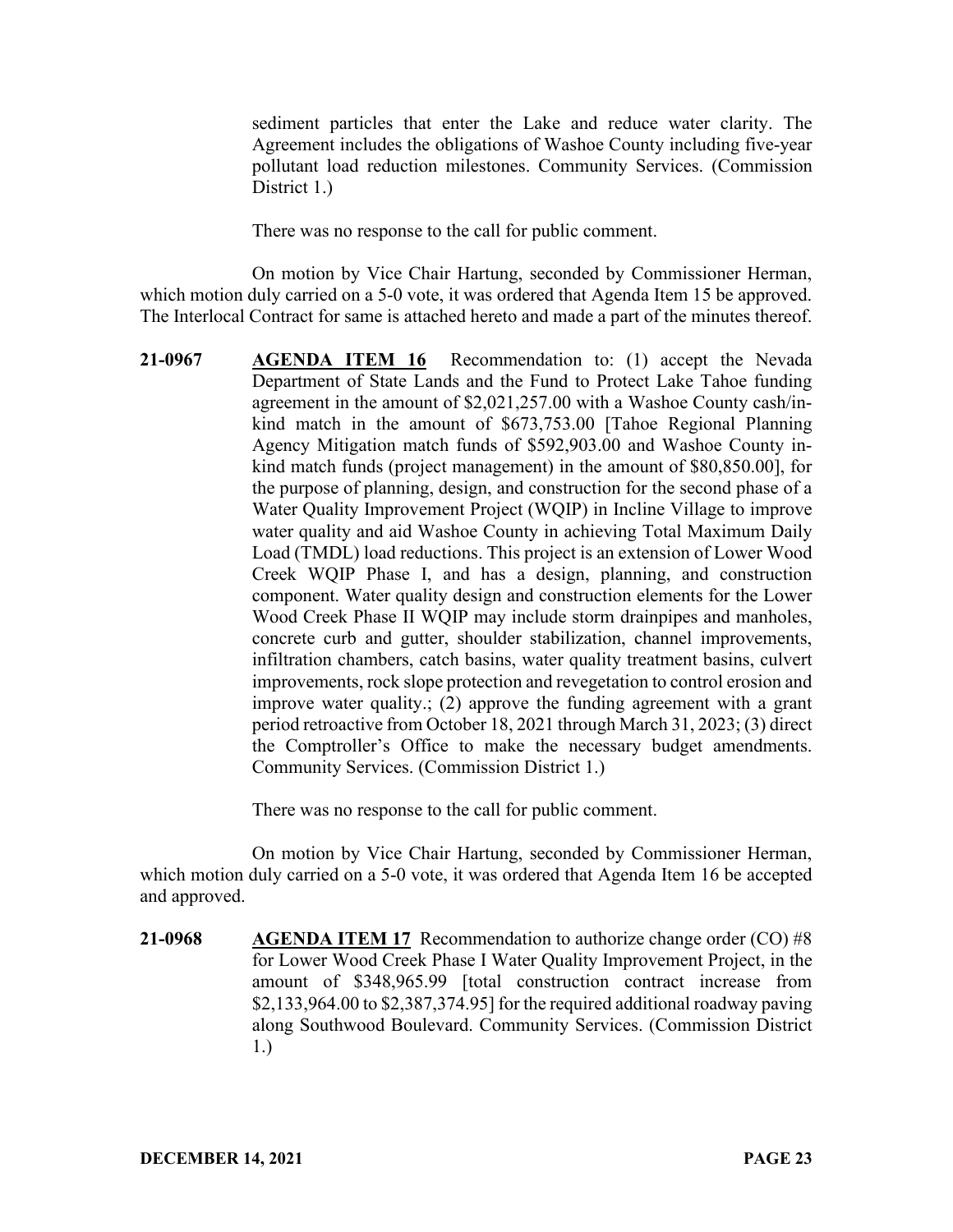There was no response to the call for public comment.

On motion by Vice Chair Hartung, seconded by Commissioner Herman, which motion duly carried on a 5-0 vote, it was ordered that Agenda Item 17 be authorized.

**21-0969 AGENDA ITEM 18** Recommendation to accept a renewed Violence Against Women Act (VAWA) grant to the District Attorney's Office in the amount of [\$198,058; \$19,806 indirect; \$72,709 required match], from the State of Nevada Attorney General's Office to provide funding for a Deputy District Attorney III retroactive from July 1, 2021 through July 30, 2022 and direct the Comptroller to make the necessary budget amendments and retroactively authorize the District Attorney or his designees to sign the grant agreement. District Attorney. (All Commission Districts.)

There was no response to the call for public comment.

On motion by Commissioner Vice Chair Hartung, seconded by Commissioner Herman, which motion duly carried on a 5-0 vote, it was ordered that Agenda Item 18 be accepted, directed, and authorized.

**21-0970 AGENDA ITEM 19** Recommendation to approve budget amendments totaling an increase of [\$200,000.00] in both revenue and expense to the FY22 Air Quality Management EPA EN (Environmental Protection Agency Environmental Information Exchange Network) Grant retroactive to October 1, 2021 through September 30, 2024 and direct the Comptroller's office to make the appropriate budget amendments. Health District. (All Commission Districts.)

There was no response to the call for public comment.

On motion by Vice Chair Hartung, seconded by Commissioner Herman, which motion duly carried on a 5-0 vote, it was ordered that Agenda Item 19 be approved and directed.

**21-0971 AGENDA ITEM 20** Recommendation to approve the FY22 COVID-19 Health Disparities Grant Subaward retroactive to October 8, 2021 through May 31, 2023 and direct the Comptroller's office to make the appropriate budget amendments totaling an increase of [\$1,241,516.00] in both revenue and expense. Health District. (All Commission Districts.)

There was no response to the call for public comment.

On motion by Vice Chair Hartung, seconded by Commissioner Herman, which motion duly carried on a 5-0 vote, it was ordered that Agenda Item 20 be approved and directed.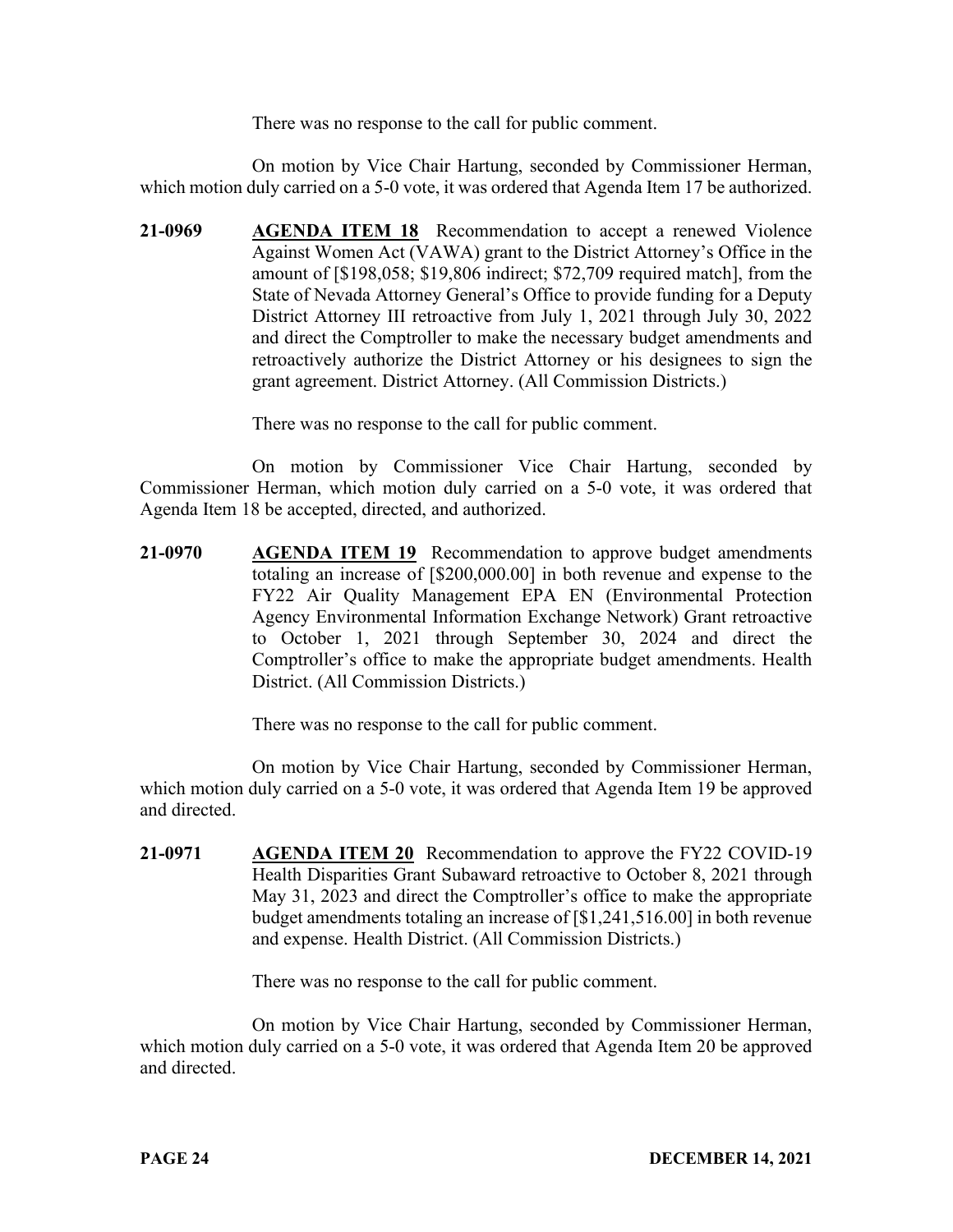**21-0972 AGENDA ITEM 21** Recommendation to retroactively approve purchases not to exceed [\$3,000,000.00] in FY22 from My Next Career Path temporary staffing in support of the COVID-19 response efforts and the COVID-19 vaccination events. Health District. (All Commission Districts.)

There was no response to the call for public comment.

On motion by Vice Chair Hartung, seconded by Commissioner Herman, which motion duly carried on a 5-0 vote, it was ordered that Agenda Item 21 be approved.

**21-0973 AGENDA ITEM 23** Recommendation to accept a FY22 subgrant award from the State of Nevada, Department of Health and Human Services, Division of Public and Behavioral Health (DPBH) in the amount of [\$175,175; no county match] retroactive from October 1, 2021 to September 30, 2022 to support the position and activities of the Regional Behavioral Health Coordinator; authorize the Director of the Human Services Agency to execute the grant award documents; and direct the Comptroller's Office to make the necessary budget amendments. Human Services Agency. (All Commission Districts.)

There was no response to the call for public comment.

On motion by Vice Chair Hartung, seconded by Commissioner Herman, which motion duly carried on a 5-0 vote, it was ordered that Agenda Item 23 be accepted, authorized, and directed.

**21-0974 AGENDA ITEM 24** Recommendation to approve the engagement of Sherman & Howard L.L.C. for the provision of services for bond counsel of up to \$110,000 and special counsel regarding disclosure of up to \$110,000 for a combined total of not-to-exceed \$220,000 for the proposed Washoe County General Obligation (Limited Tax) Refunding Bonds Series 2022A and Series 2022B. Manager's Office. (All Commission Districts.)

There was no response to the call for public comment.

On motion by Vice Chair Hartung, seconded by Commissioner Herman, which motion duly carried on a 5-0 vote, it was ordered that Agenda Item 24 be approved.

**21-0975 AGENDA ITEM 25** Recommendation to award Request for Proposal (RFP) No. 3169-22 for Facility Operator - Safe Camp to the lowest, responsive, and responsible bidder, Karma Box Project, in an amount not to exceed [\$847,893.21 for professional services initial nineteen-month term; tail coverage required to supplement policy coverage of an amount not to exceed \$100,000; and \$535,511.50 annually for subsequent one year renewals] and if approved, authorize the Purchasing and Contracts Manager to execute the contract beginning retroactively December 12, 2021 through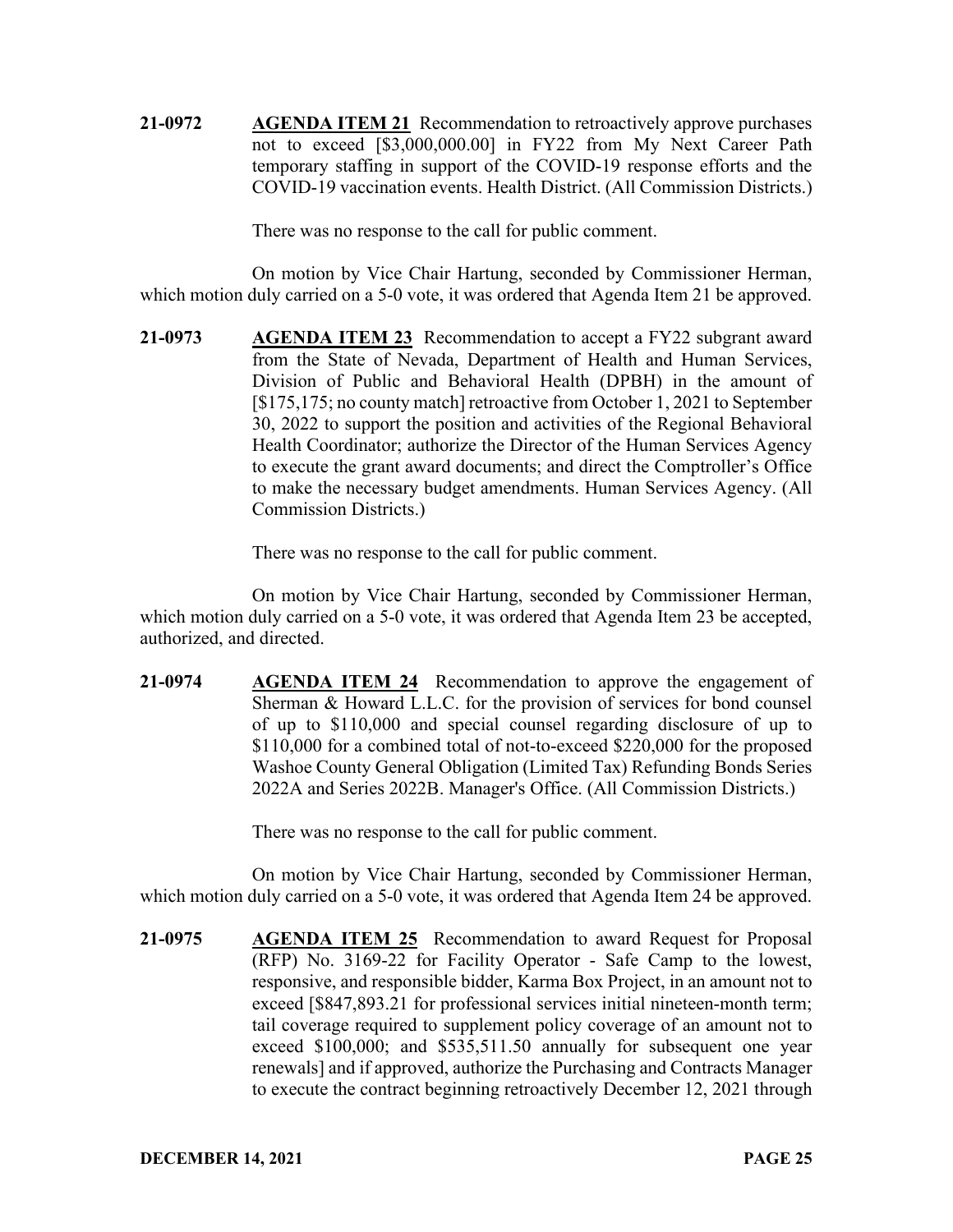June 30, 2023 with the option to renew for three (3), one-year periods thereafter. Item supports the Safe Camp, located at located at 598 Line Drive, Reno NV 89512, a secure, stable location for people experiencing homelessness to live temporarily while they engage in housing focused case management to assist them in securing permanent housing. Manager's Office. (All Commission Districts.)

There was no response to the call for public comment.

On motion by Vice Chair Hartung, seconded by Commissioner Herman, which motion duly carried on a 5-0 vote, it was ordered that Agenda Item 25 be awarded, approved, and authorized.

**21-0976 AGENDA ITEM 26** Recommendation to approve a FFY21 Department of Homeland Security (DHS) grant passed through the State Homeland Security Program (SHSP) awarding [\$180,000.00 (no County match required)], for a Continuity of Operations and Continuity of Government project; authorize food purchases for Planning and Training events; retroactive from September 1, 2021 - August 31, 2023; If approved authorize the County Manager or his designee to sign the grant award documents when received; and direct the Comptroller's Office to make the necessary budget amendments. Manager's Office. (All Commission Districts.)

There was no response to the call for public comment.

On motion by Vice Chair Hartung, seconded by Commissioner Herman, which motion duly carried on a 5-0 vote, it was ordered that Agenda Item 26 be approved, authorized, and directed.

**21-0977 AGENDA ITEM 27** Recommendation to approve a request to initiate proceedings to amend Washoe County Code (Chapter 25) pursuant to Senate Bill 389 from the 81st Legislative Session; and direct the County Clerk to submit the request to the District Attorney for preparation of a proposed ordinance to impose a fee to be charged and collected when a passenger car is shared through a peer-to-peer car sharing program, pursuant to Washoe County Code Section 2.030 and 2.040. Manager's Office. (All Commission Districts.)

There was no response to the call for public comment.

On motion by Vice Chair Hartung, seconded by Commissioner Herman, which motion duly carried on a 5-0 vote, it was ordered that Agenda Item 27 be approved and directed.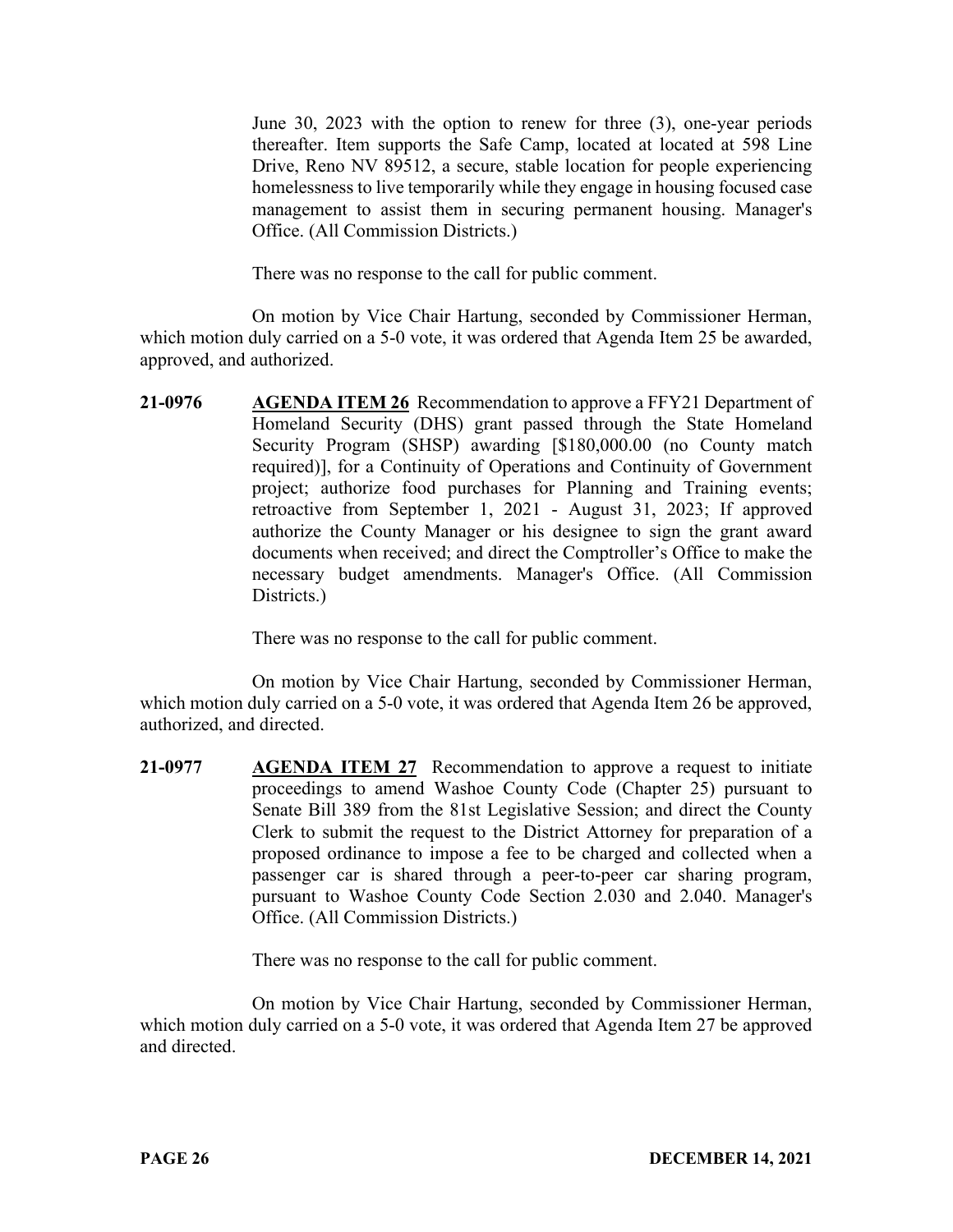**21-0978 AGENDA ITEM 29** Recommendation to approve the attached resolution to augment the Capital Improvements Fund in the amount of [\$2,561,234.91], and the Parks Capital Projects Fund in the amount of [\$525,096.98] to increase revenue, expenditure, and transfer authority for capital projects for fiscal year 2022 in accordance with Nevada Revised Statute (NRS) 354.598005; and direct the Comptroller to make the appropriate budget amendments. Manager's Office. (All Commission Districts.)

There was no response to the call for public comment.

On motion by Vice Chair Hartung, seconded by Commissioner Herman, which motion duly carried on a 5-0 vote, it was ordered that Agenda Item 29 be approved and directed. The Resolution for same is attached hereto and made a part of the minutes thereof.

**21-0979 AGENDA ITEM 34** Recommendation to approve the reimbursement of costs incurred by the City of Reno, the City of Sparks, and Truckee Meadows Fire and Rescue for expenses related to and in support of the Enhanced 911 Emergency Response System and portable event recording devices, as recommended by the 911 Emergency Response Advisory Committee on November 18, 2021, in an amount not to exceed [\$1,309,643.64] as specified within the adopted Enhanced 911 Fund's operating budget. Technology Services. (All Commission Districts.)

There was no response to the call for public comment.

On motion by Vice Chair Hartung, seconded by Commissioner Herman, which motion duly carried on a 5-0 vote, it was ordered that Agenda Item 34 be approved.

- **12:36 p.m. The Board recessed.**
- **1:20 p.m. The Board reconvened with Vice Chair Hartung absent.**
- **21-0980 AGENDA ITEM 28** Discussion and possible approval of a resolution to establish a list of fees to be charged to cover the actual costs of providing copies of public records in accordance with Washoe County's public records policy and NRS Chapter 239, including but not limited to NRS 239.052. Among other things, the proposed resolution establishes a fee to cover personnel costs for staff time that exceeds 10 hours in filling any particular request, establishes a reduced hourly rate for staff time that can be charged, and provides an ability to waive all or a portion of fees. Manager's Office. (All Commission Districts.)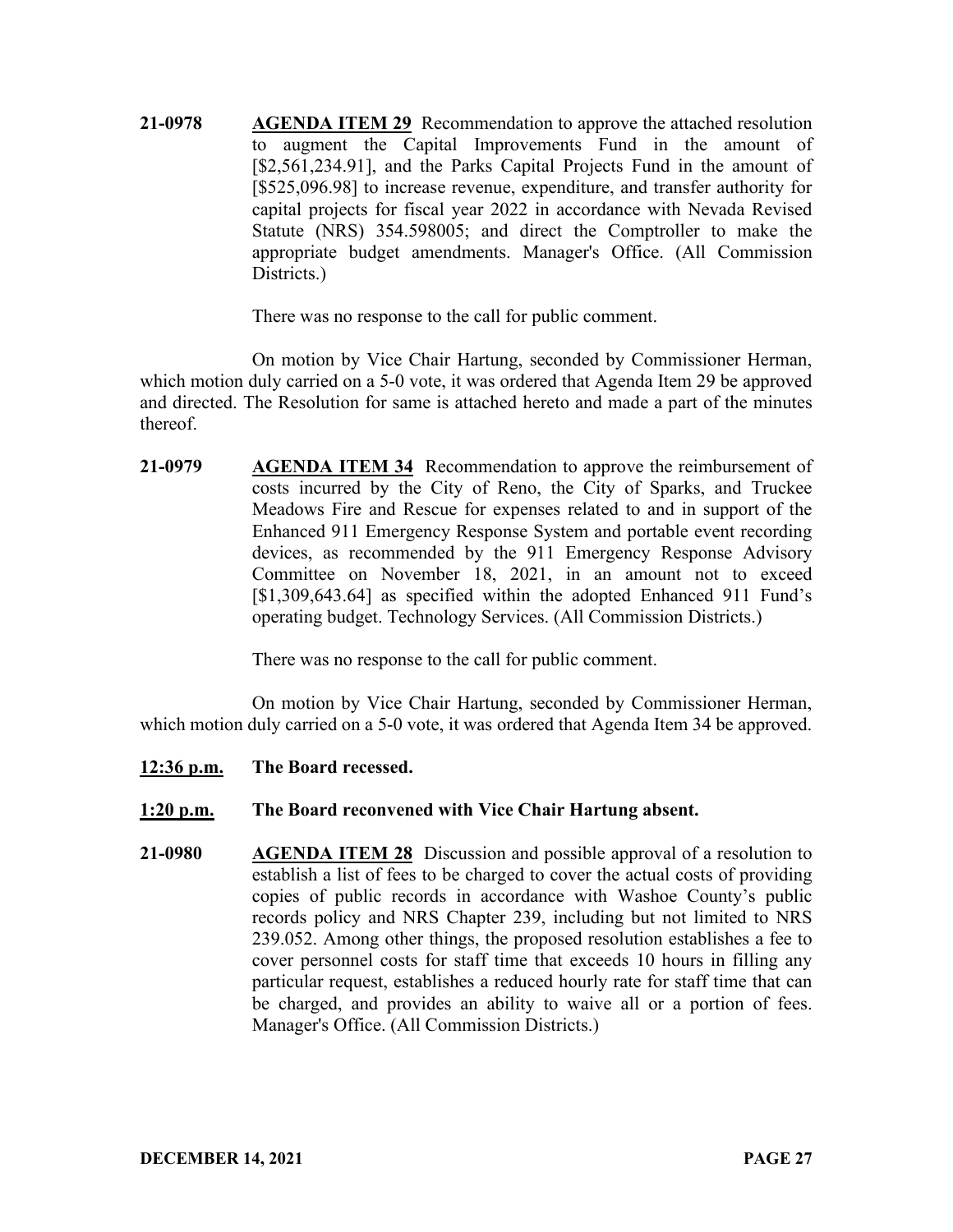Chair Lucey said Assistant District Attorney Nathan Edwards and Deputy District Attorney Lindsay Liddell were present to address concerns brought up in a previous meeting on the matter.

Assistant District Attorney Nathan Edwards commented the item had been brought back from a meeting in October. The matter was adjunct to the adoption of the public records policy by the Board in response to the 2019 amendments, which allowed the departments to charge for actual costs. The resolution was the implementation piece to establish the actual costs, and it had been recrafted due to the questions and input from the October meeting.

Attorney Edwards explained a key feature of the resolution was a waiver of the first ten hours of staff time, which was consistent with the policies of cities in Southern Nevada. He noted the Washoe County School District used a two-hour cut-off, but the County opted for the higher end of hours based on concerns expressed. Another key point of the resolution, he believed, included a standing waiver of any staff costs that exceeded an office assistant staff level pay rate of \$18.71 an hour.

Chair Lucey asked Attorney Liddell to articulate the changes made from the presentation in October. Attorney Liddell responded that a primary change was the waiver for up to ten hours. The idea behind the change was to ensure general requests would be processed without a fee for staff time; only the extremely large requests would incur staff time charges. The other primary change was the waiver of any staff time beyond the office assistant level. This, she explained, would ensure the public could anticipate what rates would be charged, regardless of who was fulfilling the request.

Chair Lucey asked whether the changes would be uniform across the County or at the discretion of each department head. The changes, Attorney Liddell explained, would be uniform across the County unless a department already had a fee schedule in place. She commented the changes would not necessarily apply to elected officials, but those departments could choose to adopt the same fee schedule.

Commissioner Hill thanked the District Attorney's Office for providing clarity to the concerns of the Board. Commissioner Jung echoed Commissioner Hill's comment and thought it was amazing what could be done when everyone was accommodated. Chair Lucey asked if each department had the ability to waive fees for education and the press. Attorney Liddell replied that the language regarding the waivers had been removed; instead, the resolution gave a blanket ability to waive.

Chair Lucey asked if the District Attorney's office would assist with the implementation of the policy. Attorney Liddell answered the District Attorney's office would provide legal advice regarding implementation and training on public records law. County Manager Eric Brown proposed 311 become the central repository for public records requests; 311 had been the central repository during the past year, apart from some departments of elected officials. He envisioned a process where 311, the affected department, and the District Attorney's office would work together to fulfill the records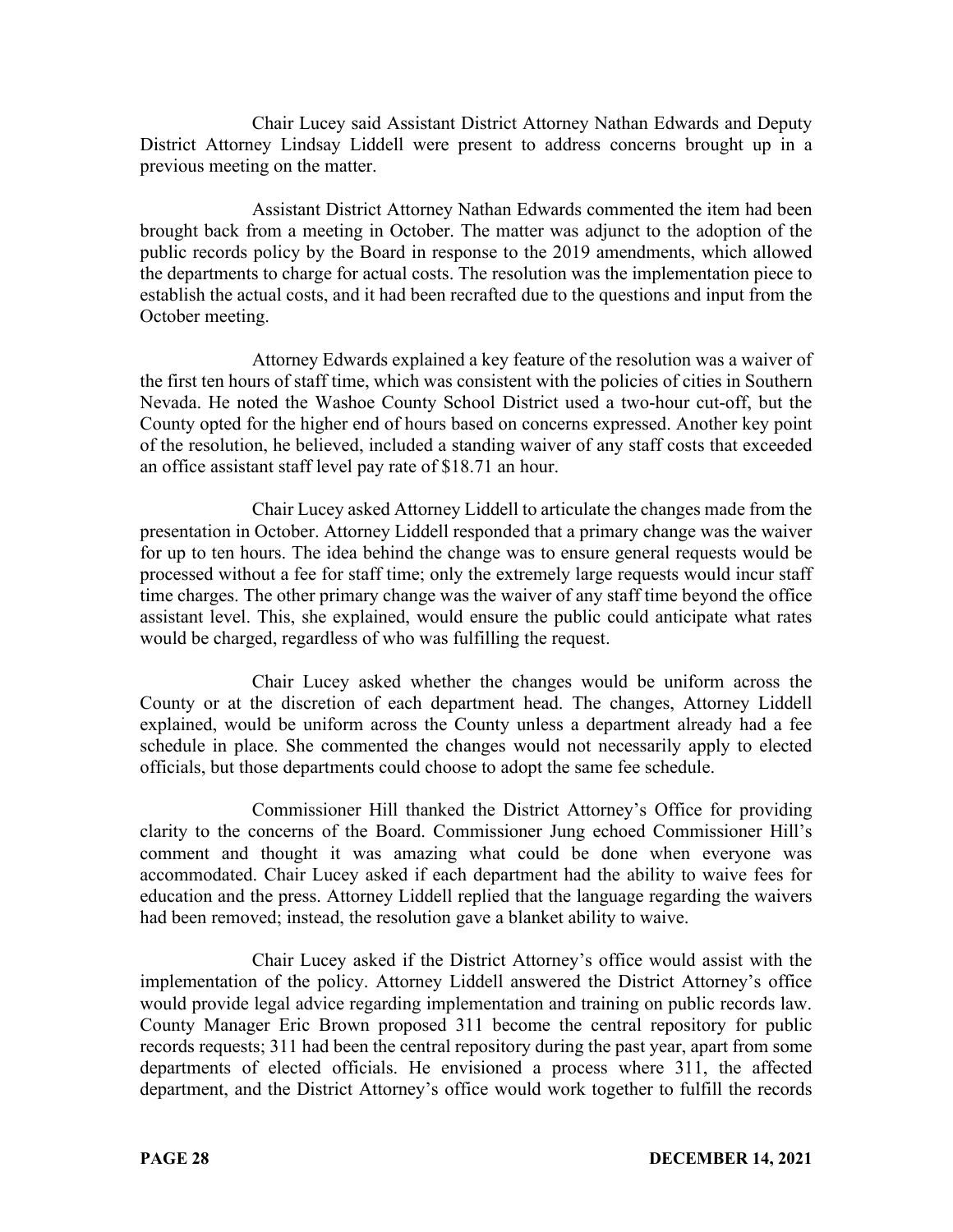requests. He opined this process would ensure requests were tracked.

Chair Lucey said he wanted to make sure that citizens maintained access to records; however, large requests took resources away from other projects. He thanked the District Attorney's office for their work on the issue.

There was no response to the call for public comment.

On motion by Commissioner Hill, seconded by Commissioner Herman, which motion duly carried on a 4-0 vote with Commissioner Hartung absent, it was ordered that Agenda Item 28 be approved. The Resolution pertinent to agenda item 28 is attached hereto and made a part of the minutes thereof.

**21-0981 AGENDA ITEM 30** Recommendation to adopt an Ordinance Authorizing the Issuance of the Washoe County, Nevada, General Obligation (Limited Tax) Refunding Bonds, Series 2022A in the maximum principal amount of \$15,000,000; specifying the terms and conditions of such bonds and their form; providing for the levy and collection of an annual ad valorem tax for the payment of the bonds; providing for adoption as if an emergency exists and providing other details in connection therewith. This item is proposed in accordance with NRS 350.684 to take advantage of favorable interest rates by refunding and refinancing currently outstanding Washoe County, Nevada, General Obligation Bonds, Series 2012A and General Obligation Bonds, Series 2019. Manager's Office. (All Commission Districts.)

The Chair opened the public hearing.

Janis Galassini, County Clerk, read the title for Ordinance No. 1675, Bill

No. 1866.

Chief Financial Officer Christine Vuletich explained the ordinance would issue the general obligation refunding bond, Series 2022A. NRS 350.684 provided the County may issue refunding bonds to affect a lower interest rate. Interest rates, she informed, continued to be at historical lows and the County wanted to take advantage of savings by refunding the bonds. The 2012A and 19 bonds carried interest rates between 2.6 and 4 percent. The bonds were paid from general obligation ad valorem taxes. She noted the refinancing would not extend the term of the bonds. An interest rate below 2 percent could be anticipated, she explained, which would be a savings of \$1.2 million for the County.

Ms. Vuletich explained the bonds would be sold January 12. She expected ratings from Standard & Poore and Moody's in the near future. Chair Lucey asked what rating the County was. Ms. Vuletich replied the County was an AA+ and an AA2, which was just below an AAA rating. Chair Lucey asked if the County had ever been AAA rated. Ms. Vuletich responded the County had never been AAA rated; the County received an upgrade in the last several years to AA. Chair Lucey asked if the rating helped with interest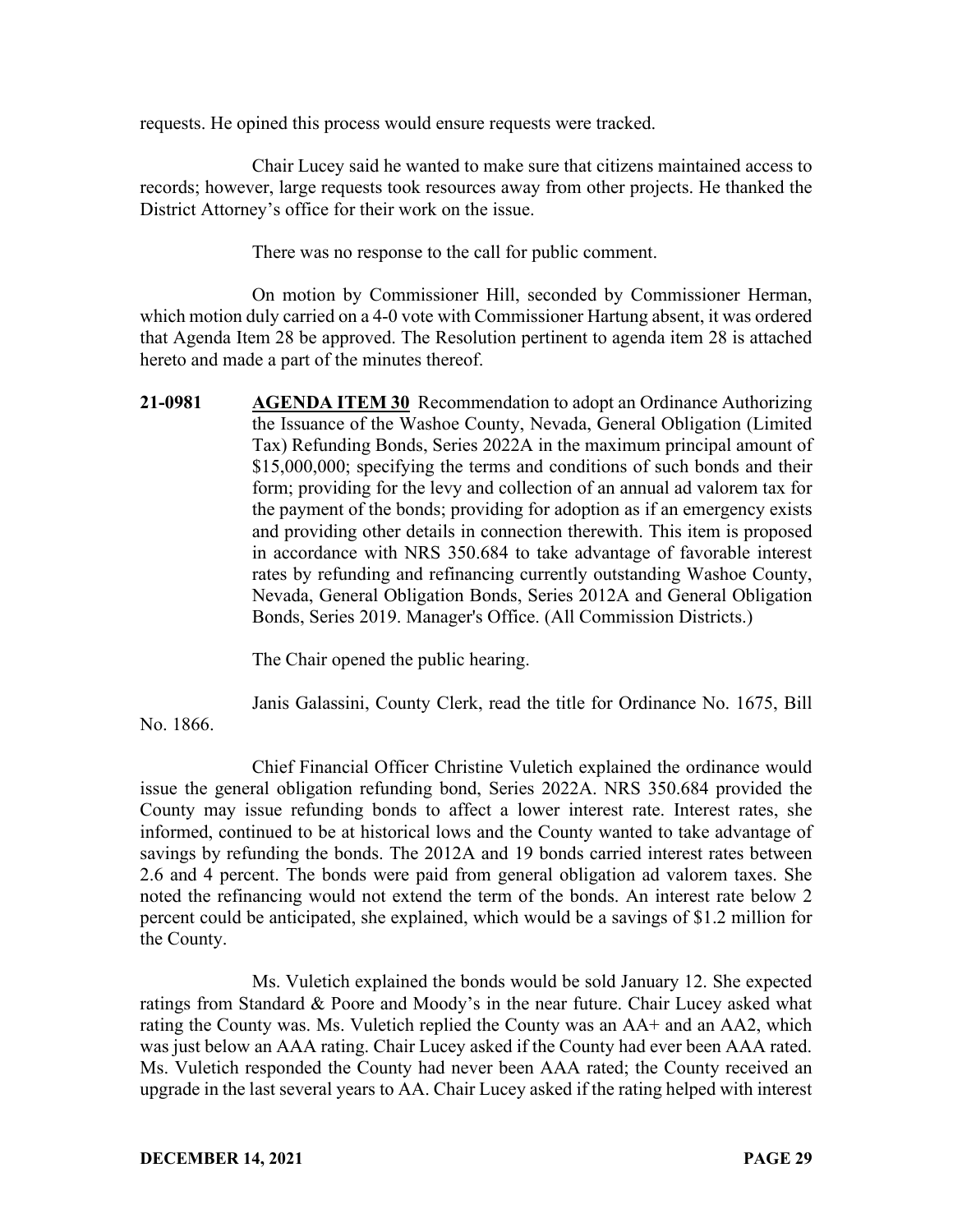rate and ability to sell the bonds. Ms. Vuletich said the rating helped with ability to sell, marketability, and the interest rate.

On motion by Chair Lucey, seconded by Commissioner Hill, which motion duly carried on a 4-0 vote with Commissioner Hartung absent, it was ordered that Ordinance No. 1675, Bill No. 1866, be adopted, approved, and published in accordance with NRS 244.100.

There was no response to the call for public comment.

**21-0982 AGENDA ITEM 31** Recommendation to adopt an Ordinance Authorizing the Issuance of the Washoe County, Nevada, General Obligation (Limited Tax) Consolidated Tax Refunding Bonds (Additionally Secured by Pledged Revenues) Series 2022B in the maximum principal amount of \$12,000,000, for the purpose of refunding certain outstanding bonds secured by consolidated tax pledged revenues; providing the form, terms and conditions of the bonds and other details in connection therewith; and adopting it as if an emergency now exists. This item is proposed in accordance with NRS 350.684 to take advantage of favorable interest rates by refunding and refinancing currently outstanding Washoe County, Nevada, General Obligation (Limited Tax) Refunding Bonds (Additionally Secured by Pledged Revenues), Series 2012B Bonds. Manager's Office. (All Commission Districts.)

The Chair opened the public hearing.

Janis Galassini, County Clerk, read the title for Ordinance No. 1676, Bill

No. 1867.

Chief Financial Officer Christine Vuletich commented the County planned to sell the 2022B bonds in conjunction with the 2022A bonds. That process would enable the County to refinance the 2012 series B bonds that were outstanding and had a different revenue source than the 2022A bonds. The current bonds carried interest rates between 2.75 to 3 percent. She said the refinancing would not extend the term of the bonds; they would mature based on their original issuance date. She anticipated additional savings of \$550,000. The process, she commented, would streamline three separate issues that needed to be accounted for and roll them into one.

Chair Lucey asked when the bonds would be sold. Ms. Vuletich responded they would be sold January 12.

There was no response to the call for public comment.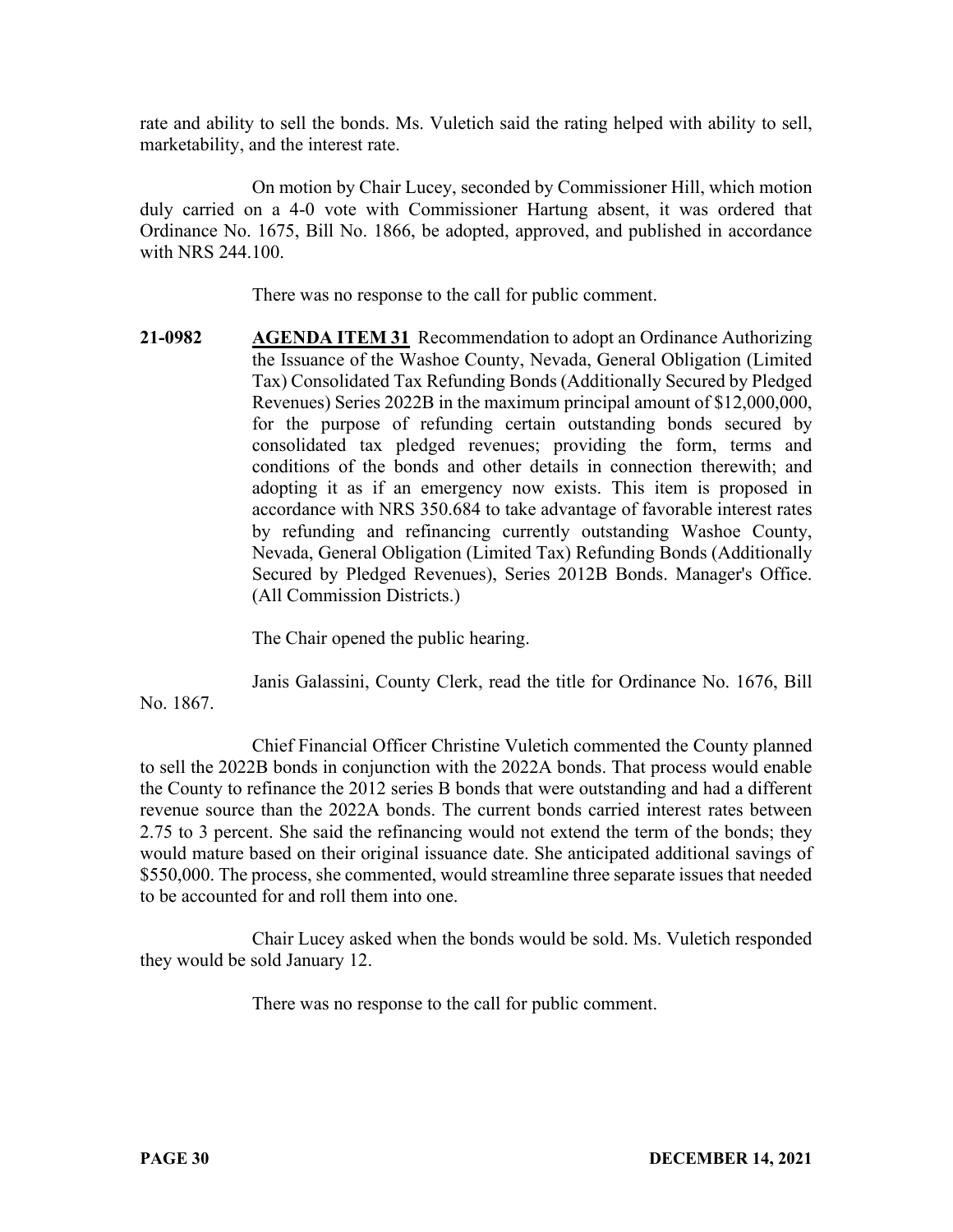On motion by Chair Lucey, seconded by Commissioner Herman, which motion duly carried on a 4-0 vote with Commissioner Hartung absent, it was ordered that Ordinance No. 1676, Bill No. 1867, be adopted, approved, and published in accordance with NRS 244.100.

**21-0983 AGENDA ITEM 32** Recommendation to adopt an ordinance authorizing the issuance by Washoe County, Nevada of its General Obligation (Limited Tax) Sewer Bond (Additionally Secured by Pledged Revenues) Series 2022 in the maximum principal amount of \$23,000,000 for the purpose of financing sewerage projects for the County; providing the form, terms and conditions thereof and covenants relating to the payment of said bond; and providing for its adoption as if an emergency exists; and providing other matters relating thereto. Manager's Office. (All Commission Districts.) There was no response to the call for public comment.

The Chair opened the public hearing.

Janis Galassini, County Clerk, read the title for Ordinance No. 1677, Bill

No. 1868.

Chief Financial Officer Christine Vuletich said the item was an issuance of new debt and the second phase of financing on the South Truckee Meadows Water Reclamation Plant project. In 2020 the County was authorized \$50 million through the State revolving fund program. The first phase of \$27 million was previously issued and this item was the remaining balance of \$23 million. The funds, she explained, were passed from the State through the Clean Water Act at low interest rates and with good terms. She asserted the County would draw down on the 30-year loan to pay back interest; however, the principal would not need to be paid back until the project was completed or the full amount was drawn down. She explained it was different than a regular bond because the County issued it, but the State was the sole investor. She calculated the interest rate to be 1.47 percent for 30 years.

Chair Lucey asked why the County was waiting until January to do the two refundings and issue the new debt. Ms. Vuletich replied the bond would close on December 21 and was not subject to the ratings because it was not being sold to the public. Chair Lucey commented the Board initially supported the bond in 2019 for the first phase issuance.

There was no response to the call for public comment.

On motion by Chair Lucey, seconded by Commissioner Herman, which motion duly carried on a 4-0 vote with Commissioner Hartung absent, it was ordered that Ordinance No. 1677, Bill No. 1868, be adopted, approved, and published in accordance with NRS 244.100.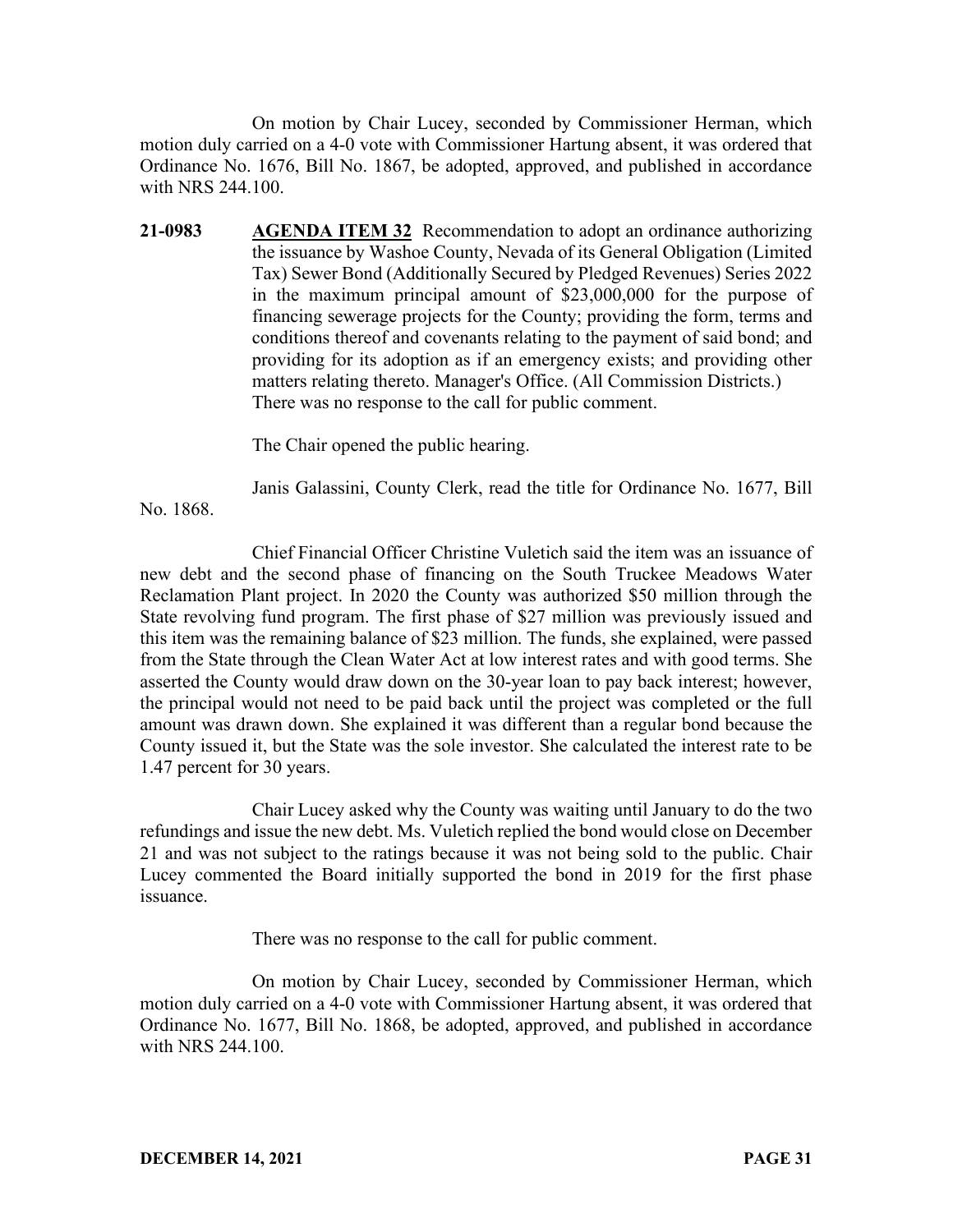**21-0984 AGENDA ITEM 35** Recommendation to adopt the Washoe County Regional 911 Master Plan Update, prepared by Federal Engineering, Inc., as recommended by the Emergency Response Advisory Committee on September 28, 2021. Technology Services. (All Commission Districts.)

Information Technology Manager Quinn Korbulic conducted a PowerPoint presentation, a copy of which was placed on file with the Clerk. He reviewed slides with the following titles: Washoe County 911 Five-Year Master Plan Update & Recommendations; Master Plan Overview; Recommendations - Backup Plan; Recommendations - Funding; Recommendations - Legislative; Recommendations; FCC Guidance; Spending & Fund Balance; Summary; and Questions.

Mr. Korbulic said State law required the County to maintain a 5-Year Master Plan (MP) to collect and use the 911 surcharge. The current MP was updated in 2018, but substantial changes in developments related to 911 prompted staff to recommend changes to it. Staff hired Federal Engineering, Inc. as a consultant to help update the MP. He noted that current State law authorized expenditures for body cameras, which the Federal Communications Commission (FCC) identified as a diversion of 911 surcharge funds. He said there was a potential move to modify State law so the funds could no longer be diverted for body cameras. He indicated that non-compliance with FCC regulations prevented the County from taking advantage of 911 grant funding.

Government Affairs Liaison Jamie Rodriguez clarified there were two reasons why Nevada entities were ineligible for the federal grants: Nevada was listed as an FCC state which diverted funds, and the lack of a statewide 911 coordinator. She said changing State law to remove the diversion of funds would not guarantee eligibility for grant funding.

Mr. Korbulic mentioned the 911 fund balance at the end of the prior fiscal year (FY) was above the \$5 million statutory maximum. The new MP included a spending plan to spend down the fund balance overage and maintain the fund balance in future years.

Chair Lucey asked whether the Board already approved the \$7.6 million budgeted amount for FY 2021-2022. Mr. Korbulic replied the Board had not approved all of the budgeted amounts. He said the approved expenses totaled \$5.4 million, and agenda item 34 would add to that amount. The \$7.6 million included approved and potential expenses. Ms. Rodriguez explained the existing contracts totaled \$5.4 million, and the amount listed below "Existing Approved Expenses and Contracts" on the Spending & Fund Balance slide were expansions not included in the budgeted plan. She said some of those amounts had already been reimbursed. She noted the City of Sparks fire station alerting had already been approved by the Board. The Truckee Meadows fire station alerting was approved in another Agenda Item, but the items listed under "Regional Projects" had not been approved. She said some of the listed amounts were waiting for the Board's approval. She explained the County had always funded dispatch or Public Safety Answering Points, but the federal government indicated it was permissible to help fund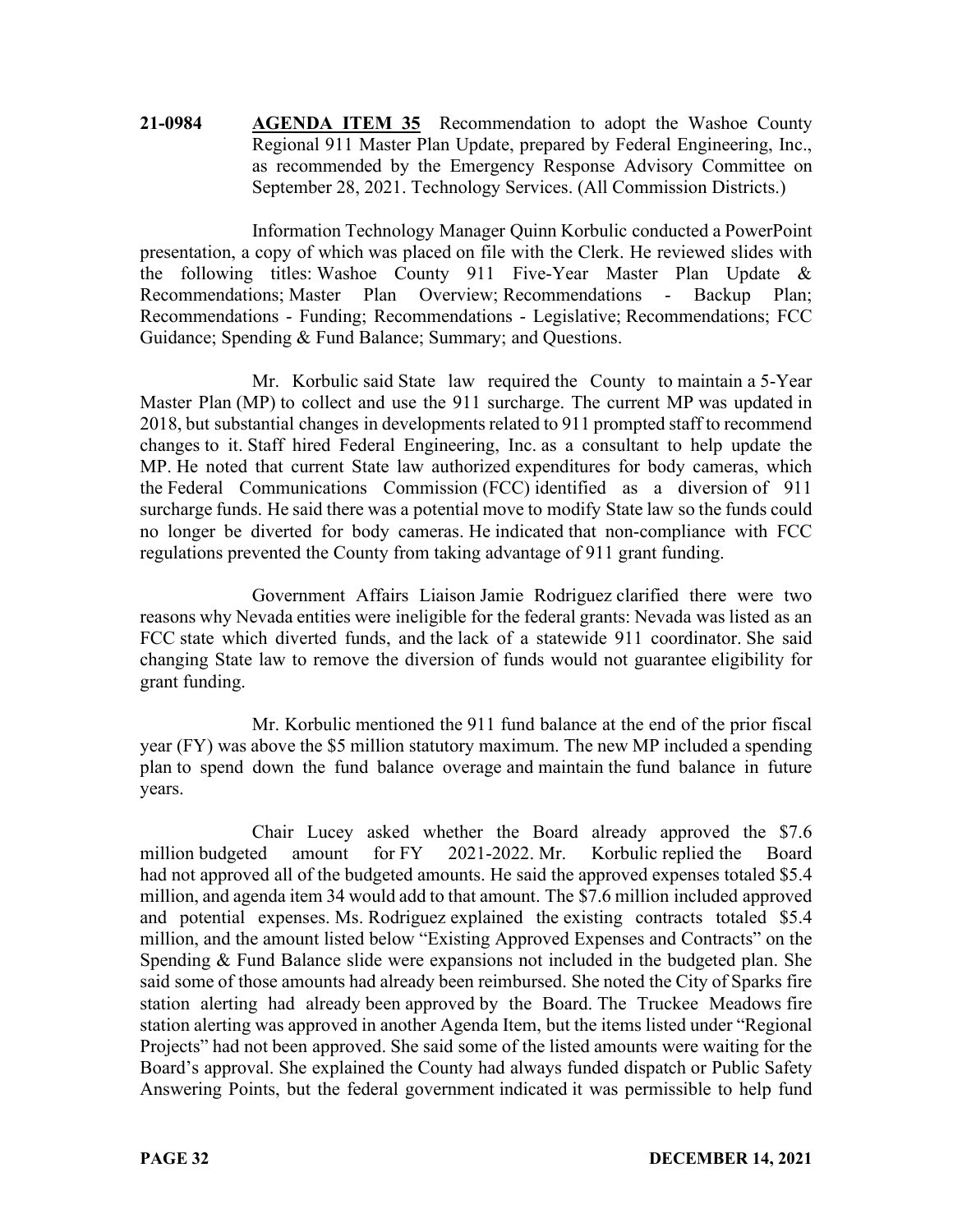those being dispatched to a degree such as mobile data terminals. The advisory committee was recommending some expenditures that were now permissible based on federal guidelines, but those proposed expenses had not yet been approved by the Board.

Chair Lucey asked about the likelihood of the State adjusting Nevada Revised Statutes, which would make it possible for the County to receive federal funding. Mr. Rodriguez replied the likelihood was difficult to determine; Nevada had been on the FCC's list of states that diverted 911 funds since 2017. She noted the strike force report recommended penalties for states that diverted funds. She explained the two recommendations regarding those penalties, noting it was possible the County would incur fiscal impacts if the entities were penalized instead of the states. She said the second consideration was that the State would not be eligible for federal grants to help establish the 988 program, which could be an incentive to removing Nevada from the FCC list of states that diverted funds. She noted Congress would need to pass a bill to enforce the FCC's recommendations.

There was no response to the call for public comment.

On motion by Commissioner Hill, seconded by Commissioner Herman, which motion duly carried on a 4-0 vote with Vice Chair Hartung absent, it was ordered that Agenda Item 35 be adopted.

**21-0985 AGENDA ITEM 36** Public Hearing to: (1) consider objections to Resolution (R21-066), declaring Washoe County's intent to convey property located at 1905 E. 4th Street, Reno, Nevada, (APN 008-382-01) to Nevada Hopes a 501(c)(3) organization, for charitable or civic purposes and in support of a clinic to serve the Cares Campus and surrounding area as authorized in NRS 244.284; and (2) possible action to approve a Purchase and Sale Agreement between Washoe County and Nevada Hopes to outline the terms and conditions for the conveyance; and if the property ever ceases being used for charitable or civic purposes, it will revert automatically to Washoe County; and (3) authorize the County Manager to execute any and all required documents necessary for the property transfer. Community Services. (Commission District 3.)

The Chair opened the public hearing.

There was no response to the call for public comment.

On motion by Commissioner Hill, seconded by Commissioner Jung, which motion duly carried on a 4-0 vote with Vice Chair Hartung being absent, it was ordered that agenda item 36 be approved. The Resolution pertinent to agenda item 36 is attached hereto and made a part of the minutes thereof.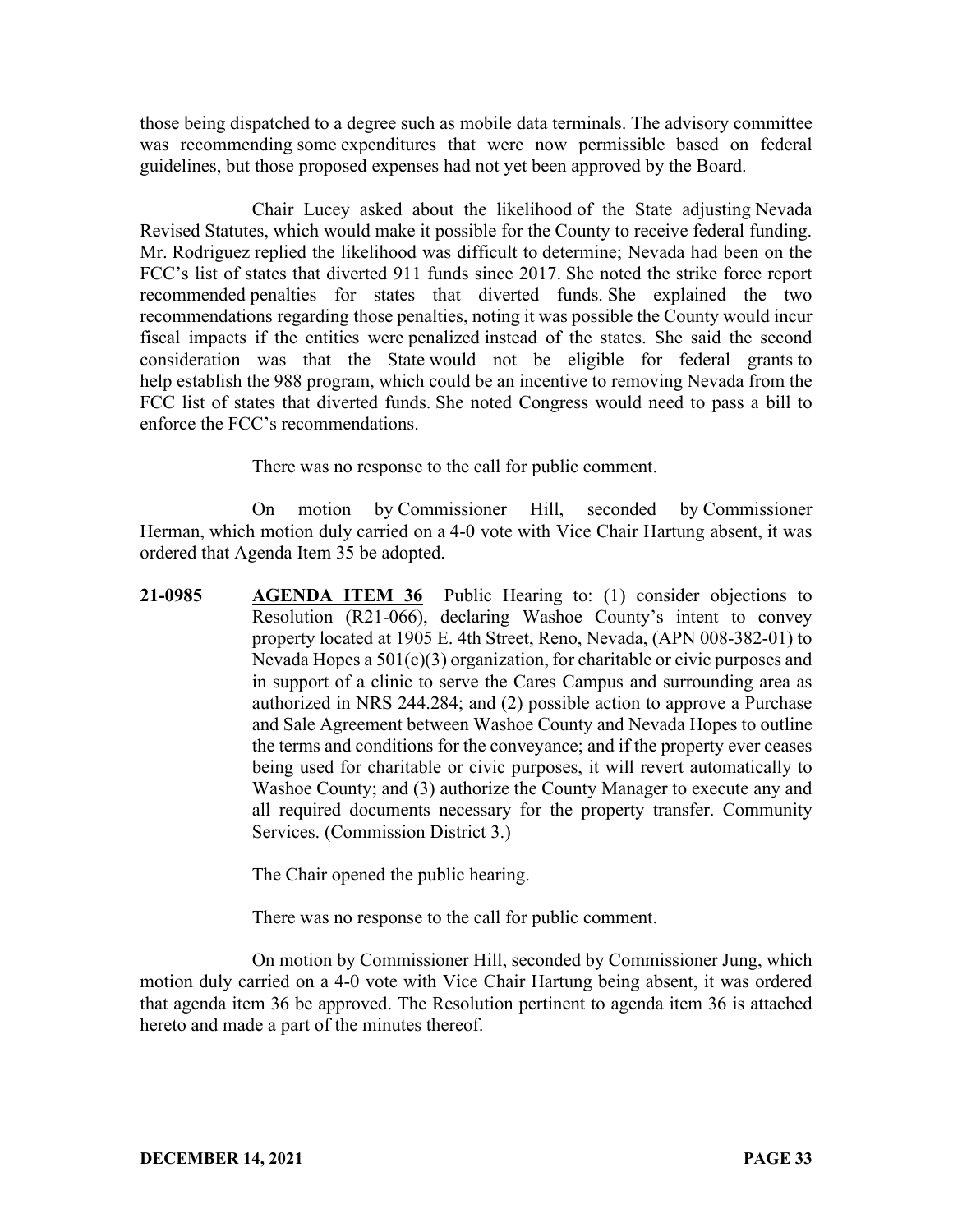Later in the meeting, after Agenda Item 37, Chair Lucey requested Agenda Item 36 be reopened to clarify the motion to authorize the County Manager to execute any and all required documents for the property transfer.

On motion by Commissioner Hill, seconded by Commissioner Jung, which motion duly carried on a 4-0 vote with Vice Chair Hartung being absent, it was ordered that agenda item 36 be approved and to authorize the County Manager to execute any and all required documents for the property transfer. The Resolution pertinent to Agenda Item 36 is attached hereto and made a part of the minutes thereof.

**21-0986 AGENDA ITEM 37** Public Hearing and possible adoption of an ordinance amending the Regional Road Impact Fee (RRIF) General Administrative Manual (GAM) and the RRIF Capital Improvement Plan (CIP) with revised fees. The RRIF is an NRS chapter 278B impact fee designed to generate revenue for the construction of regional roads and associated improvements in the community that was first passed in 1996 and has since been periodically amended upon the adoption by the Regional Transportation Commission (RTC) of updated versions of the GAM, CIP and fees. The amount of the fees is based on the most recent version of the CIP in effect and is calculated according to the formula set forth in the GAM. The current amendments to the GAM consist of the 7th Edition RRIF GAM that has been approved by RTC for recommendation to governing bodies of the county and cities, as well as associated updates to the CIP and fees. Revised fees range from a 0.70% decrease to a 6.19% increase; and for other matters necessarily connected therewith and pertaining thereto. Community Services. (All Commission Districts.)

The Chair opened the public hearing.

Janis Galassini, County Clerk, read the title for Ordinance No. 1678, Bill

No. 1865.

Chair Lucey commented the RRIF program had been in use in the County since 1996 and was beneficial for developers, but he thought it had been used inappropriately at times. He noted the County was focused on managing the program as best as possible.

There was no response to the call for public comment.

On motion by Chair Lucey, seconded by Commissioner Herman, which motion duly carried on a 4-0 vote with Vice Chair Hartung absent, it was ordered that Ordinance No. 1678, Bill No. 1865, be adopted, approved, and published in accordance with NRS 244.100.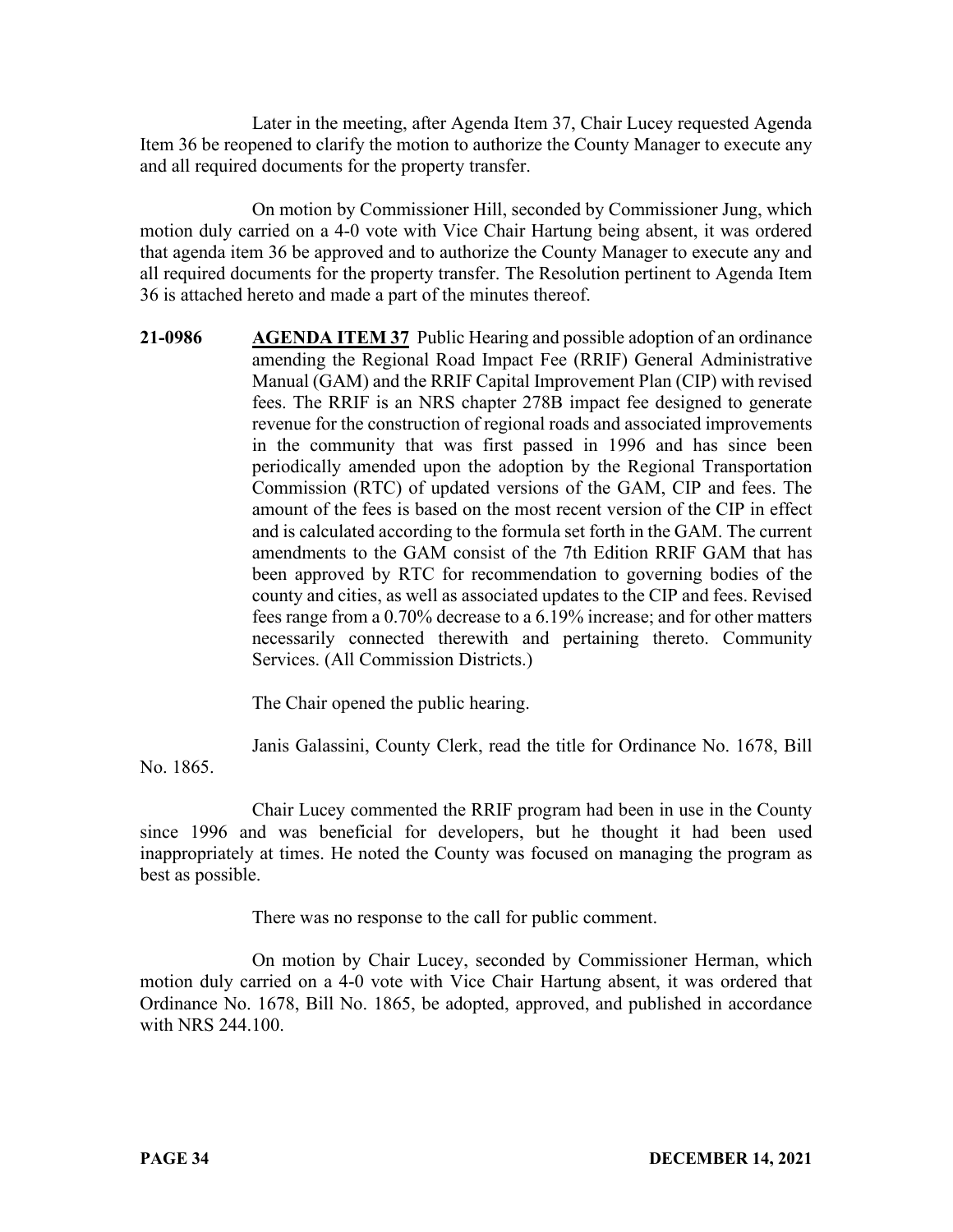\* \* \* \* \* \* \* \* \* \* \*

Chair Lucey requested Item 36 be reopened to clarify the motion to authorize the County Manager to execute any and all required documents for the property transfer. Commissioner Hill added to her motion to authorize the County Manager to execute any and all required documents necessary for the property transfer.

The re-stated motion is noted under Agenda Item 36.

**21-0987 AGENDA ITEM 38** Public Hearing: Master Plan Amendment Case Number WMPA21-0002 (Village Green Commerce Center Specific Plan): (1) To acknowledge receipt of the Planning Commission's report on the Board of County Commissioners' proposed modifications to the Planning Commission's action of September 7, 2021 approving WMPA21-0002; and (2) For hearing, discussion and possible action to adopt an amendment to the Village Green Commerce Center Specific Plan, which is located in Appendix D of the Spanish Springs Area Plan, a component of the Washoe County Master Plan, and consists of APNs 534-561-06, 534-561-07, 534- 561-08 and 534-561-10. If approved, the amendment will add clarifying language and include the following:

1. Remove Goal Five, Infrastructure;

2. APN: 534-561-10 is exempted from the Spanish Springs Area Plan, Appendix A including the building site coverage requirements;

3. Update building setback requirements along the western property line of the Plan boundary from 5 feet to 50 feet when adjacent to residential zoned parcels;

4. Add requirement addressing trash enclosures adjacent to any residential zoned parcels;

5. Remove sidewalk required along Calle de la Plata frontage;

6. Add color and evergreen trees as options for 50 feet in length of building walls;

7. APN: 534-561-10 is exempted from the following Architecture provisions: General Guidelines, Energy Efficient Tenant Criteria, Building Massing and Form, Mechanical Equipment, and Building Materials; the following Landscaping provision: Site Grading; and the following Sustainability provisions: Low Impact Development (LID) Standards, and Environmental Sustainability Standards of the Village Green Commerce Center Specific Plan;

8. Clarify that illuminated signs will only be allowed when not adjacent to residential property;

9. Remove security lighting section and parking lighting requirements;

10. Clarify that effluent water is only required when available in the area;

11. Clarify that no loading docks are allowed to be adjacent to residential property;

12. Remove Figure D-5: Business Park Buffering;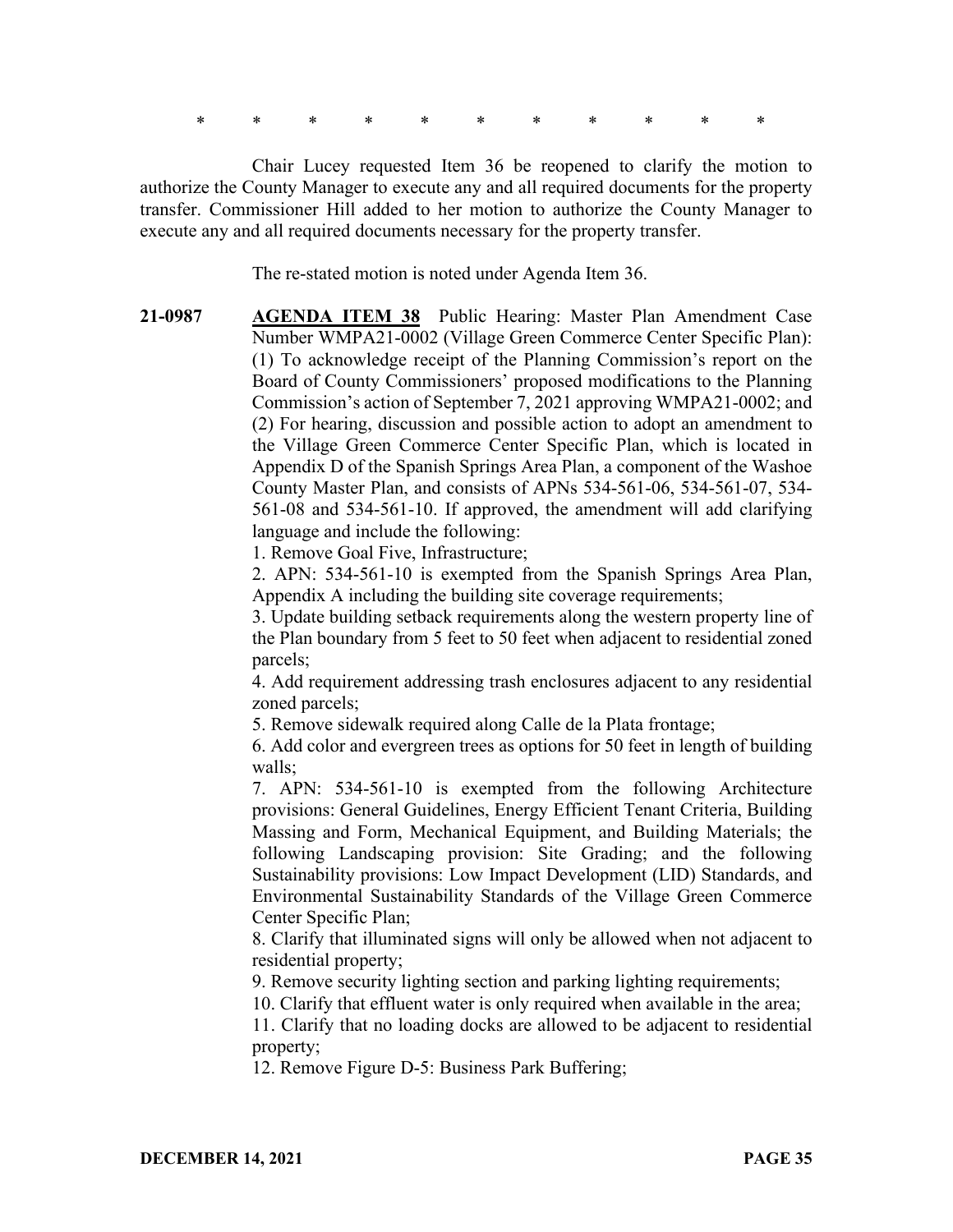13. APN: 534-561-10 is exempted from Low Impact Development (LID) Standards and Environmental Sustainability Standards;

14. Clarify roadway improvements as required by Washoe County Engineering and Capital Projects; and

15. Remove current equestrian easement and add a public trail easement on the east side of the Washoe County owned parcels (APN: 534-561-06 & 07).

The Board of County Commissioners may adopt the proposed amendment, may further modify the proposed amendment and refer the matter back to the Planning Commission for its report in accordance with NRS 278.220(4), or may deny the proposed amendment after the public hearing. If adopted, the master plan amendment will take effect after a determination of conformance with the Truckee Meadows Regional Plan by the Truckee Meadows Regional Planning Agency.

AND

If approved, authorize the Chair to sign the resolution to that effect. Community Services. (Commission District 4.)

The Chair opened the public hearing.

## **2:21 p.m. Vice Chair Hartung returned.**

Community Services Planner Julie Oleander conducted a PowerPoint presentation and reviewed slides with the following titles: Request (2 slides); Village Green Area; Request; and Possible Motion.

On the call for public comment, Mr. Dan Herman said the Spanish Springs residents had been dealing with the property for the last ten years. He opined the property was inappropriate for a residential community, and he said the property was in a specific plan that was pushed by a developer. He commented the property had set standards attached to it when it was resold, but the developer changed things and asked for several exemptions. He thought the Planning Commission and the Board were not enforcing what was in the specific plan, and he wondered why the County was aiding the developers and not the citizens. He opined the County needed to enforce the codes and zoning standards.

Vice Chair Hartung said he agreed with Mr. Herman on some of his points. Regarding the sidewalks, he thought the neighborhood was not walkable. He informed he was present when the design standards were put into place; the design standards were only applied to the Village Green complex. The area, he reminded, was supposed to be a green industrial complex with solar panels and a wind farm. He thought one of the standards the Board should look at in the future was to make the industrial complexes put solar panels on roofs to offset their footprints. He said a change from the original configuration was the truck bays being located inside the building. He informed he had conversations with the west side residential property owner who was fine with the 50-foot setback.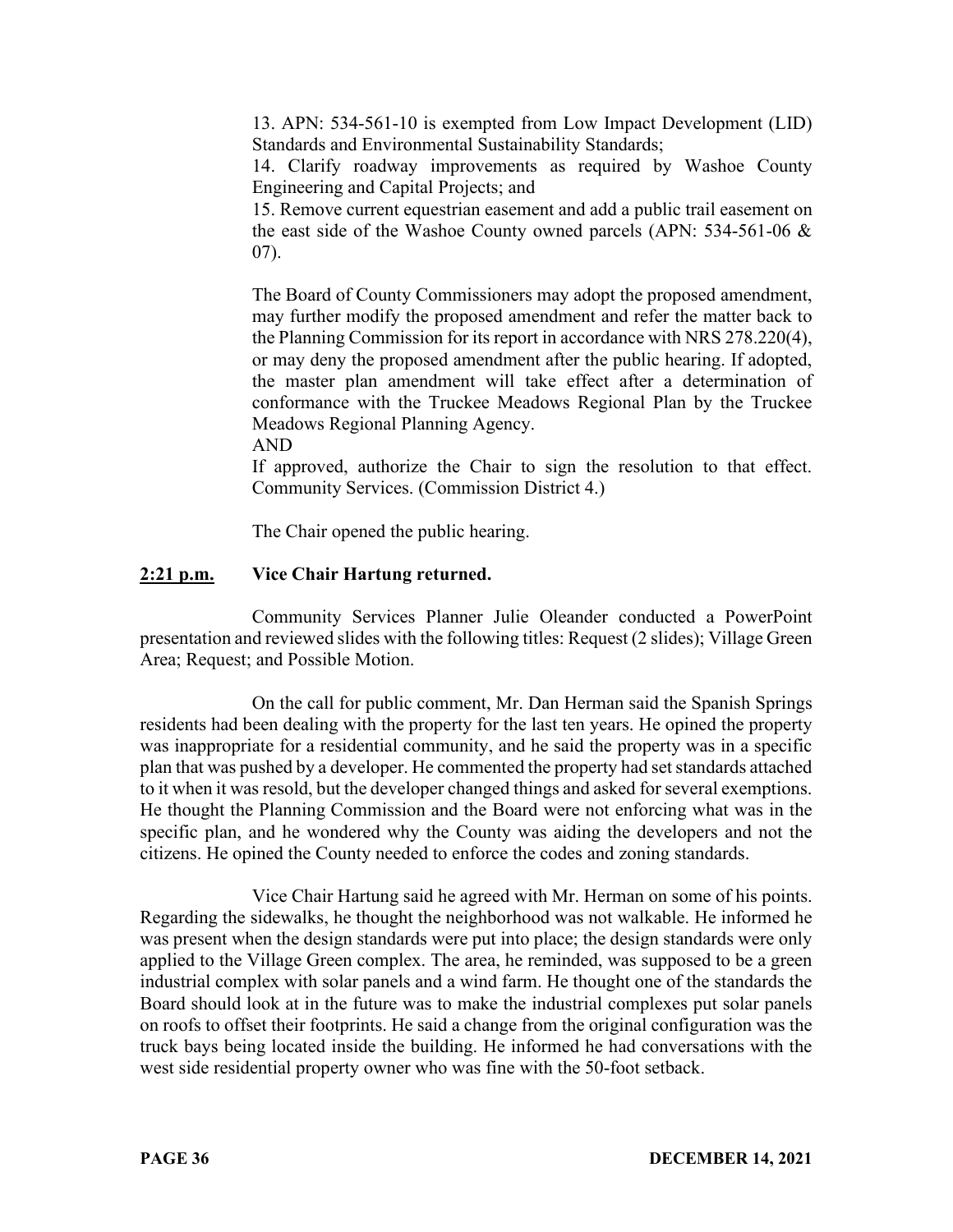Commissioner Herman opined the property was unwalkable because it had flooded many times during storms. She said it sounded like the department had worked hard on the project, and she noted the Planning Commission approved the project.

On motion by Vice Chair Hartung, seconded by Chair Lucey, which motion duly carried on a 5-0 vote, it was ordered that agenda item 38 be acknowledged, adopted, and authorized. The Resolution pertinent to agenda item 38 is attached hereto and made a part of the minutes thereof.

**21-0988 AGENDA ITEM 39** Public Hearing: Appeal of the denial, by the Washoe County Planning Commission of Amendment of Conditions Case Number WAC21-0005 (Truckee Meadows Water Authority) which sought to amend condition number 2 of Special Use Permit Case No. SW07-017 and condition number 1 of Variance Case No. VA07-021 in order to further extend the expiration dates of these approvals from the current expiration date of December 4, 2021 to December 4, 2023. The approved special use permit allowed the construction of a booster pumping facility to convey potable water through the Mogul area, as authorized by Table 110.302.05.2 of the Washoe County Development Code. The approved variance allowed for varied grading standards within Washoe County Development Code Sections 110.438.45(b)(1) and (2), as those subsections existed in 2007, allowing for 2:1 slopes instead of 3:1 slopes, and allowing fills higher than 48 inches within fifty (50) feet of a shared property line; and to vary the front yard setback standards of Section 110.406.50(b), allowing a retaining wall of up to 8 feet in height, approximately 8 feet from the front property line. The grading for the project approved in 2007 includes approximately 540 cubic yards of excavation, 400 cubic yards of exported material and a retaining wall ranging from 3 feet to 8 feet in height. The proposed project is located at 10040 Timberwolf Drive, between Timberwolf Drive and West 4th Street, at the northern terminus of Tanager Court, approximately 400 feet west of Cliff View Drive. The proposed project is in the Verdi Area Plan, has a master plan designation of Suburban Residential and is within the Medium Density Suburban regulatory zone (Assessor's Parcel Number 038-461-06). The Board may affirm, reverse, or modify the decision of the Planning Commission. In doing so, the Board may directly grant all or part of the amendment of conditions request. Community Services. (Commission District 5.)

The Chair opened the public hearing.

Vice Chair Hartung said Senior Planner Roger Pelham wrote the staff report and recommended the denial to the Planning Commission. He asked to hear from Mr. Pelham to understand his position on the matter, as Vice Chair Hartung felt this was a unique situation.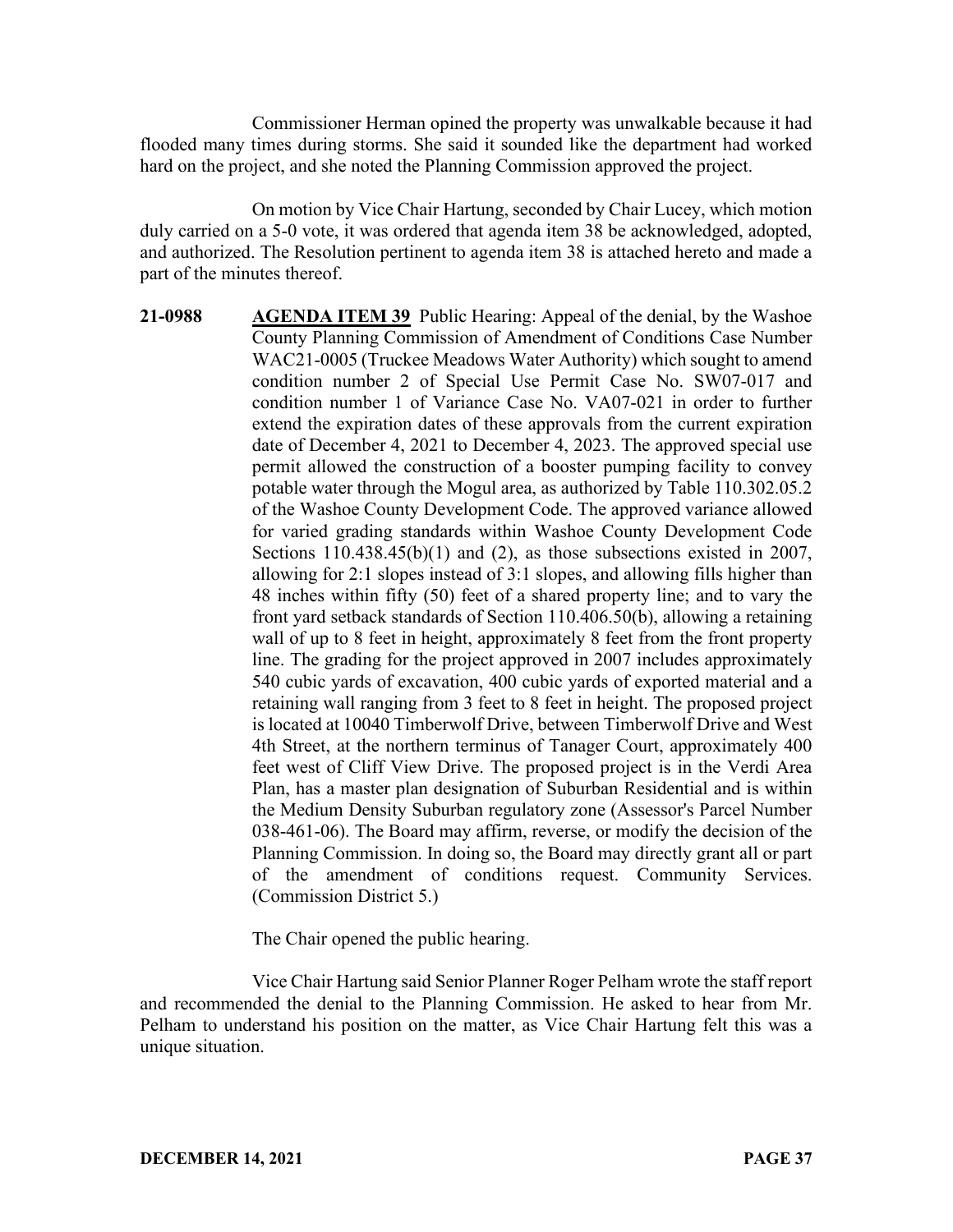Mr. Pelham conducted a PowerPoint presentation, a copy of which was placed on file with the Clerk, and reviewed slides with the following titles: Appeal of Denial; Request; Previous Approvals; Vicinty Map; Site Plan; Cross Sections; Overview-History; Overview - Development Code; Overview - General Area; Overview - City of Reno Jurisdiction; Planning Commission Action; and Possible Motions (two slides).

Mr. Pelham commented the project was originally approved 14 years ago and it allowed a booster pump station on an easement area within a residential zone. He said when looking to mitigate the impact of a project on its surrounding area they looked at steep slopes, slopes going up to a property line, and elimination of landscaping. He noted during an amendment of conditions, the planners were not allowed to look at the whole project. He explained the only thing the planners could look at was the one condition of approval that involved the expiration date. He said there were more dwellings in the surrounding area now than there were in 2007, but he was unable to say if that was significant because they were not allowed to review the project in that regard.

Mr. Pelham informed, in his experience, a special use permit had never been extended for 14 years. He opined after 14 years the matter should be reviewed to take current code, standards, and conditions of approval into consideration. He said building permits had not been pulled on this project in 14 years, and he thought that showed a lack of progress by the Truckee Meadows Water Authority (TMWA).

Vice Chair Hartung said he was in a unique position because he also served on the TMWA board. He said TMWA was in a different situation because it was a government agency that responded to growth. He commented the project was part of the backbone infrastructure to get surface water to Verdi, which would take pressure off the waning groundwater supplies in Verdi and Mogul. Addressing Mr. Pelham's comment that no work had begun on the project, Vice Chair Hartung explained there had been numerous holdups in growth and permits. He said the conditions had not changed on the site and the project was a unique situation. He indicated he wanted to better understand what landscaping the staff would require.

Vice Chair Hartung said the Planning Commission staff report mentioned there had not been any traffic studies done. He did not think that was an issue because TMWA would not visit the station more than once or twice a week. His guess was TMWA would not go to the site except for maintenance or an emergency, which would mean there would be no significant impacts to the neighborhood besides the building. He commented the buildings were designed so the pumps could not be heard running. He thanked Mr. Pelham for his thorough review on why the extension should not be allowed, but he thought the extension needed to be allowed for TMWA to provide surface water to growing areas.

Mr. Pelham said the landscaping code of the Washoe County Development Code was recently updated to recognize the County was in a high desert environment and to help mitigate the visual impact on a project in the surrounding area. He informed the site was a civic use site, and therefore was required to meet the same standards as any commercial use types. He explained that meant 20 percent of the project area would need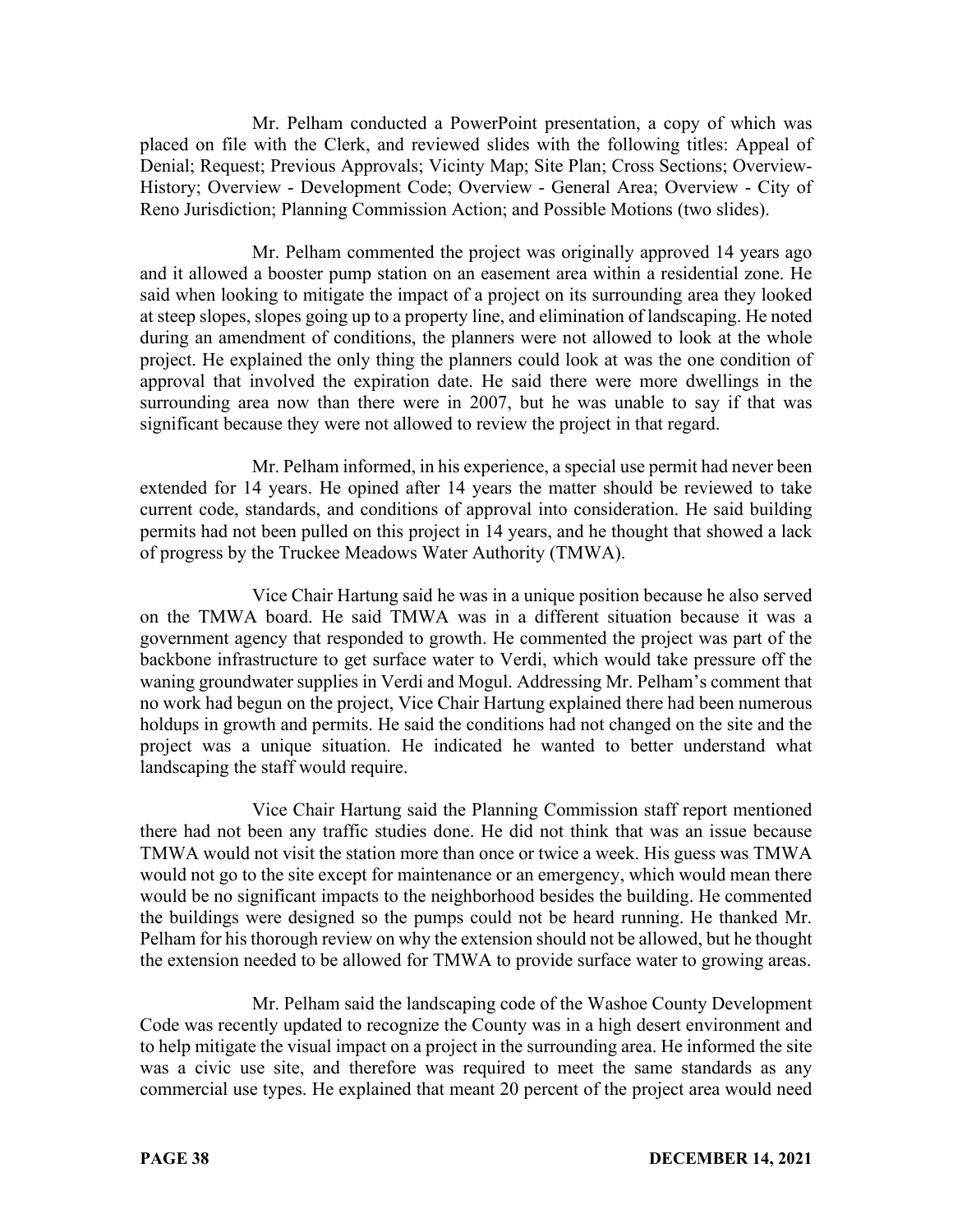to be landscaped, one tree planted for every 300 square feet of required landscaping, six shrubs planted per tree, and rock or bark mulch would be required. He commented the required landscaping would obscure the civic use type from the traveled way.

Commissioner Herman asked if the landscaping could be waived for a pump station. She wondered if the noise factor would be an issue if the buildings were insulated. She asked if Mr. Pelham was able to review dimensions of the building to ensure it would not block views in the neighborhood.

Mr. Pelham answered the variance that was approved 14 years ago eliminated all landscaping, which was different than what would currently be approved. He said the pump station would be a constant noise; however, the noise ordinance would limit it to a particular number of decibels. It was his understanding the pump station noise would be substantially less than the noise ordinance limit. He said because they were limited to looking at only the expiration date as the condition of approval, he was unsure if sound mitigation could be added.

Commissioner Herman asked if the landscaping and the potential blocking of views for the neighborhood were the issues that would need to be overcome. Mr. Pelham replied those were two of his three main concerns with the project, as the project was currently approved. His third concern was the grading because there were steep slopes that went up to the neighbor's property line, rather than being inset from the property line. He wondered if the applicant offered conditions that perhaps could be a way around the grading issue. He asked Assistant District Attorney Nathan Edwards for his input on the matter.

Attorney Nathan Edwards said the item the Board was voting on was solely the extension; the Board could discuss the reasons it was denied as it related to the decision to grant the extension. He thought conditions could be done as part of the extension, but they would need to relate to the time extension. The special use permit and the variance itself were not open for changes and modifications, he said. He informed if the applicant voiced a willingness to put forth conditions, that would be a voluntary undertaking and would not be part of the Board's decision.

TMWA Engineering Manager Daniel Rotter conducted a PowerPoint presentation, a copy of which was placed on file with the Clerk, and reviewed slides with the following titles: Site Plan; Parcel and Easements; I-80 Mogul Offramp looking North; and Significant Actions.

Mr. Rotter said he understood extending beyond a 14-year window was unique, but he noted that critical regional water supplies had to be planned for years in advance. He commented TMWA had to plan in perpetuity to provide the community with safe drinking water, which meant they had sites in place that were waiting for growth to occur.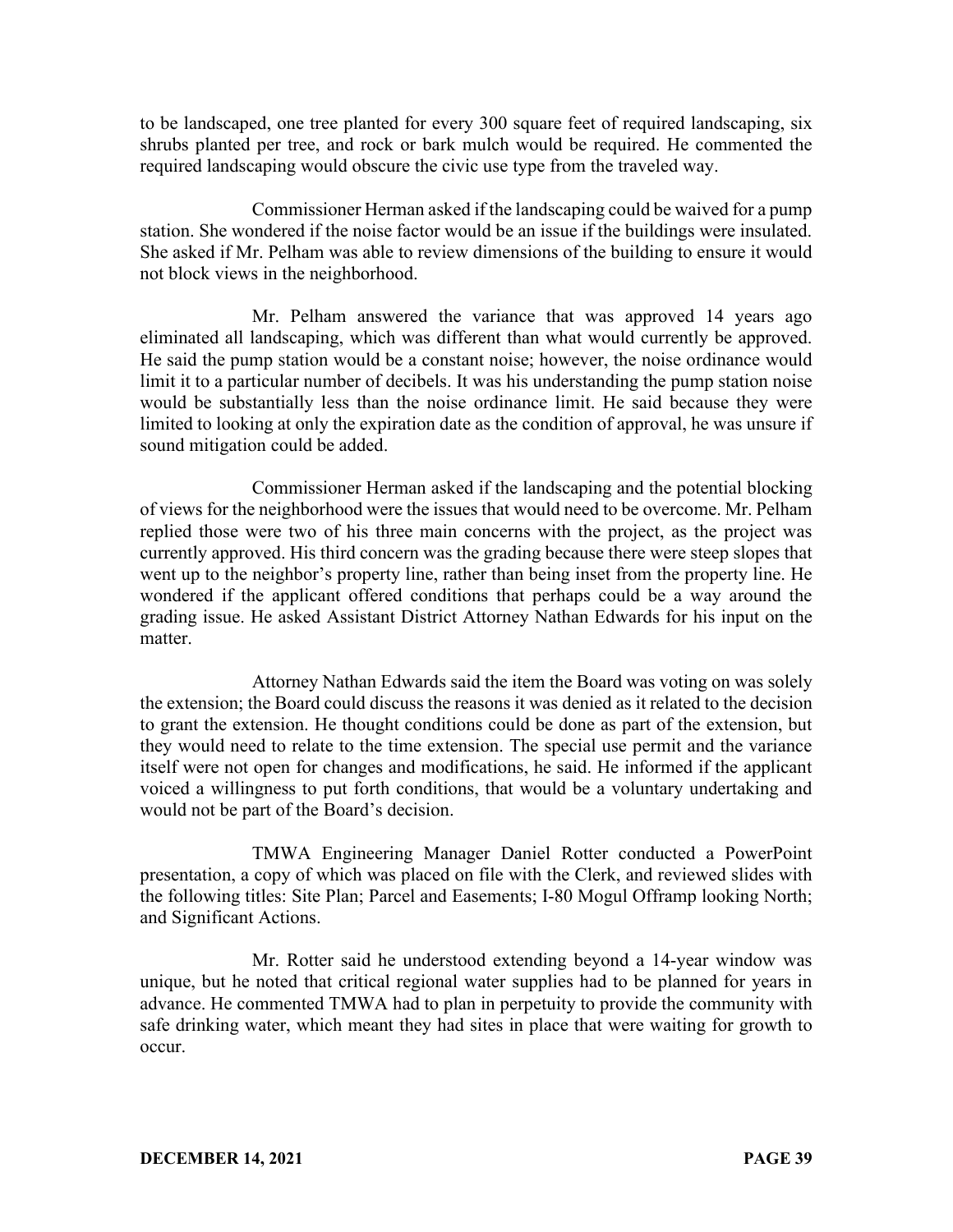Mr. Rotter described the site was close to Fourth Street, away from other homes, and the parcel was narrow and skinny with the back half by Fourth Street unusable. He said there was a 20-foot slope from the power pole on the left down to the drainage way, which constituted the grading needed for the area. Mr. Rotter said to make the parcel usable the slope on the left would need to be cut down, and the slope on the right would need to be filled. He noted the same actions would need to be taken to use the parcel for any means, otherwise the parcel would need to be left as it was.

Regarding the lack of progress made by TMWA on the parcel, Mr. Rotter said it was important for TMWA to be ready for growth. He explained TMWA was currently getting their permitting for right-a-ways for the rest of the mains. He believed it would be in the public's benefit to extend the special use permit and variance for another two years. TMWA acquired the easement under the past circumstances, and he noted TMWA would still need a variance to meet the grading requirements as it stood presently. He commented the conditions had been found for an extension before, and he thought the conditions could be found currently.

Vice Chair Hartung asked if the subject site was the backside of a residential site. Mr. Rotter replied that was correct. Vice Chair Hartung asked how TMWA acquired the site. Mr. Rotter responded TMWA purchased the easement. Vice Chair Hartung said the easement was purchased and imminent domain was not used. He asked if the homeowner agreed to TMWA's acquisition of the property. Mr. Rotter confirmed the homeowner agreed to it and was compensated by TMWA.

Vice Chair Hartung reminded the Board that TMWA was at a 91 percent approval rating by its customers, and he added TMWA worked hard to make sure they were giving a high-quality product. He said pieces of infrastructure, like the pump station being discussed, assisted with conjunctive use. Mr. Rotter replied that was correct. Vice Chair Hartung asked Mr. Rotter to explain what conjunctive use was. Mr. Rotter responded conjunctive use was the process of maximizing the use of surface water, when available, and filling in the gaps with groundwater. Vice Chair Hartung asked whether someone knew if they were using surface or ground water. Mr. Rotter said no. Vice Chair Hartung indicated pump stations, such as this one, were crucial to the uninterrupted delivery of water. Vice Chair Hartung acknowledged it was a unique situation, but he did not think the extension TMWA asked for was unreasonable.

Mr. Rotter believed no landscaping was anticipated, but TMWA had not looked at whether landscaping could be fit on the site. Vice Chair Hartung thought if TMWA was forced to put landscaping on the site, it may block the view of residents. He thought if landscaping was put on the front side, it would only benefit the resident who sold the parcel. Mr. Rotter was unsure if there would be any benefit to landscaping, but he mentioned TMWA was ready to be a good neighbor.

Commissioner Herman opined if the Board approved the extension, then progress could move forward for TMWA providing water to the west side. She hoped there would be new developments for quieter pumps by the time the site was developed.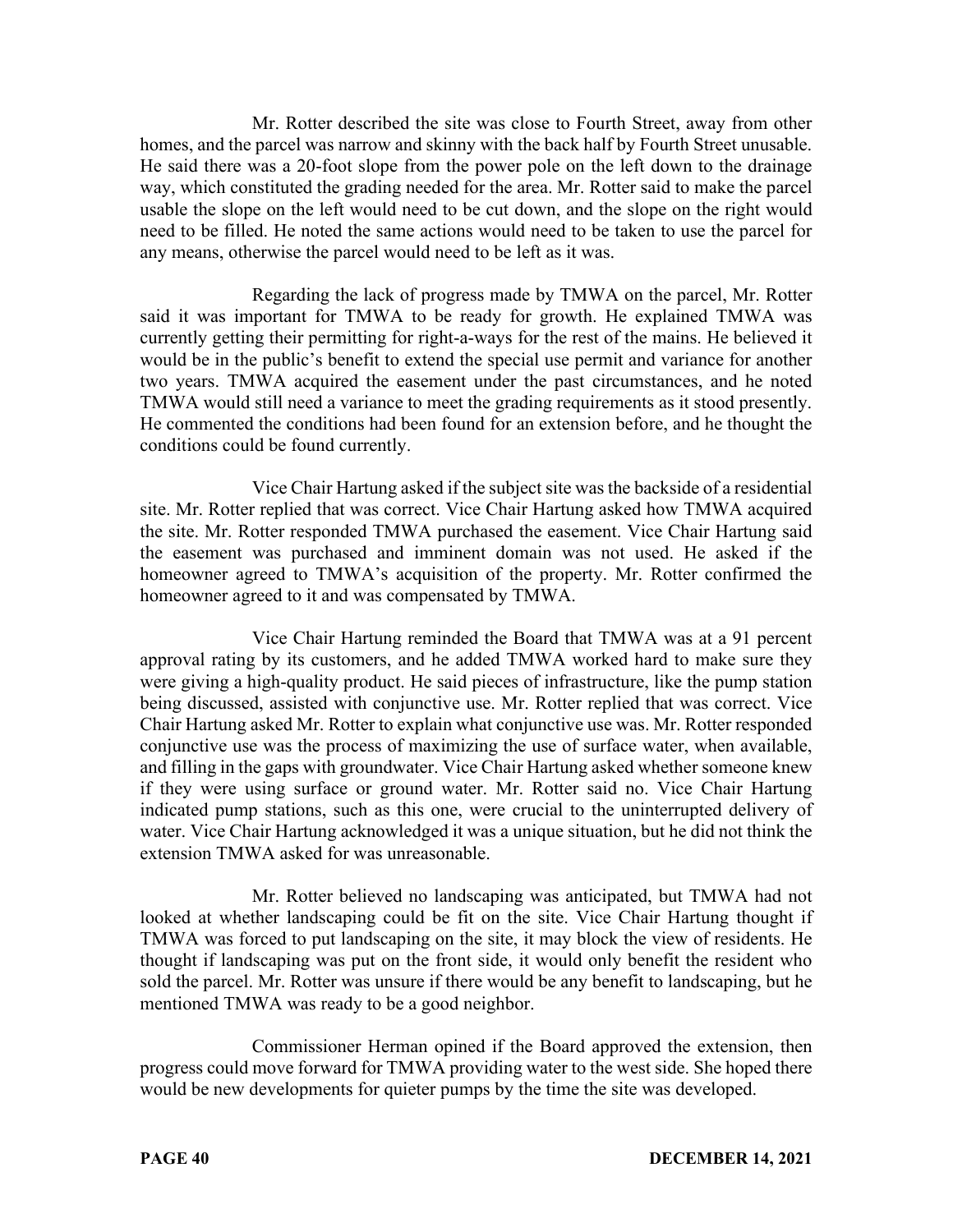Chair Lucey addressed the concerns about the noise level of the pumps and said the pump stations were not very loud. Mr. Rotter recalled receiving a question from a neighbor regarding the noise level of the pumps; after receiving a reply from Mr. Rotter the neighbor had no further questions. TMWA did not receive sound complaints about the approximately 120 pump stations and 80 wells with pump stations, he explained.

Chair Lucey said a pump house could not be built without other steps being done first, and he felt TMWA had shown progression from a global view. He thought the homeowners concerned about landscaping and noise should take into consideration the property backed up to I-80 and had a fire station down the street. He opined noise would not be a huge issue for those homeowners. He mentioned the large reinjection well and pump station TMWA built off Mt. Rose highway; he thought the building and landscaping were beautiful. He felt TMWA was cognizant of aesthetics and did their best to acclimate any building to its surroundings. He felt confident TMWA had done their legwork on this project, and he disagreed with the Planning Commission's decision.

Commissioner Herman asked if the landscaping could be put on the neighbor's property next to the site; she thought this would benefit the neighbor. Mr. Rotter answered TMWA was limited to action on their easement property only. Chair Lucey thought that issue should be taken up between TMWA and the neighbor, and he reminded the intent of the Board was the allowance of timing.

Mr. Pelham clarified the variance eliminated all landscape requirements, if the project was extended there would be no landscape requirements. He explained if the project was new then current code and standards could be looked at. Chair Lucey confirmed that no landscaping was required, but he reminded the appellant verbally stated on record TMWA would be willing to work with the homeowners.

Commissioner Jung commented she was not worried about the job TMWA was doing, and she thought the Planning Commission was incorrect in their denial of the extension.

Commissioner Hill said she thought she could find for the conditions, and she moved to extend the variance.

On the call for public comment, Mr. Roger Edwards mentioned he was a former Washoe County Planning Commissioner. He said he was familiar with the pump stations and said they could put one next to his house anytime. He opined the Planning Commission would not have denied the extension unless there were items that needed to be reviewed. He said variances could not be carried around for years when regional plans were constantly updated. He asked that the extension be denied, and that the project be submitted again so current codes could be followed.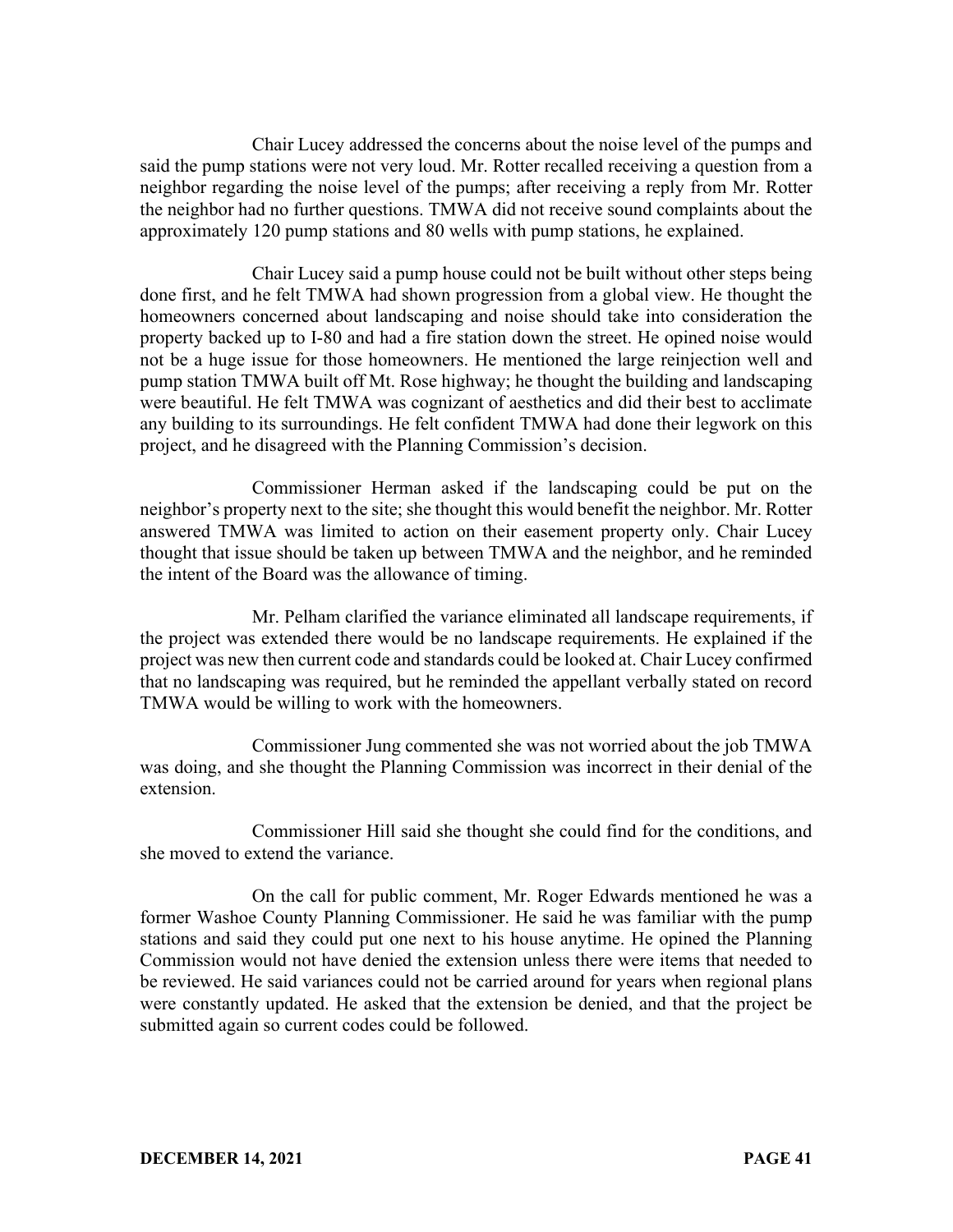On motion by Vice Chair Hartung, seconded by Commissioner Hill, which motion duly carried on a 5-0 vote, it was ordered that after giving reasoned consideration to the information contained in the staff report, the attachments hereto, and information received during the public hearing, the Board of County Commissioners reverse the PC's decision, and approve Amendment of Conditions Case Number WAC21-0005 (Truckee Meadows Water Authority), amending only condition number 2 of Special Use Permit Case No. SW07-017 and condition number 1 of Variance Case No. VA07-021 to extend the expiration dates of those approvals from December 4, 2021 to December 4, 2023, and subject to all other existing conditions of approval, being able to make all five findings in accordance with Washoe County Code Section 110.810.30 and all five findings in accordance with Washoe County Code Section 110.804.25, as stated in the staff report.

**21-0989 AGENDA ITEM 40** Public Hearing: Second reading and adoption of an ordinance amending the Washoe County Code at Chapter 110 (Development Code), Article 406, by adding a new section which allows the Director of the Planning and Building Division to approve a modification of standards (Director's Modification) to reduce the front yard setback (as otherwise required by the underlying regulatory zone) by up to 10 feet when the edge of pavement or curb of the adjacent public right-ofway (ROW) of a local residential street is more than 20 feet from the property line. The Director's Modification must include a finding that the adjacent ROW is not planned for a future road expansion and must consider roadway safety and snow storage. Additionally, the County Engineer may request that Washoe County be released from any liability relating to street maintenance operations; and other matters necessarily connected therewith and pertaining thereto. Community Services. (All Commission Districts.) The Chair opened the public hearing.

Janis Galassini, County Clerk, read the title for Ordinance No. 1679, Bill

No. 1864.

There was no response to the call for public comment.

On motion by Vice Chair Hartung, seconded by Commissioner Herman, which motion duly carried on a 5-0 vote, it was ordered that Ordinance No. 1679, Bill No. 1864, be adopted, approved, and published in accordance with NRS 244.100.

**21-0990 AGENDA ITEM 41** Presentation by Washoe County COVID-19 response Incident Commander Dave Solaro on COVID-19 variant data and information in Washoe County to include an update on impacts, vaccination status, State Directives in place, and general information for the community. Manager's Office. (All Commission Districts.)

Mr. Solaro conducted a PowerPoint presentation, a copy of which was placed on file with the Clerk, and reviewed slides with the following titles: What we will cover today; Current Covid by the numbers (4 slides); Current vaccination status; Masking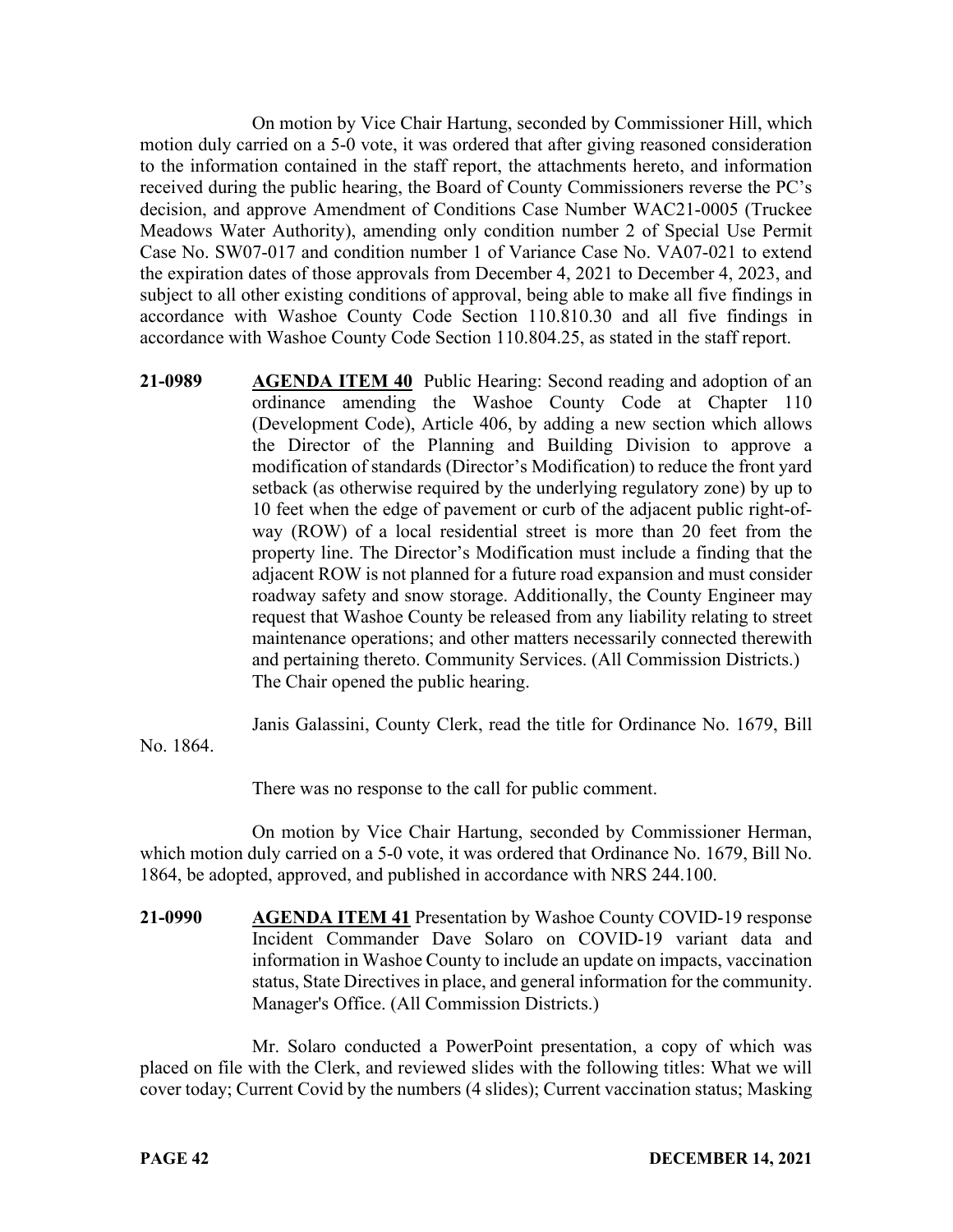rules; Tips; How to use the Covid risk meter; and Questions.

Mr. Solaro thanked the Nevada National Guard who began their deployment on April 15, 2020, and ended December 13, 2021. He said the Nevada National Guard had been integral in the local response to Covid-19 (C19).

Mr. Solaro informed the lower vaccination rate from November to December was because the pool of those available for vaccination had grown with the addition of the 5+ year old age group. In general, he said, the numbers were improving over the last month; the risk meter went from very high to high. He told the Board that the previous night had increased the number of deaths to over 1,000, and he added the additional five deaths were unvaccinated individuals. Staffing issues continued to be problematic for the local hospitals, he commented.

Several agencies, Mr. Solaro said, were in the middle of providing 14 vaccination pods for children ages 5 to 11. He informed the health district had expanded hours at their outside location at the Livestock Event Center through December 17; after the 17 they would transition to indoor vaccinations by appointment. The community-based pods and homebound vaccinations, he stated, would continue because they were popular. He remarked Washoe County had the highest administered doses per 100,000 of the C19 vaccination in Nevada.

Mr. Solaro reminded Governor Sisolak's mask mandate was still in effect, and he said the mandate was tied to the numbers associated with the Centers for Disease Control and Prevention (CDC). He said for the County to change the masking requirements, Washoe County would need to get below 50 new cases per 100,000, or a test positivity rate below 8 percent.

Vice Chair Hartung asked if Washoe County had a mask mandate. Mr. Solaro answered that Washoe County had not instituted a mask mandate. Vice Chair Hartung clarified the mask mandates were the Governor's mandates based on CDC guidelines; Washoe County was not requiring people to wear masks.

Vice Chair Hartung communicated a personal story about taking a C19 home test, and he asked where his negative result would show in the test positivity rates Mr. Solaro provided. Mr. Solaro informed that data was not captured. Vice Chair Hartung said his point was the test positivity rate numbers were erroneous, and he expressed his frustration with Governor Sisolak and his staff. He explained he trusted the numbers seen in the sewage samples because it was a cross section of the public.

Vice Chair Hartung asked for clarification on the number of people in the hospital. Mr. Solaro advised the number he provided was for C19 patients in all Northern Nevada hospitals. Vice Chair Hartung opined the Board was frustrated because they had received numerous emails from constituents asking for a release from the mandates. He explained the Board did not have the authority to remove the mandates. He asked Assistant District Attorney Nathan Edwards what authority was given to the Board. Attorney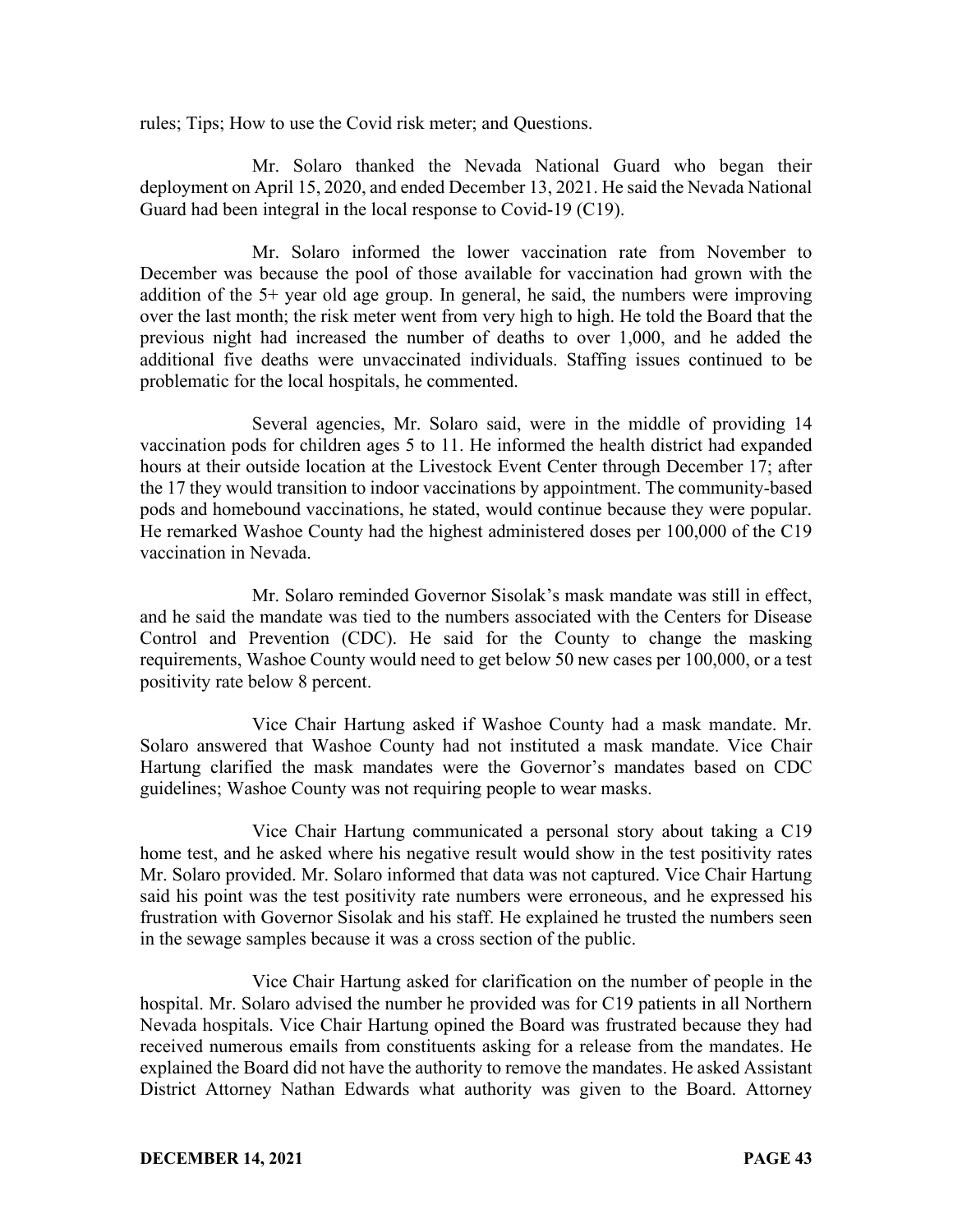Edwards replied that the Board did not have the authority to override Governor Sisolak.

Chair Lucey thanked Mr. Solaro for his work in tracking and following the C19 numbers. He shared Vice Chair Hartung's frustration, and said he felt the requirements kept changing. He advised the State of Nevada had 52 directives from the Governor's office, which was quite a few more than any other state had issued. He opined the governor put forth the requirements regarding positivity rates without any guidance from the counties. Telling a personal story about his family's exposure to C19, he relayed his disappointment in the delay of contact tracing. He opined the money spent for contract tracers was a waste of money. He thought contract tracing was essential prior to the vaccine, but he commented it was a waste of money when the County could not turn the information around in a timely manner.

The choice to wear a mask or get a vaccine, Chair Lucey opined, should be the decision of the individual. He thought onerous restrictions were being placed on employers to test and on the County to remove the mask mandate. He opined it was difficult to rely on the numbers when those who were sick were the only ones being tested. He explained he tried to stay consistent in his decisions, but he felt the Governor was not consistent. He asserted he chose not to follow the Governor's mask mandate, because he did not feel it addressed his needs.

Commissioner Herman commented none of the restrictions ever made sense to her, and she wanted to get rid of them from the beginning. She told a story of her childhood experience of being quarantined due to a supposed epidemic. She said both vaccinated and unvaccinated friends of hers had passed away from C19.

Commissioner Jung thanked Mr. Solaro for bringing the data to the Board. Chair Lucey reminded people had different situations and opinions on the matter, but he urged everyone to show compassion and refrain from judgment.

There was no public comment or action taken on this item.

**21-0991 AGENDA ITEM 42** Discussion and possible termination of the March 16, 2020, Declaration of Emergency Concerning COVID-19 pursuant to Washoe County Code section 65.230. Manager's Office. (All Commission Districts.)

Chair Lucey asked Assistant District Attorney Nathan Edwards to convey what was discerned under the emergency declaration by Washoe County and how it differed from the directives issued by the State. Attorney Edwards explained the emergency declaration, ratified by the Board and issued by the County Manager, was under the County's authorities concerning emergencies outlined in Chapter 65 of the Washoe County Code. He stated the emergency declaration dealt primarily with expediting and dispensing related to purchase order and contracting requirements. The idea was to enable the County to acquire whatever necessary to respond to an emergency. He explained if an emergency was underway the County needed to be able to act with dispatch and without going through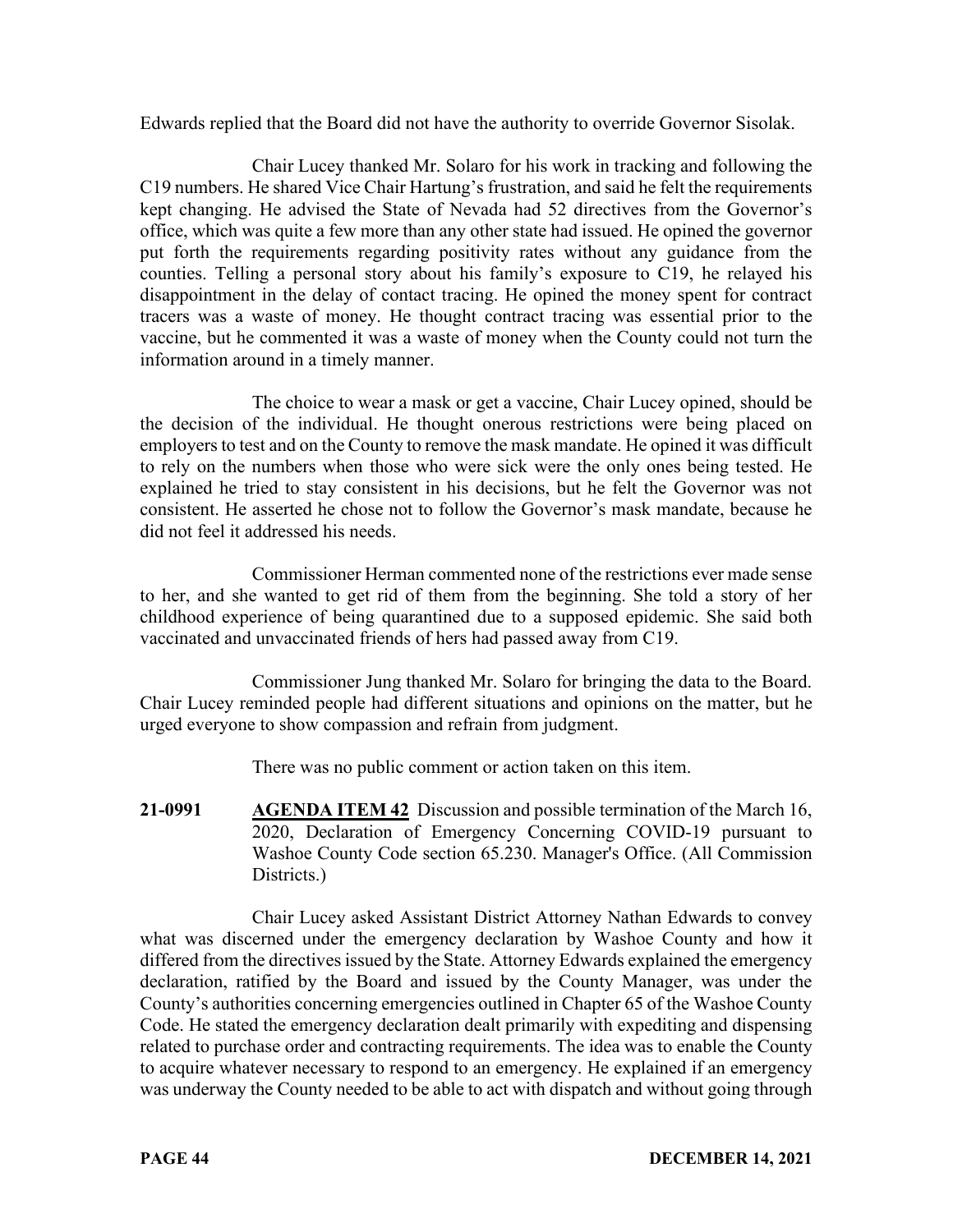the Request for Purchase process.

Chapter 414, Attorney Edwards said, granted considerably more extensive authorities to the Governor. He informed the County Code did state a list of measures that could be taken by the County in the face of an emergency, such as matters related to gasoline and crowd control. The County, he remarked, had not sought to implement any of those measures. The primary effect of the County's emergency declaration was to assist with acquisition of things like personal protective equipment, masks, gloves, gowns, ventilators, and to assist with funding for the building out of treatment space in area hospitals.

Chapter 65, Attorney Edwards advised, also empowered the Board to terminate an emergency declaration when the emergency passed. He advised if the Board agreed with the staff report, then they were free to terminate the emergency declaration. He reminded the action would not override the Governor's directives or the authorities the Governor had under Chapter 414 of the Nevada Revised Statutes. He said there were larger questions in debate within the State and the Country regarding what the scope of emergency authorities should be, but the Board was strictly voting on Washoe County's declaration of emergency.

Chair Lucey said he wanted to restate that the proposed action was solely to discuss the termination of the declaration of emergency regarding Covid-19 (C19), pursuant to Washoe County Code 652.30. The State's oversight would remain in place. He commented the proposed action would take the decision making from the County Manager and give it back to the Board; further C19 related issues would go through the regular general process.

Vice Chair Hartung asked whether the Cities of Sparks and Reno had emergency declarations. Attorney Edwards said it was his understanding that both cities still operated under declarations of emergency. Vice Chair Hartung asked if the termination of the Washoe County declaration of emergency would affect the declaration of emergencies for the Cities of Sparks and Reno. Attorney Edwards replied the agencies had their own sphere of jurisdiction, and he said the Board's jurisdiction was the unincorporated County.

Vice Chair Hartung asked if the action would have any effect on the school district. Attorney Edwards said the action would not impact the school district's decision making under any state of emergency they may have declared, or that they were directed to comply with. He noted the Board of Trustees for the school district had direct authority over the operations of the schools, although they were subject to any directives from the State education authorities and the Governor's office.

Vice Chair Hartung opined the mistake made by the Board when instituting the declaration of emergency was failing to include an automatic termination date. He clarified the action proposed was only the removal of the County Manager's authority to spend money in an emergency without coming to the Board. Attorney Edwards stated that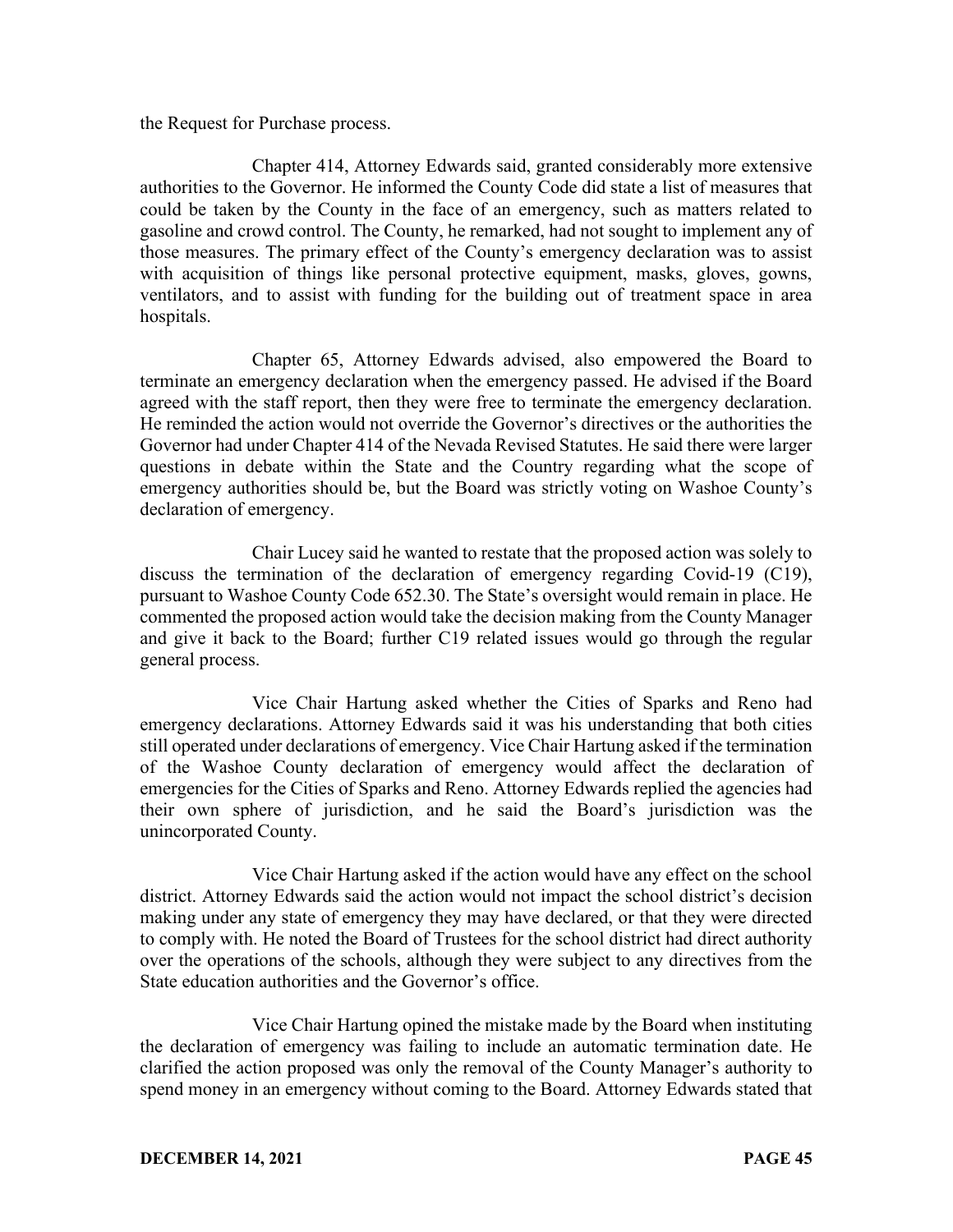was correct. Vice Chair Hartung recalled County Manager John Slaughter was given a similar declaration during the Lemmon Valley flood. Attorney Edwards commented that was correct.

On the call for public comment, Ms. Cindy Martinez displayed a document, a copy of which was placed on file with the Clerk. She opined there was no emergency, and she said no emergency could replace the Constitution and the Bill of Rights. She commented mandates the Governor invoked illegally, unlawfully, and unconstitutionally under Nevada Revised Statutes 414 were not laws. She thought the Board, except for Commissioner Herman, was remiss in its duty and lacked the courage to challenge the Governor. She commented the citizens did not have the resources to sue the Governor, but the Board did. She opined the Board only felt comfortable revoking the declaration of emergency because money from the federal government was coming in.

Mr. Nicholas St. Jon commented he brought documents to the Board regarding ways to mitigate C19. He said nobody had the authority to override the Constitution or create an emergency and take away the rights of the citizens. He said the hierarchy was backwards and people should be first, then the County, and lastly the State. He opined the Board had more power than they knew, and he asked the Board to utilize their power to pass a resolution.

Mr. Roger Edwards asked the Board to take whatever steps they could as they were all on the same side. He thought the Board should have Attorney Edwards figure out some creative action to take against the State to help the constituents. He commented the Board did a lot of good work and could come up with a solution.

Ms. Lorraine Dougherty, Mr. Brian Spoon, Ms. Debbie Hudgens, and Ms. Melanie Sutton were called to speak but were not present.

Ms. Janet Butcher displayed a document, a copy of which was placed on file with the Clerk. She showed pictures of masks left on the ground around town, and she said the trash was disgusting. She found it interesting that sewage was being researched, but she had concerns about the accuracy of it as there was no way to determine how many people it came from. She commented Washoe County was a very transient area with many visitors and wondered how that affected the sewage research. She talked about the residual effects of Agent Orange, and she said the residual effects from the experimental injection were unknown.

Ms. Julie Osburn noted she had not heard objections to the termination of the declaration of emergency. She appreciated it was put on the agenda and asked the Board vote to terminate the declaration. She informed other counties in Nevada came up with ways to override the governor's mandate, and she asked Washoe County to do the same.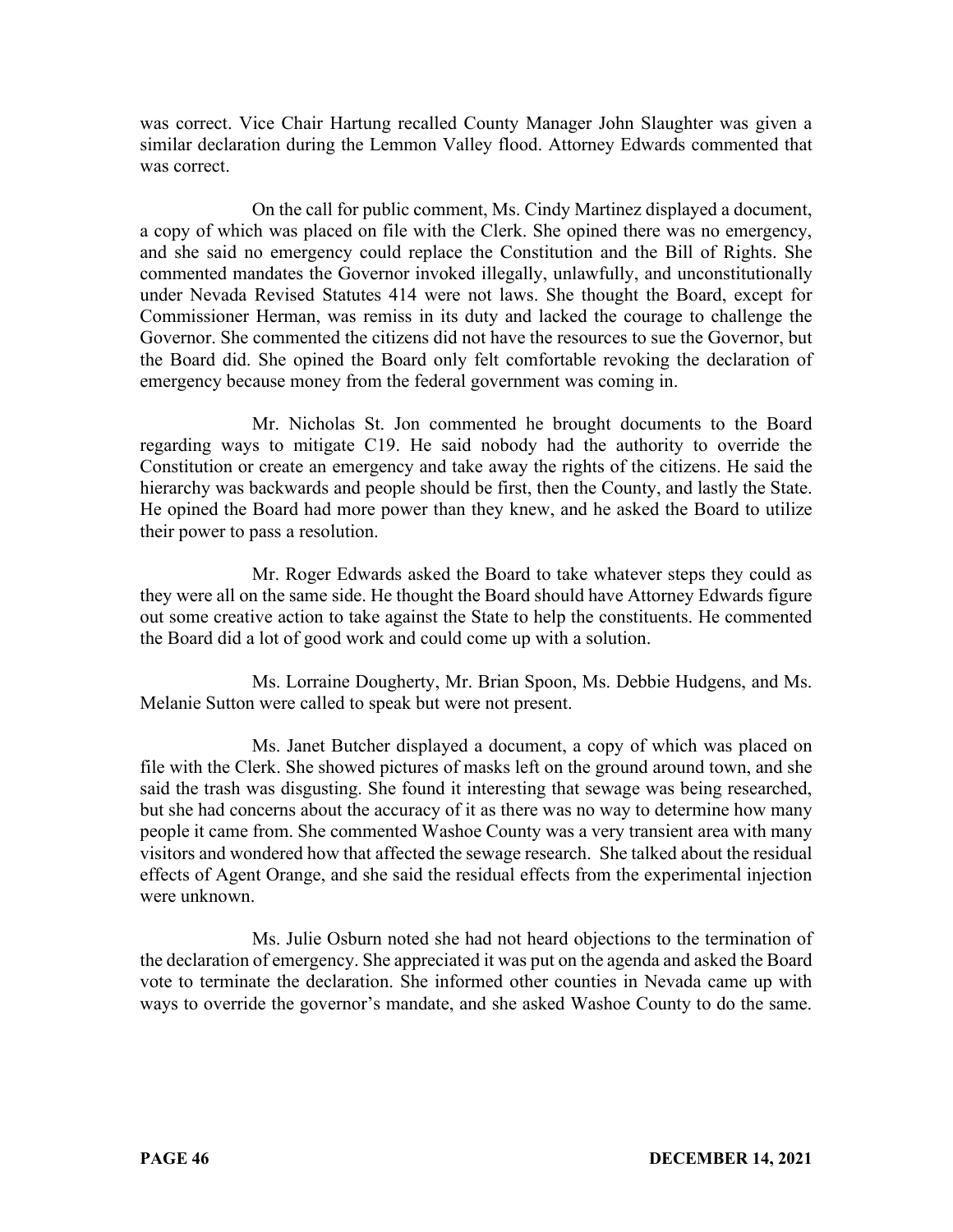She opined the vaccination was harmful to children because they did not get, transmit, or die from C19.

Mr. George Lee said the Centers for Disease Control and Prevention (CDC) watched people die in hospitals because they refused to acknowledge therapeutics. He thought the Board was doing harm by following the CDC and the Governor. He asked that the Board tell the CDC and the health department their actions were killing people and therapeutics needed to be allowed for use in the hospitals. He opined the numbers would go down if therapeutics were used.

Mr. Wayne Gordon talked about the definition of an emergency and said Washoe County did not have an emergency. He wondered how the County would ever reach the guidelines set out by the Governor when the requirements kept changing. He did not agree with the Board members who thought they could not go against the Governor and said the Board had an obligation to defy the Governor.

Ms. Victoria Myer displayed a document, a copy of which was placed on file with the Clerk. She read an excerpt from the CDC regarding the 2017-2018 flu season. She commented laws were changing across the country, and she said she was going to make sure this never happened again. She felt C19 had been politicized and was causing segregation.

County Clerk Jan Galassini stated emails received from Cynthia Sassenrath, DeAnna Bragg, Matthew Riddle, Chiarra Macellaio, Patricia Toone, Bev Stenehjem, Amber Hart, Angela Smith, Dayna Hernandez, and Mike Kozlowski would be placed on file.

On motion by Chair Hartung, seconded by Commissioner Herman, which motion duly carried on a 3-2 vote with Commissioners Hill and Jung voting "no", it was ordered to terminate the March 16, 2020, Declaration of Emergency Concerning COVID-19 pursuant to Washoe County Code 65.230.

**21-0992 AGENDA ITEM 22** Recommendation to conduct a performance evaluation of Washoe County Manager Eric Brown including a discussion of the results of the 2021 Performance Feedback Survey and adoption of priorities and expectations for the County Manager; and possible increase in base salary, lump sum bonus, and other amendments to employment agreement, and direct the Comptroller's Office and Human Resources to make all necessary adjustments. Human Resources. (All Commission Districts.)

HR Director Patricia Hurley conducted a PowerPoint presentation, a copy of which was placed on file with the Clerk, and reviewed slides with the following titles: Timeline; Survey Groups/Participants; Leadership Integrity Communication; Survey Results-Overall Performance; and Questions.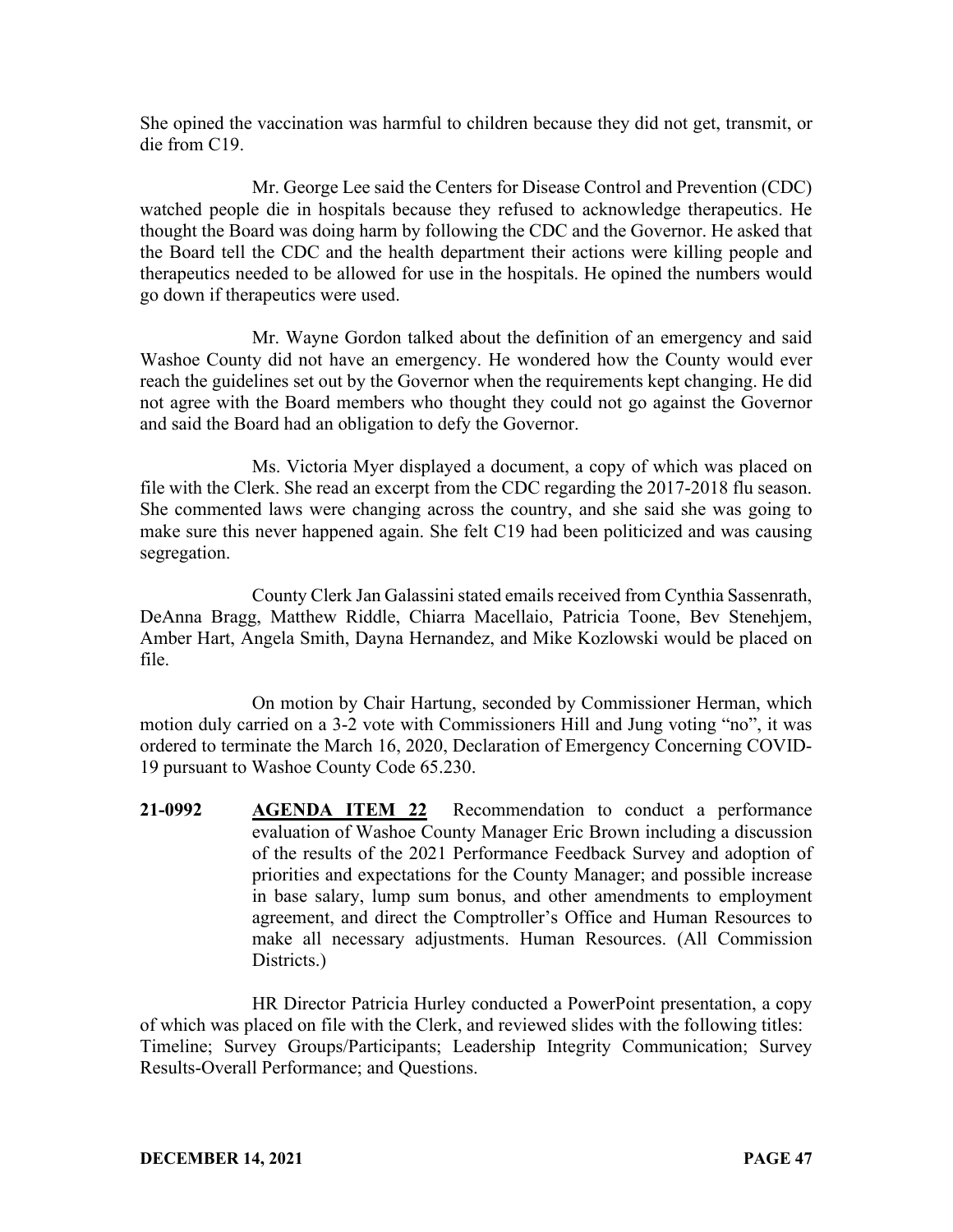Chair Lucey asked if the department heads and elected officials were reminded multiple times to respond. Ms. Hurley responded they were reminded between two to three times. Chair Lucey opined it was disconcerting that some individuals could not take the time to respond.

County Manager Eric Brown conducted a PowerPoint presentation, a copy of which was placed on file with the Clerk, and reviewed slides with the following titles: Enhanced Commissioner Support Program; Strong Financial Management (2 slides); Key Organizational Wins; Covid-19 Response and Management; Covid-19 success stories; On-Going Regional Management; Washoe County Strategic Plan; Moving the Strategic Plan Forward (5 slides); Regional Dashboard; Awards (2 slides); The Year Ahead 2022; Continued Recovery and Expansion; 2022 Key Goals; and Questions.

Mr. Brown commented in his two years with the County his relationships with the Board had grown significantly. He said he truly enjoyed his job, and he considered it a calling that his past experiences had led him to. He looked forward to continuing to serve the Board and the community. He believed his accomplishments over the last year were either at the direction of the Board or the needs of the community. He thanked the Board for the opportunity to learn from them and the time they invested in him. He thanked his team in the Office of the County Manager, the County department and division heads, and the elected officials for their welcoming attitude towards him. He thought an open and honest dialog had been established with the employee base.

Addressing concerns brought up in the meeting, Mr. Brown clarified the County was not doing away with the development discussions regarding the Citizen's Advisory Board (CAB). He noted one of the most prevalent complaints he had heard from communities where CABs were in place was the communities wanted the agendas to be broadened beyond development. To address those complaints, Mr. Brown said, the process was bifurcated to provide for a development process. He explained the outcomes of that updated process would be communicated with the CABs.

Mr. Brown said employees had spent a lot of time on bonding and debt management for the County and the stakeholder agencies. He commented the employees had been diligent at locking in favorable interest rates to save the County money. Mr. Brown said he understood the concerns of the Board regarding the American Rescue Plan Act (ARPA) funds, and he assured diligence in making sure the funds were dispersed in an intelligent fashion.

Mr. Brown said in many cases, employees were more productive working from home. He thought remote work was an integral part of the benefits the County offered. He mentioned Western Nevada Development District was working on the utilization of infrastructure and using ARPA money for broadband deployment. He informed he was working with the Washoe County Health Department, REMSA, Renown, St. Mary's, and Northern Nevada to improve emergency medical services response. The County was collaborating with the Pyramid Lake Paiute tribe to expand broadband access near Empire and Gerlach.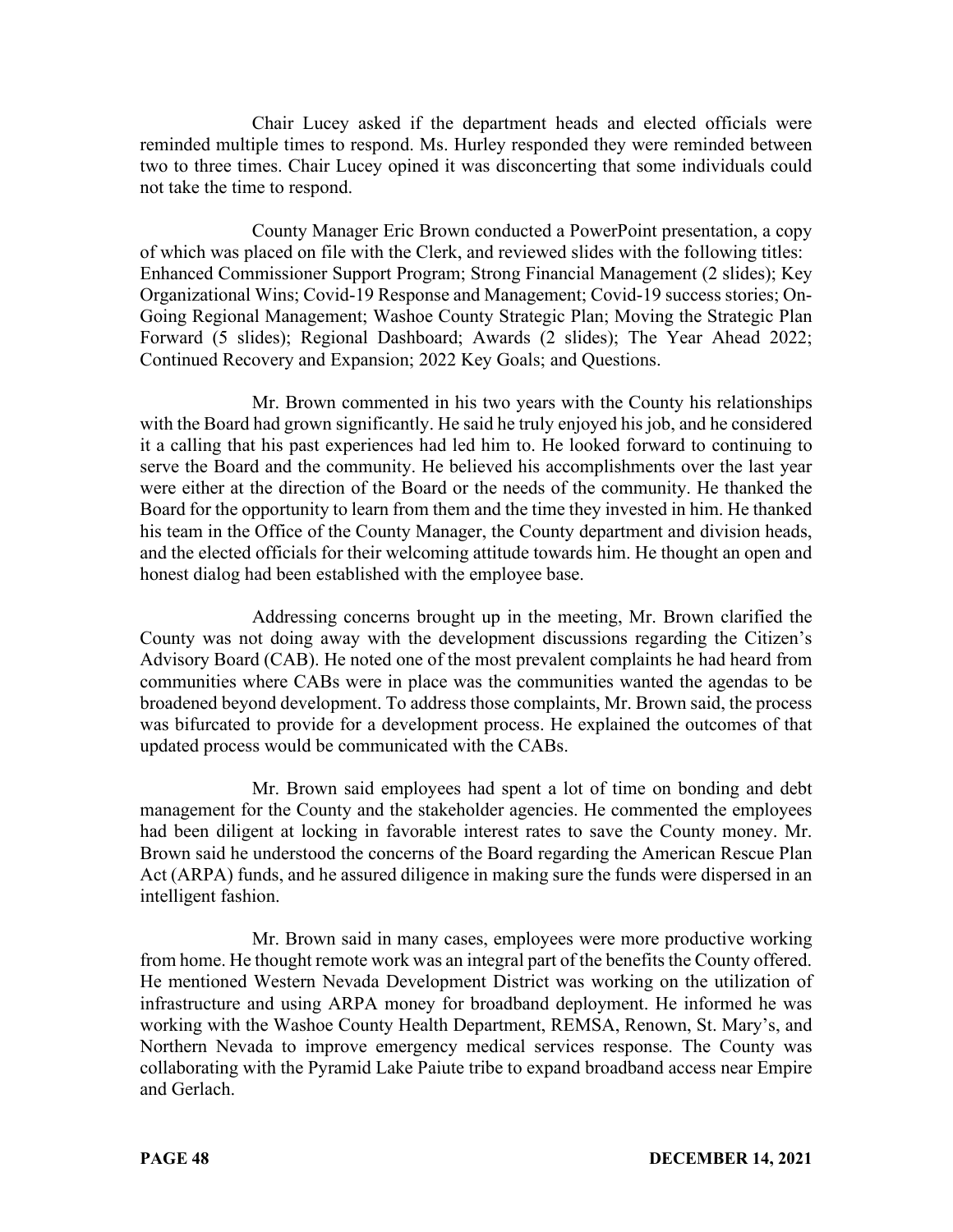Mr. Brown reported the changes to the Washoe County Sheriff's Office crime lab interlocal agreement would generate over a million dollars. He informed as of September 1 the County took a lead role in the management of the homeless shelters. He noted there would be opportunities for infrastructure money related to storm and flood water mitigation.

Mr. Brown commented the initiated technology planning was a shared governance model that involved department heads and division leaders. He noted the implementation of the Vonage phone system was crucial during times of emergencies when employees could not get to the ninth street offices; Vonage would enable employees to answer calls remotely. He added the Vonage phone system reporting would enable the County to staff more intelligently by using call volume reports.

At the request of the Board, Mr. Brown commented, the Citizen's Academy program would be launched soon. Commissioner Jung shared her excitement for the Citizen's Academy program. Mr. Brown said an employee fitness center would be launched in vacant space at the ninth street complex. There were plans, he said, to work with different departments to experiment with the workplace of the future. Noting another infusion of ARPA funds would be arriving in May, Mr. Brown assured the funds would be used carefully. He informed the homeless services agreement would expire in June, and he suggested the Board discuss their vision at the strategic plan workshop in January. He welcomed input from the Board regarding his 2022 key goals, and he thought that could be discussed at the strategic plan workshop in January.

Chair Lucey thanked Mr. Brown for his commitment, dedication, stewardship, and calm resolve. He thought what Mr. Brown accomplished over the past years showed who he was as a person. He expressed his pleasure and reassurance that Mr. Brown led the organization with a level of ownership and detail. He said Mr. Brown had exceeded his expectations, and he thought Mr. Brown's actions in a time of emergency were handled with art and grace. He said it was astonishing what had been accomplished in such a short time. He asked that Mr. Brown continue his job with Washoe County and said he looked forward to continuing to work with him.

Vice Chair Hartung said he had grown close with Mr. Brown, and he noted Mr. Brown's calm resolve had impressed him. He commented everyone in the community had good things to say about Mr. Brown due to his warm and engaging personality. Mr. Brown's strategic thinking impressed Vice Chair Hartung, and he said he had learned a lot from Mr. Brown. He noted Mr. Brown did not discount anyone and was willing to listen to all sides. He expressed his concern over the homeless issue, and he remarked he wanted to see results regarding the matter. He opined Mr. Brown's job had not been easy, but he thought Mr. Brown had done the job with skill and grace. He said Mr. Brown was a true leader to his staff, which led to their accomplishments. He did not think the County could have found a better fit for County Manager than Mr. Brown.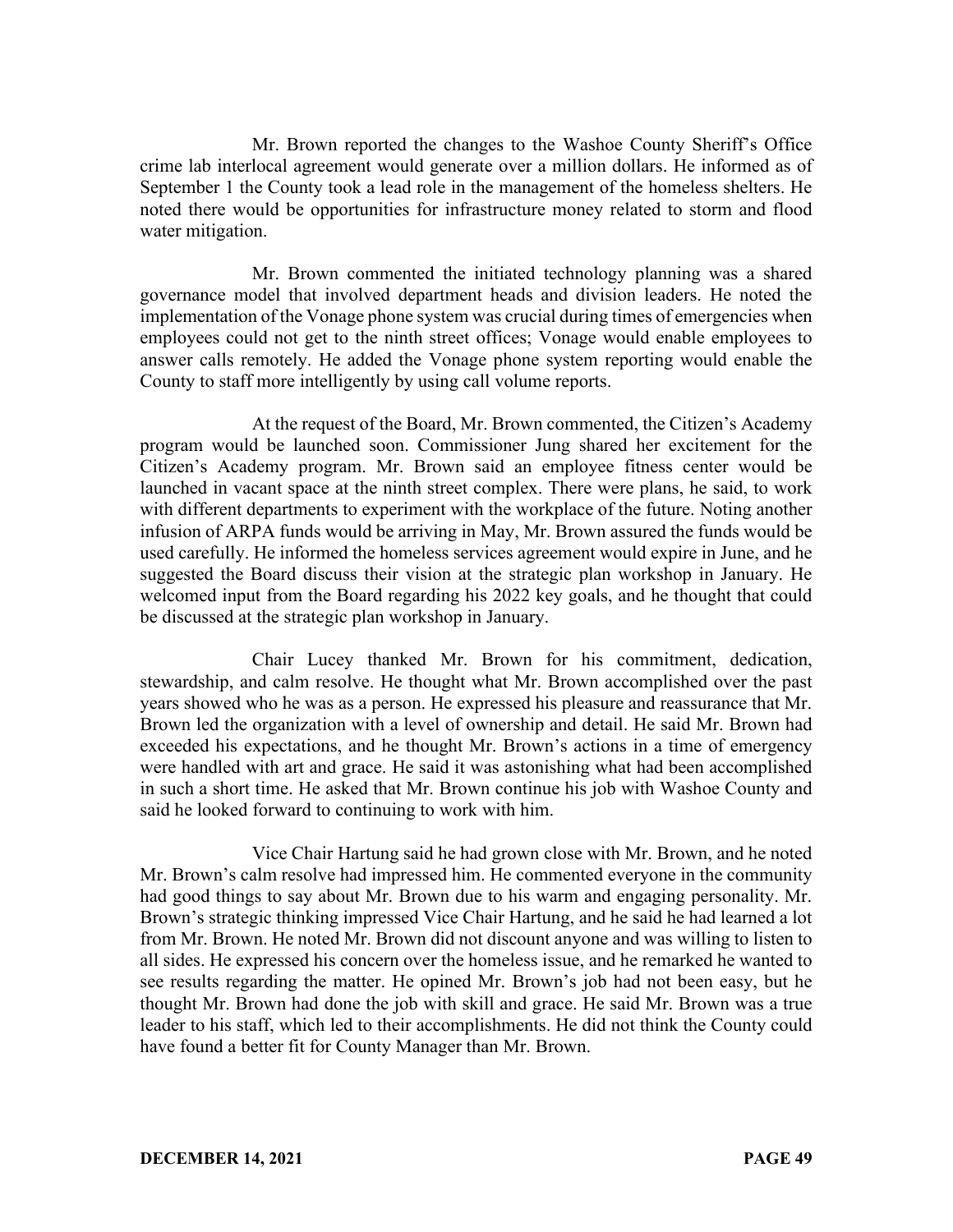Commissioner Herman said Mr. Brown was an amazing county manager, and she felt hiring him was one of the best decisions the Board had ever made.

Commissioner Jung echoed everything said by the Board about Mr. Brown. She thought Mr. Brown's presentation should have included the many people he met and the meetings he attended. She said people remembered Mr. Brown and felt respected when he attended meetings. She explained people believed the County was transparent because Mr. Brown was the face of the County. She credited the harmony among Washoe County and the Cities of Sparks and Reno to Mr. Brown. She thought Mr. Brown was a joy and delight to work with, and she hoped he stayed with the County forever.

Commissioner Hill agreed with the comments the rest of the Board made about Mr. Brown. She thought it was amazing to have a county manager who loved the community and wanted to make it better, and she thought his love for the community was where his motivation came from. She mentioned she was excited to continue the good work that was being done.

On the call for public comment, Mr. Roger Edwards said he had never seen a county manager come to a CAB or homeowners association meeting. He noted Mr. Brown came to all the meetings, and he asked the Board to do whatever they could to keep Mr. Brown. He reminded two years ago he was the first one to badmouth Mr. Brown because he was a California transplant, and he admitted he had been wrong.

Vice Chair Hartung asked Ms. Hurley what was in the Board's purview for action. He asked what Mr. Brown's salary was in comparison to like positions. Chair Lucey said the Board was allowed to adopt the priorities Mr. Brown brought forward, increase his base salary, make changes to the lump sum bonus, and make amendments to his employment contract as previously agreed upon.

Chair Lucey said Reno City's base salary for their city manager was \$349,253, with a budget of \$751 million. The base salary for the Sparks city manager was \$271,128, with a budget of \$400 million. Clark County manager's base salary was \$278,658, with a budget of \$2.5 billion. Washoe County manager's base salary was \$256,589, with a budget of \$858 million. The Reno City manager oversaw 1,500 employees. The Washoe County manager oversaw 2,554 employees. The Sparks City manager oversaw 707 employees. The Clark County manager oversaw 9,052 employees.

Chair Lucey asked for a salary increase for Mr. Brown due to his achievement of the goals set out for him. He noted Mr. Brown's salary was tempered upon his entrance because of his lack of experience in municipal government. He proposed a 10 percent increase to Mr. Brown's base salary, and he suggested Mr. Brown be offered a 5 percent merit bonus based on his accomplishments in the prior year.

Chair Lucey asked Ms. Hurley to inform the Board what Chair Lucey's proposals would equate to. Ms. Hurley said the amount would equate to a \$282,256 salary and a \$14,112.80 bonus. Mr. Brown asked for another year in his term. Chair Lucey said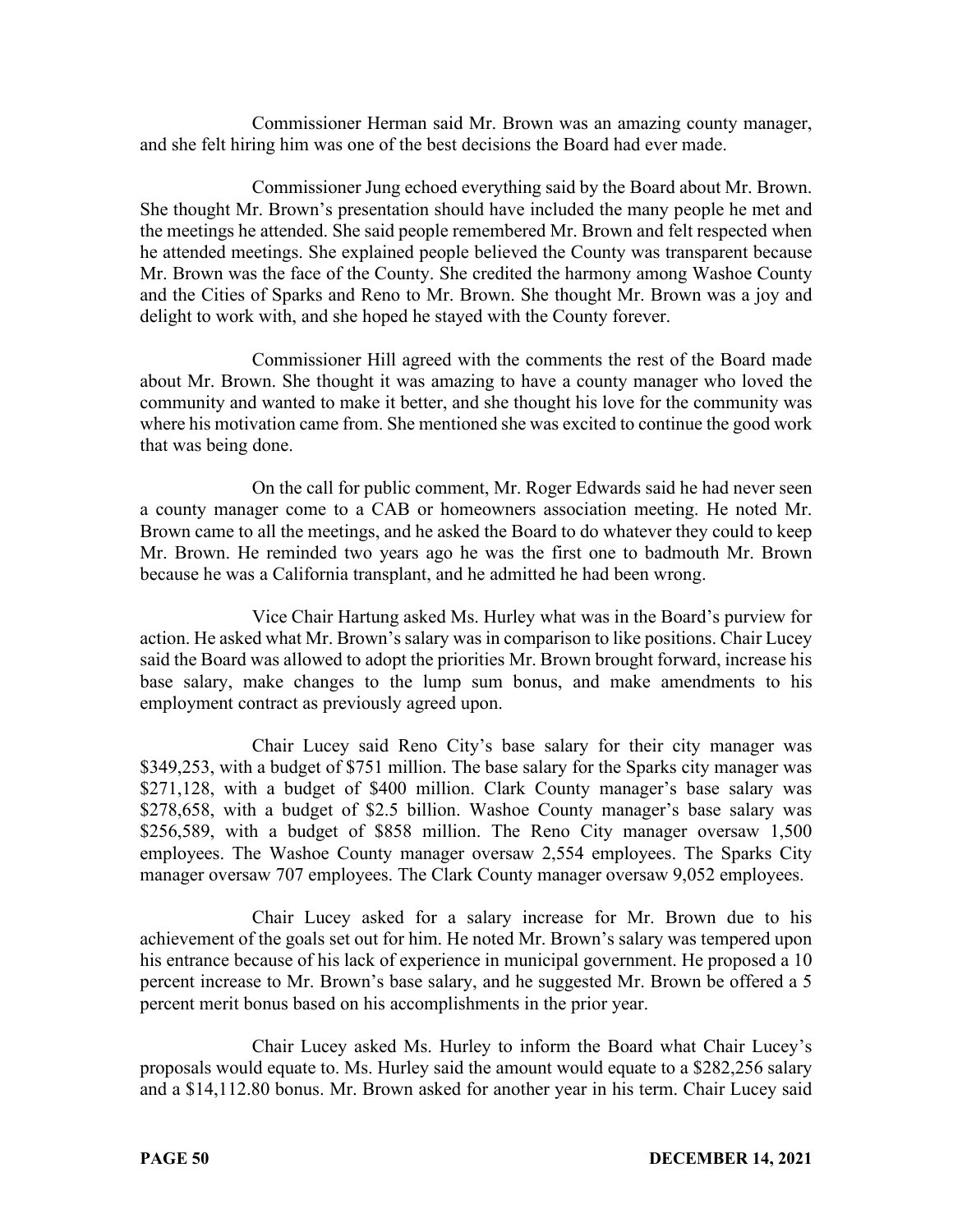another year would extend Mr. Brown's contract through November 20, 2024.

On motion by Chair Lucey, seconded by Vice Chair Hartung, which motion duly carried on a 5-0 vote, it was ordered that Agenda Item 22 be conducted, adopted, increased, and directed.

**21-0993 AGENDA ITEM 33** Pursuant to Washoe County Code (WCC) Sections 2.030 and 2.040 and NRS 258.010(3), recommendation to approve a request to initiate proceedings to amend the WCC Chapter 5 by adding a provision to abolish the office of constable in Incline Village-Crystal Bay effective at the conclusion of his current term in office, and direct the County Clerk to submit the request to the District Attorney for preparation of a proposed ordinance reflecting the amendment. Manager's Office. (All Commission Districts.)

Chair Lucey commented the Board had discussed this matter for a great deal of time. He said the office of constable was a long-standing office that served many areas in the State of Nevada for the past 150 years; the office had been created to supplant the needs of the sheriffs and courts. He noted the region had grown and become more effective through communication and access, and he opined the office of constable was no longer needed in Incline Village. He informed the Incline Village office of constable was the last standing office of constable in the State.

The action, Chair Lucey commented, would create a more functional way of doing business and provide increased services to Incline Village. Chair Lucey and Vice Chair Hartung had researched the matter and took into consideration the addition of new deputies from the Sheriff's office and input from Captain Corey Solferino, who would be stationed in Incline Village on a permanent basis. The change, he opined, would allow the Department of Alternative Sentencing to have a more committed role in Incline Village. He noted the action was the initial process and it would go through the standard procedure for ordinances, which included first and second readings and community outreach.

Vice Chair Hartung asked how many constables were left in the State. He opined the constable in Incline Village was left over from a time when the County did not have sheriffs throughout the State. Chair Lucey responded the constable office in Incline Village was the last in the State of Nevada. Commissioner Herman asked if the people affected by the change would have an opportunity to talk in any of the upcoming three meetings. Chair Lucey responded yes.

Commissioner Hill said she preferred more public meetings and input before making decisions. She commented she would like to see a staff report on the budget and how staffing would look. She stated she was not prepared to vote on this today, and she requested to hear from the public. Commissioner Jung expressed her support for the consolidation but understood Commissioner Hill's position. She said the Board had been working on the matter for 14 years, but it was only when Chair Lucey and Vice Chair Hartung got into office that the Board moved forward on the action.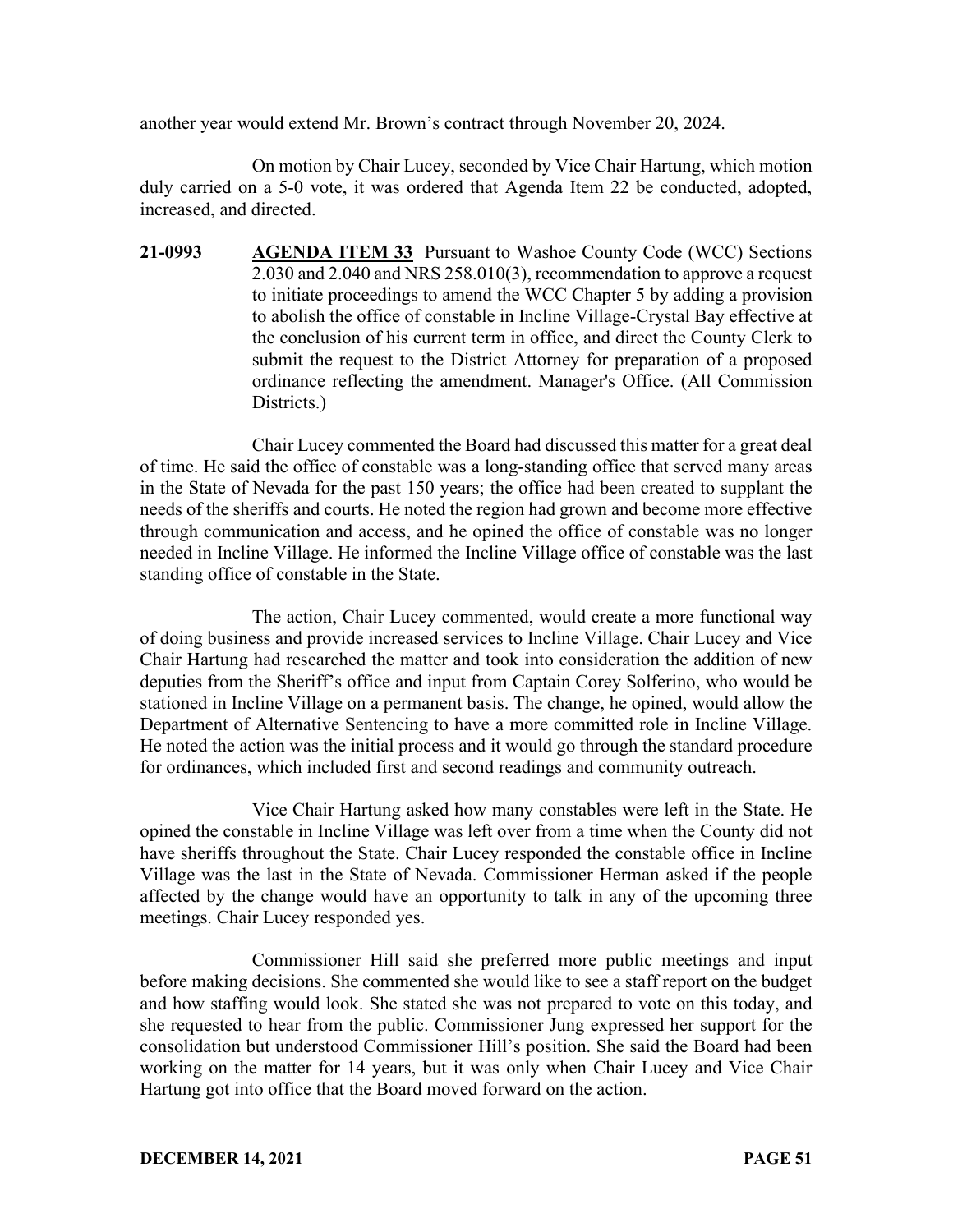Chair Lucey corrected information he provided earlier about the number of constable offices in Nevada. He stated there were still 14 constables in Nevada; 11 of the constable offices were in Southern Nevada. Vice Chair Hartung asked if any of those offices were in Washoe County. Chair Lucey responded none of the offices were in Washoe County, except for the Incline Village constable office.

On the call for public comment, Incline Village Justice Court Judge E. Alan Tiras voiced his opposition, and said he thought the matter was not right for consideration at the meeting. He said he did not believe Nevada Revised Statute had been met because the Board had not determined that the office of constable was not necessary, nor had the item been properly agendized and noticed. He expressed his sadness at the lack of courtesy afforded to the Incline Constable, the Incline Justice Court, and to the community of Incline Village and Crystal Bay. He said the Board relayed the matter had been ongoing for some time yet the community only found out the week prior. He said there was no time for the community to respond, and he opined that was poor governance.

County Clerk Jan Galassini stated emails received from Ms. Yolanda Knnak, Ms. Nancy Carlson, Ms. Diane Becker, Ms. Laura Petrucci, Ms. Elizabeth O'Brien, Mr. John Congistre, Ms. Joyce Beck, Ms. Kathryn Kelly, Ms. Jerrie Katz, Ms. Kathleen Congistre, Ms. July Zaleski, Ms. Linda L. Smith, Ms. Pam Wright, and Ms. Kathie M. Julian would be placed on the record.

Vice Chair Hartung asked Assistant District Attorney Nathan Edwards if the office was being abolished that day. Attorney Edwards responded the action was a function of Chapter 2 of the County Code where the ordinance process was initiated.

On motion by Vice Chair Hartung, seconded by Chair Lucey, which motion duly carried on a 3-2 vote with Commissioners Herman and Hill voting "no", it was ordered that Agenda Item 33 be approved and directed.

# **21-0994 AGENDA ITEM 43** Public Comment.

**5:30 p.m.** Commissioner Lucey left the meeting.

Ms. Cynthia Martinez displayed a document, a copy of which was placed on file with the Clerk. She told the Board what she discussed during public comment was nothing personal, it was just business. She noted her sense of urgency and grave concern about the way government was moving against the citizens. While researching how the government works, she said she discovered the only person she could hold responsible was herself. She noted the difficulties of attending meetings for those with children and families. She mentioned how difficult a battle it had been and appreciated the Board for their forbearance with her. She thanked the Board for the vote to end the public health emergency but said it was important to remain engaged because their work was not done.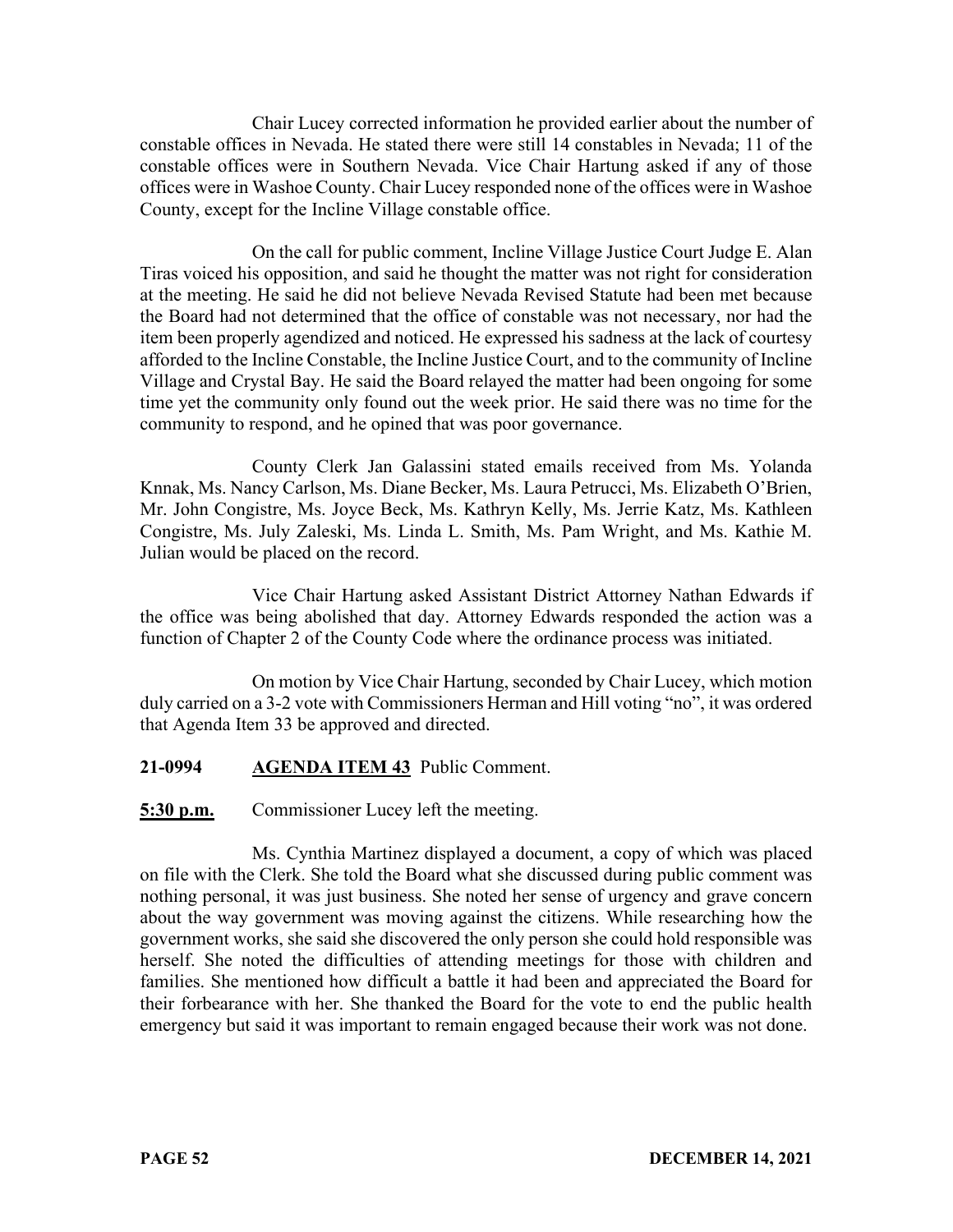Mr. Nicholas St. Jon provided documents, copies of which were placed on file with the clerk. He reviewed the notice of massive maladministration he gave the Board and he asked the Board to address the grievances of the public commenters.

Mr. Roger Edwards was called to speak but was not present.

Ms. Janet Butcher thanked the two commissioners who talked about the flashing lights on Pyramid, and said she hoped the lights did not go away because they were lifesavers. She asked what the citizens of Spanish Springs could do to help ensure the lights did not go away. She opined the Planning Commission needed to rethink their process and she wondered why houses were being built prior to the development of the infrastructure to handle them. She congratulated Manager Eric Brown on his performance review. She commented on the drug overdoses and human trafficking that was prevalent in Nevada, and she thought not enough was done about it.

Ms. Julie Osburn thanked the Board for taking the small step to end the health emergency; she thought it was a wonderful first step. She asked the Board to dig deep and find the courage to end the travesty that had been placed on Washoe County. She opined a creative solution would be needed and she asked the Board to find a solution to end the insanity.

Mr. James M. Benthin provided documents, copies of which were placed on file with the clerk. He reviewed the documents he provided.

#### **21-0995 AGENDA ITEM 44** Announcements/Reports.

Commissioner Herman said her constitutional responsibility was to protect and serve the people of Washoe County, and as such she once again requested the Board create and approve a resolution to remove the County from the Governor's illegal grip. She stated she was grateful for the support that day, but she thought the Board's job was only partly done.

Vice Chair Hartung informed the advance signal warning systems would be discussed at the next Citizens' Advisory Board, and he asked the matter be agendized for early January. He requested the Nevada Department of Transportation give a presentation regarding the issue.

\* \* \* \* \* \* \* \* \* \* \*